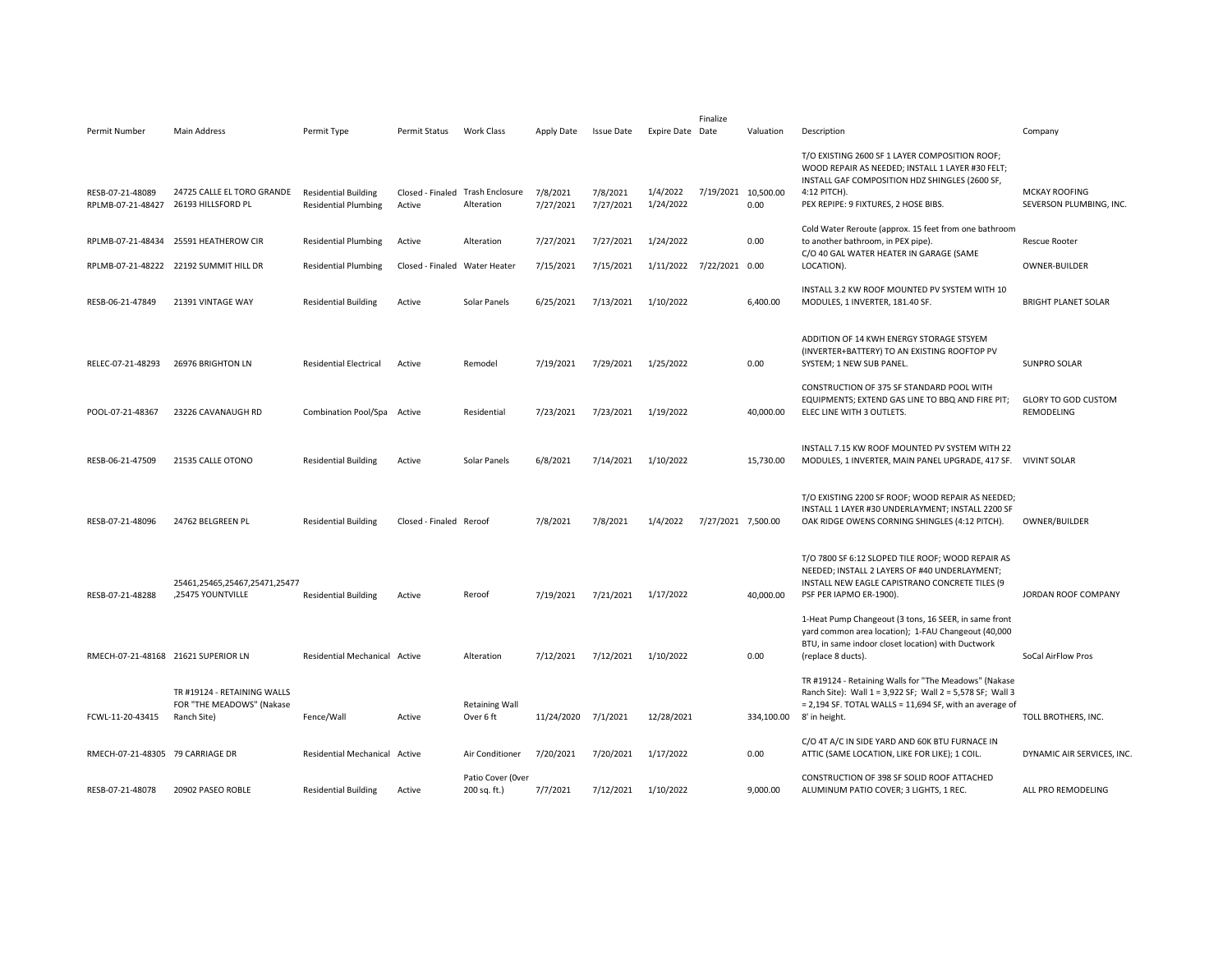| RESB-07-21-48350                     | 22175, 22181, 22185 SUMMIT<br>HILL DR BLDG #31                                                  | <b>Residential Building</b>                                | Active           | Reroof                       | 7/22/2021              | 7/23/2021 1/19/2022    |                        | 15,580.00              | REROOF BLDG. #31 (3-UNIT BLDG): Tear-off existing<br>sloped roof and flat roof; Replace plywood deck & fascia<br>board, as needed. SLOPED ROOF (3,870 SF): Install GAF<br>Shingle Mate underlayment, 26-gauge galvanized sheet<br>metal, 2"x2" drip edge metal for eaves, GAF TimberCrest<br>10" Cool for hip and ridge, and Timberline HDZ RS<br>Shingles. FLAT ROOF (1,044 SF): Install BUR-GAF<br>NB5G/P6 System - one layer of red rosin sheathing paper;<br>one ply GAF #75 base sheet; hot mop four plies GAF<br>Flexply 6 ply sheet with Type III asphalt; and hot mop<br>(apply flood coat of Type III asphalt at rate of 60 lbs / 100<br>SF and broadcast new Gravel Aggregate - 4/5 Granite<br>into hot asphalt at 400 lbs / 100 SF).<br>INSTALLATION OF 30KW GENERATOR WITH A NEW<br>FOUNDATION AND BARRIER; 200A NEW PANEL, 1 SUB | <b>FONTAINE</b><br>WEATHERPROOFING, INC.                               |
|--------------------------------------|-------------------------------------------------------------------------------------------------|------------------------------------------------------------|------------------|------------------------------|------------------------|------------------------|------------------------|------------------------|-----------------------------------------------------------------------------------------------------------------------------------------------------------------------------------------------------------------------------------------------------------------------------------------------------------------------------------------------------------------------------------------------------------------------------------------------------------------------------------------------------------------------------------------------------------------------------------------------------------------------------------------------------------------------------------------------------------------------------------------------------------------------------------------------------------------------------------------------|------------------------------------------------------------------------|
| COMB-07-21-48040                     | 20503 CRESCENT BAY DR                                                                           | <b>Commercial Building</b>                                 | Active           | Addition                     | 7/6/2021               | 7/29/2021              | 1/25/2022              | 10,000.00              | PANEL AND REQUIRED ELECTRICAL.<br>REPLACE MAIN WATER SUPPLY LINE FROM METER TO                                                                                                                                                                                                                                                                                                                                                                                                                                                                                                                                                                                                                                                                                                                                                                | <b>AMTEK CONSTRUCTION</b>                                              |
|                                      | RPLMB-07-21-48056 25642 FALLENWOOD                                                              | <b>Residential Plumbing</b>                                | Active           | Alteration                   | 7/6/2021               | 7/6/2021               | 1/3/2022               | 0.00                   | THE HOUSE.<br>REPLACE EXISTING GAS LINE FROM METER TO (E) POOL                                                                                                                                                                                                                                                                                                                                                                                                                                                                                                                                                                                                                                                                                                                                                                                | OWNER-BUILDER<br>HOMEX PLUMBING & ROOTER                               |
| RPLMB-07-21-48084 24872 VIA DEL RIO  |                                                                                                 | <b>Residential Plumbing</b>                                | Active           | Alteration                   | 7/7/2021               | 7/7/2021               | 1/3/2022               | 0.00                   | EQUIPMENT.                                                                                                                                                                                                                                                                                                                                                                                                                                                                                                                                                                                                                                                                                                                                                                                                                                    | <b>INC</b>                                                             |
| RESB-06-21-47843<br>RESB-06-21-47628 | 1546 VIEJO RIDGE DR<br>24761 BELGREEN PL                                                        | <b>Residential Building</b><br><b>Residential Building</b> | Active<br>Active | Solar Panels<br>Solar Panels | 6/25/2021<br>6/15/2021 | 7/13/2021<br>7/6/2021  | 1/10/2022<br>1/3/2022  | 45,000.00<br>24,000.00 | INSTALL 11.22 KW ROOF MOUNTED PV SYSTEM WITH 33<br>MODULES, 2 POWERWALL+INVERTERS AND 1<br>POWERWALL (40.5 KWH TOTAL), 1 BACKUP GATEWAY, 1<br>DISTRIBUTION PANEL, 649 SF.<br>INSTALL 12.24 KW ROOF MOUNTED PV SYSTEM WITH 36<br>MODULES, 2 INVERTERS, 708 SF.                                                                                                                                                                                                                                                                                                                                                                                                                                                                                                                                                                                 | TESLA<br><b>TESLA</b>                                                  |
| RESB-07-21-48426                     | 26336, 26338, 26342, 26344<br>WEST GROVE CIR BLDG #63<br>RPLMB-07-21-48463 22085 SUMMIT HILL DR | <b>Residential Building</b><br><b>Residential Plumbing</b> | Active<br>Active | Reroof<br>Alteration         | 7/27/2021<br>7/29/2021 | 7/28/2021<br>7/29/2021 | 1/24/2022<br>1/25/2022 | 12,370.00<br>0.00      | REROOF BLDG. #63 (4-UNIT BLDG): Tear-off existing<br>sloped roof and flat roof; Replace plywood deck & fascia<br>board, as needed. SLOPED ROOF (2,370 SF): Install GAF<br>Shingle Mate underlayment, 26-gauge galvanized sheet<br>metal, 2"x2" drip edge metal for eaves, GAF TimberCrest<br>10" Cool for hip and ridge, and Timberline HDZ RS<br>Shingles. FLAT ROOF (1,520 SF): Install BUR-GAF<br>NB5G/P6 System - one layer of red rosin sheathing paper;<br>one ply GAF #75 base sheet; hot mop four plies GAF<br>Flexply 6 ply sheet with Type III asphalt; and hot mop<br>(apply flood coat of Type III asphalt at rate of 60 lbs / 100<br>SF and broadcast new Gravel Aggregate - 4/5 Granite<br>into hot asphalt at 400 lbs / 100 SF).<br>PEX Repipe (13 fixtures)                                                                   | <b>FONTAINE</b><br>WEATHERPROOFING, INC.<br><b>GREAT PARK PLUMBING</b> |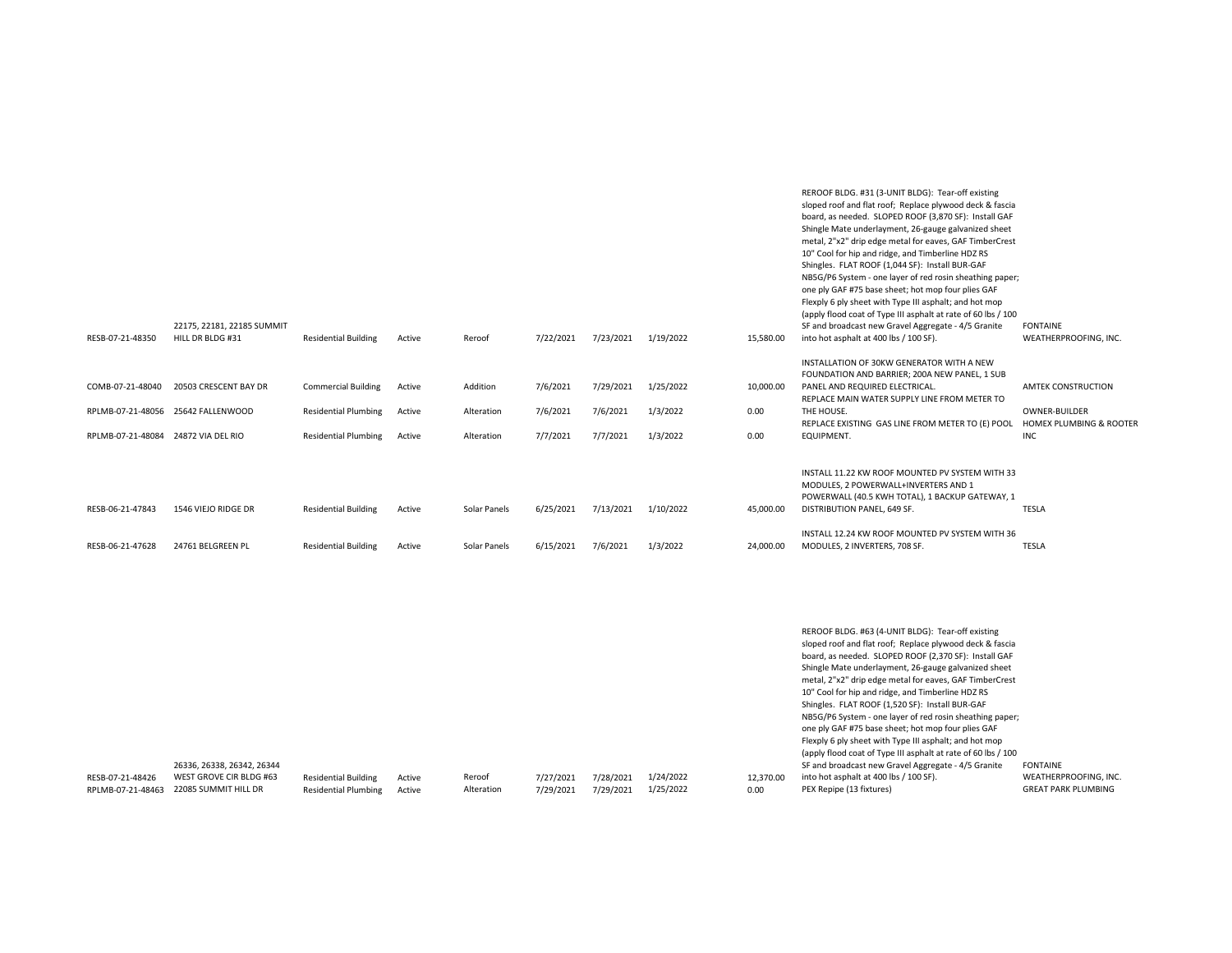|                                                             | RMECH-07-21-48035 21251 AVENIDA PLANICIE                                        | Residential Mechanical Active                                                                 |                                                 | Air Conditioner       | 7/6/2021                           | 7/6/2021                           | 1/3/2022                                            | 0.00                  | C/O 4T A/C IN SIDE YARD AND 80K BTU FURNACE IN<br>GARAGE (BOTH SAME LOCATION), 1 COIL; DISCONNECT;<br>DUCTWORK.                                                                                                                                                                                 | ALPS AIR CONDITIONING &<br><b>HEATING</b>                                        |
|-------------------------------------------------------------|---------------------------------------------------------------------------------|-----------------------------------------------------------------------------------------------|-------------------------------------------------|-----------------------|------------------------------------|------------------------------------|-----------------------------------------------------|-----------------------|-------------------------------------------------------------------------------------------------------------------------------------------------------------------------------------------------------------------------------------------------------------------------------------------------|----------------------------------------------------------------------------------|
|                                                             | RMECH-07-21-48179 23416 DEVONSHIRE DR                                           | Residential Mechanical Closed - Finaled Air Conditioner                                       |                                                 |                       | 7/12/2021                          | 7/12/2021                          | 1/10/2022 7/16/2021 0.00                            |                       | CHANGE OUT 5T AC IN BACK YARD AND 100K BTU<br>FURNACE IN ATTIC (BOTH IN SAME LOCATION) WITH<br>COIL, DISCONNECT, AND DUCTWORK.                                                                                                                                                                  | <b>Star Construction</b>                                                         |
| RESB-07-21-48065<br>RPLMB-07-21-47970<br>RPLMB-07-21-48392  | 20702 EL TORO 193, 198, 199,<br>200<br>22205 NEWBRIDGE DR<br>22057 NEWBRIDGE DR | <b>Residential Building</b><br><b>Residential Plumbing</b><br><b>Residential Plumbing</b>     | Active<br>Closed - Finaled Alteration<br>Active | Reroof<br>Alteration  | 7/6/2021<br>7/2/2021<br>7/26/2021  | 7/8/2021<br>7/2/2021<br>7/26/2021  | 1/4/2022<br>12/29/2021 7/20/2021 0.00<br>1/24/2022  | 17,200.00<br>0.00     | CARPORT FLAT RE-ROOF TO INCLUDE: T/O 1 LAYER OF<br>EXISTING ROOFING MATERIAL, WOOD REPAIR AS<br>NEEDED, INSTALL SOPREMA COLD PROCESS ROOFING<br>SYSTEM (GARAGE 19, CARPORTS #193,198,199,200; 1000 Hylkema Roofing Dba Superior<br>SF).<br>PEX REPIPE: 13 FIXTURES.<br>PEX REPIPE: 13 FIXTURES. | Roofing<br><b>GREAT PARK PLUMBING</b><br><b>GREAT PARK PLUMBING</b>              |
| RESB-07-21-48487                                            | 18 BELCREST                                                                     | <b>Residential Building</b>                                                                   | Active                                          | Remodel               | 7/30/2021                          | 7/30/2021                          | 1/26/2022                                           | 20,000.00             | 2ND FLOOR GUEST BATHROOM REMODEL: R/R 1 SINK, 1<br>TOILET, 1 TUB (WITH TILE & LATH); 1 REC, 1 LIGHT, 2 SW, Sea Pointe Construction and<br>1 EXHAUST FAN.                                                                                                                                        | Development                                                                      |
| RESB-06-21-47848                                            | 28322 HARVEST VIEW LN                                                           | <b>Residential Building</b>                                                                   | Active                                          | Solar Panels          | 6/25/2021                          | 7/12/2021                          | 1/10/2022                                           | 18,000.00             | INSTALL 7.38 KW ROOF MOUNTED PV SYSTEM WITH 18<br>MODULES, MICROINVERTERS, 1 LOAD CENTER, 368 SF.                                                                                                                                                                                               | SunPower Corp                                                                    |
| RESB-06-21-47566                                            | 12 TAVELLA PL                                                                   | <b>Residential Building</b>                                                                   | Closed - Finaled Solar Panels                   |                       | 6/11/2021                          | 7/14/2021                          | 1/10/2022 7/27/2021 22,000.00                       |                       | INSTALL 6.54 KW ROOF MOUNTED PV SYSTEM WITH 20<br>MODULES, MICROINVERTERS, 1 COMBINER BOX, MAIN<br>PANEL UPGRADE TO 225A, 351 SF.                                                                                                                                                               | URBAN ENERGY SOLAR INC                                                           |
| RESB-06-21-47687                                            | 14 VICINO                                                                       | <b>Residential Building</b>                                                                   | Active                                          | Solar Panels          | 6/17/2021                          | 7/6/2021                           | 1/3/2022                                            | 12,000.00             | INSTALL 4.20 KW ROOF MOUNTED PV SYSTEM WITH 12<br>MODULES, MICROINVERTERS, 215 SF.<br>INSTALLATION OF 3 CEILING FANS IN BEDROOMS/LIVING                                                                                                                                                         | <b>SUNPOWER CORPORATION</b>                                                      |
| RELEC-07-21-48175<br>RELEC-07-21-48323<br>RPLMB-07-21-47973 | 25885 TRABUCO RD 169<br>25042 VIA DEL RIO<br>22170 NEWBRIDGE DR                 | <b>Residential Electrical</b><br><b>Residential Electrical</b><br><b>Residential Plumbing</b> | Active<br>Active<br>Closed - Finaled Alteration | Remodel<br>Alteration | 7/12/2021<br>7/21/2021<br>7/2/2021 | 7/12/2021<br>7/21/2021<br>7/2/2021 | 1/10/2022<br>1/17/2022<br>12/29/2021 7/26/2021 0.00 | 0.00<br>0.00          | ROOM.<br>1-Panel Upgrade to 200 amps<br>PEX REPIPE: 13 FIXTURES.                                                                                                                                                                                                                                | OWNER-BUILDER<br>ROCK BOTTOM<br>CONSTRUCTION, INC.<br><b>GREAT PARK PLUMBING</b> |
| RESB-06-21-47639                                            | <b>6 MONTECILO</b>                                                              | <b>Residential Building</b>                                                                   | Active                                          | Solar Panels          | 6/15/2021                          | 7/6/2021                           | 1/3/2022                                            | 11,000.00             | INSTALL 4.51 KW ROOF MOUNTED PV SYSTEM WITH 11<br>MODULES, MICROINVERTERS, MAIN PANEL UPGRADE TO<br>225A, 225 SF.                                                                                                                                                                               | SUNPOWER CORP SYSTEMS                                                            |
| RESB-07-21-48194<br>POOL-07-21-48400                        | 21391 VINTAGE WAY<br>25198 VISTA FUSCO                                          | <b>Residential Building</b><br>Combination Pool/Spa                                           | Active<br>Active                                | Reroof<br>Residential | 7/13/2021<br>7/26/2021             | 7/13/2021<br>7/26/2021             | 1/10/2022<br>1/24/2022                              | 9,000.00<br>10,000.00 | T/O EXISTING 2000 SF ROOF: REPAIR WOOD AS NEEDED;<br>INSTALL 1 LAYER SYNTHETIC UNDERLAYMENT; INSTALL<br>NEW MALARKEY HIGHLANDER SHINGLES (5:12 PITCH).<br>POOL RE-PLASTER WITH NEW COPING.                                                                                                      | TROY ROOFING<br>OWNER-BUILDER                                                    |
| RESB-07-21-48062                                            | 20702 EL TORO G #16                                                             | <b>Residential Building</b>                                                                   | Active                                          | Reroof                | 7/6/2021                           | 7/8/2021                           | 1/4/2022                                            | 24,200.00             | CARPORT FLAT RE-ROOF TO INCLUDE: T/O 1 LAYER OF<br>EXISTING ROOFING MATERIAL, WOOD REPAIR AS<br>NEEDED, INSTALL SOPREMA COLD PROCESS ROOFING<br>SYSTEM (GARAGE 16, CARPORTS<br>#164,166,169,170,186,187; 1600 SF).                                                                              | Hylkema Roofing Dba Superior<br>Roofing                                          |
| RMECH-07-21-47951 22602 ROCKFORD DR                         |                                                                                 | Residential Mechanical Active                                                                 |                                                 | Air Conditioner       | 7/1/2021                           | 7/1/2021                           | 12/28/2021                                          | 0.00                  | C/O 4T A/C IN SIDE YARD AND 80K BTU FURNACE IN<br>ATTIC (BOTH SAME LOCATION), 1 COIL; DUCTWORK (14). TRITON AIR                                                                                                                                                                                 |                                                                                  |
| RELEC-07-21-48356 24242 TWIG ST                             |                                                                                 | <b>Residential Electrical</b>                                                                 | Active                                          | Alteration            | 7/23/2021                          | 7/23/2021                          | 1/19/2022                                           | 0.00                  | MAIN SERVICE PANEL UPGRADE TO 200A (SAME<br>LOCATION).                                                                                                                                                                                                                                          | <b>OWNER-BUILDER</b>                                                             |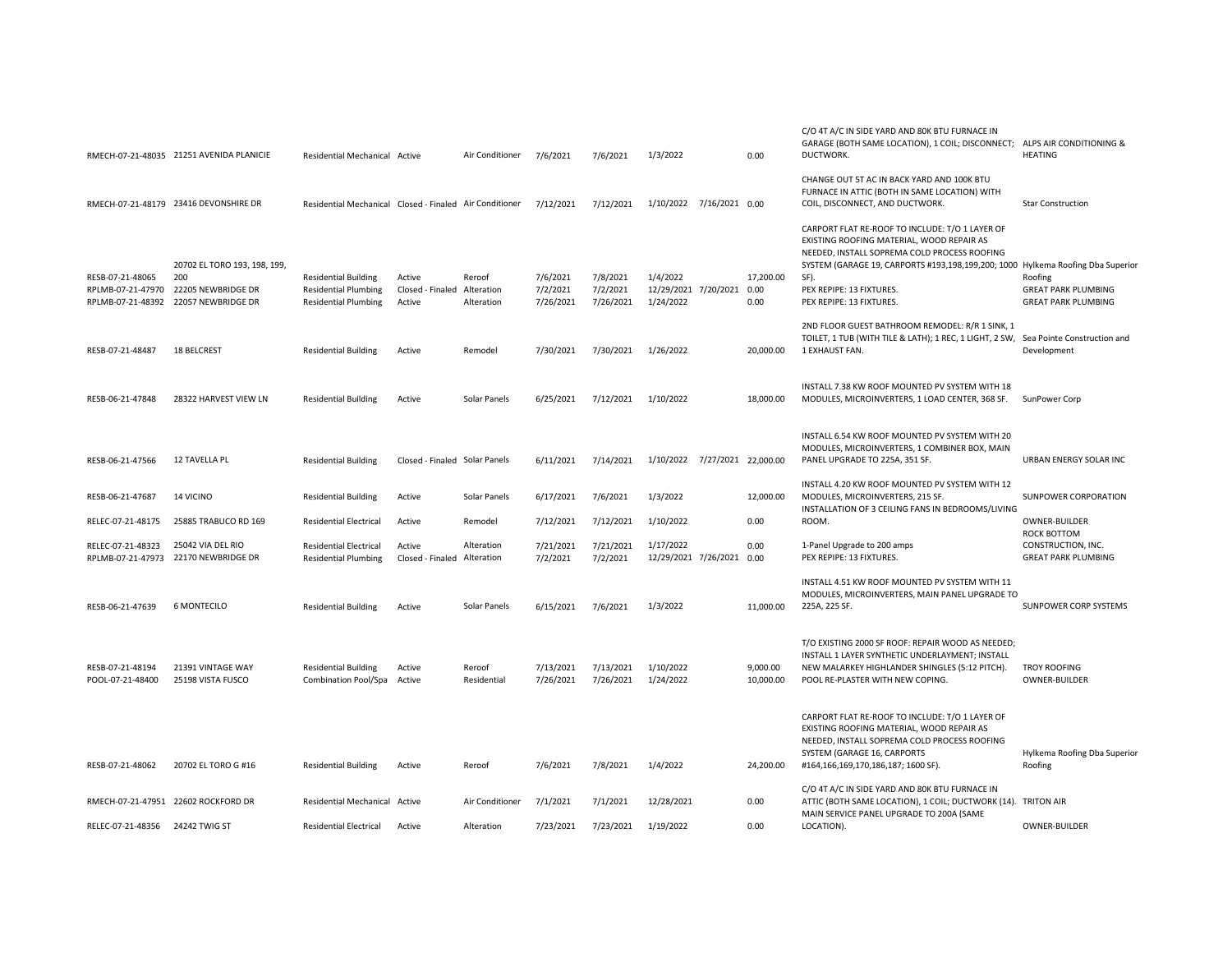| RESB-07-21-48415  | 22211, 22215, 22217 SUMMIT<br>HILL DR BLDG #55 | <b>Residential Building</b>   | Active | Reroof          | 7/26/2021 | 7/28/2021 | 1/24/2022 | 15,580.00 | REROOF BLDG. #55 (3-UNIT BLDG): Tear-off existing<br>sloped roof and flat roof; Replace plywood deck & fascia<br>board, as needed. SLOPED ROOF (3,870 SF): Install GAF<br>Shingle Mate underlayment, 26-gauge galvanized sheet<br>metal, 2"x2" drip edge metal for eaves, GAF TimberCrest<br>10" Cool for hip and ridge, and Timberline HDZ RS<br>Shingles. FLAT ROOF (1,044 SF): Install BUR-GAF<br>NB5G/P6 System - one layer of red rosin sheathing paper;<br>one ply GAF #75 base sheet; hot mop four plies GAF<br>Flexply 6 ply sheet with Type III asphalt; and hot mop<br>(apply flood coat of Type III asphalt at rate of 60 lbs / 100<br>SF and broadcast new Gravel Aggregate - 4/5 Granite<br>into hot asphalt at 400 lbs / 100 SF). | <b>FONTAINE</b><br>WEATHERPROOFING, INC. |
|-------------------|------------------------------------------------|-------------------------------|--------|-----------------|-----------|-----------|-----------|-----------|-------------------------------------------------------------------------------------------------------------------------------------------------------------------------------------------------------------------------------------------------------------------------------------------------------------------------------------------------------------------------------------------------------------------------------------------------------------------------------------------------------------------------------------------------------------------------------------------------------------------------------------------------------------------------------------------------------------------------------------------------|------------------------------------------|
|                   |                                                |                               |        |                 |           |           |           |           | T/O 7800 SF 6:12 SLOPED TILE ROOF; WOOD REPAIR AS                                                                                                                                                                                                                                                                                                                                                                                                                                                                                                                                                                                                                                                                                               |                                          |
|                   | 21012,21014,21016,21022,21024                  |                               |        |                 |           |           |           |           | NEEDED; INSTALL 2 LAYERS OF #40 UNDERLAYMENT;<br>INSTALL NEW EAGLE CAPISTRANO CONCRETE TILES (9                                                                                                                                                                                                                                                                                                                                                                                                                                                                                                                                                                                                                                                 |                                          |
| RESB-07-21-48290  | .21026 OAKVILLE                                | <b>Residential Building</b>   | Active | Reroof          | 7/19/2021 | 7/21/2021 | 1/17/2022 | 40,000.00 | PSF PER IAPMO ER-1900).                                                                                                                                                                                                                                                                                                                                                                                                                                                                                                                                                                                                                                                                                                                         | JORDAN ROOF COMPANY                      |
| RELEC-07-21-48358 | 9 VITALE LN                                    | <b>Residential Electrical</b> | Active | Meter           | 7/23/2021 | 7/23/2021 | 1/19/2022 | 0.00      | MAIN PANEL UPGRADE TO 200A.                                                                                                                                                                                                                                                                                                                                                                                                                                                                                                                                                                                                                                                                                                                     | AAA PACIFIC ELECTRIC INC                 |
| RPLMB-07-21-48446 | 21811 BASS LAKE CIR                            | <b>Residential Plumbing</b>   | Active | Alteration      | 7/28/2021 | 7/28/2021 | 1/24/2022 | 0.00      | PEX REPIPE: 12 FIXTURES.                                                                                                                                                                                                                                                                                                                                                                                                                                                                                                                                                                                                                                                                                                                        | INTEGRITY REPIPE, INC.                   |
|                   |                                                |                               |        |                 |           |           |           |           | CHANGE OUT 2.5T ROOF TOP PACKAGE UNIT (SAME                                                                                                                                                                                                                                                                                                                                                                                                                                                                                                                                                                                                                                                                                                     |                                          |
| RMECH-07-21-48352 | 21305 BALSAM LN                                | Residential Mechanical Active |        | Air Conditioner | 7/22/2021 | 7/22/2021 | 1/18/2022 | 0.00      | LOCATION).                                                                                                                                                                                                                                                                                                                                                                                                                                                                                                                                                                                                                                                                                                                                      | JL QUALITY HEATING & AIR                 |

|                  |                    |                             |        |              |           |           |           |           | INSTALL 5.55 KW ROOF MOUNTED PV SYSTEM WITH 15         |                               |
|------------------|--------------------|-----------------------------|--------|--------------|-----------|-----------|-----------|-----------|--------------------------------------------------------|-------------------------------|
| RESB-07-21-48237 | 21376 ASPENWOOD    | <b>Residential Building</b> | Active | Solar Panels | 7/15/2021 | 7/21/2021 | 1/17/2022 | 12,000.00 | MODULES, 1 INVERTER, 324 SF.                           | SOLAR SOLUTIONS 4 U INC       |
|                  |                    |                             |        |              |           |           |           |           |                                                        |                               |
|                  |                    |                             |        |              |           |           |           |           |                                                        |                               |
|                  |                    |                             |        |              |           |           |           |           |                                                        |                               |
|                  |                    |                             |        |              |           |           |           |           |                                                        |                               |
|                  |                    |                             |        |              |           |           |           |           |                                                        |                               |
|                  |                    |                             |        |              |           |           |           |           |                                                        |                               |
|                  |                    |                             |        |              |           |           |           |           |                                                        |                               |
|                  |                    |                             |        |              |           |           |           |           | (ROLL PLANS) Legalize the remodel of existing house -  |                               |
|                  |                    |                             |        |              |           |           |           |           | 1,000 SF of existing house as an attached accessory    |                               |
|                  |                    |                             |        |              |           |           |           |           |                                                        |                               |
|                  |                    |                             |        |              |           |           |           |           | dwelling unit (ADU) and 268 SF of existing house as    |                               |
|                  |                    |                             |        |              |           |           |           |           | storage (2 rooms). ADU consists of new kitchen, dining |                               |
|                  |                    |                             |        |              |           |           |           |           | room, 2 bedrooms, 2 baths and new walk-in closet.      |                               |
|                  |                    |                             |        |              |           |           |           |           | (Note: Some bedrooms and baths were existing, but      |                               |
|                  |                    |                             |        |              |           |           |           |           |                                                        |                               |
|                  |                    |                             |        |              |           |           |           |           | were remodeled.) 1-Gas Line 2-Sinks 1-Toilet 1-        |                               |
|                  |                    |                             |        |              |           |           |           |           | Tankless Water Heater (outside) 1-Gas Meter 1-Sewer    |                               |
|                  |                    |                             |        |              |           |           |           |           | Connection 1-Water Lines; 24-Rec 16-Lights 18-         |                               |
|                  |                    |                             |        |              |           |           |           |           | Switches 2-Fan/Light 1-Service Meter; 1-New Hood 1-    |                               |
|                  |                    |                             |        |              |           |           |           |           |                                                        |                               |
|                  |                    |                             |        |              |           |           |           |           | Mech Alt. (Ductwork). ** Primary Residence = 24602     |                               |
| RESB-06-21-47513 | 24604 JUTEWOOD PL  | <b>Residential Building</b> | Active | ADU          | 6/8/2021  | 7/29/2021 | 1/25/2022 | 10,000.00 | Jutewood Place = 2,444 SF**                            | OWNER/BUILDER                 |
|                  |                    |                             |        |              |           |           |           |           |                                                        |                               |
|                  |                    |                             |        |              |           |           |           |           | INSTALL 10.36 KW ROOF MOUNTED PV SYSTEM WITH 28        |                               |
|                  |                    |                             |        |              |           |           |           |           |                                                        |                               |
|                  |                    |                             |        |              |           |           |           |           | MODULES, MICROINVERTERS, 1 COMBINER BOX, MAIN          | Allright Electrical Service & |
| RESB-07-21-48113 | 23312 DUNE MEAR RD | <b>Residential Building</b> | Active | Solar Panels | 7/8/2021  | 7/29/2021 | 1/25/2022 | 19,000.00 | PANEL UPGRDAE TO 200A.                                 | Repair                        |

|                         | RPLMB-07-21-48105 25592 HAZELNUT LN | <b>Residential Plumbing</b> | Closed - Finaled Alteration |              | 7/8/2021  | 7/8/2021  | 1/4/2022  | 7/20/2021 0.00 | PEX REPIPE: 11 FIXTURES, 2 HOSE BIBS.                                            | H <sub>20</sub> FLOW       |
|-------------------------|-------------------------------------|-----------------------------|-----------------------------|--------------|-----------|-----------|-----------|----------------|----------------------------------------------------------------------------------|----------------------------|
| SIGN-07-21-48099        | 23402 EL TORO RD                    | Sigr                        | Active                      | Wall Sign    | 7/8/2021  | 7/8/2021  | 1/4/2022  | 10.000.00      | INSTALL (2) LED ILLUMINATED CHANNEL LETTER WALL<br>SIGNS FOR "ANGELO'S BURGERS". | AZTECA 7 SIGNS & BUILDERS  |
| <b>DECD 07 71 40727</b> | <b>21276 ACDEMIMIOOD</b>            | <b>Docidontial Duilding</b> | $A$ ctivo                   | Color Danole | 7/10/2021 | 7/21/2021 | 1/17/2022 | 12.000.00      | INSTALL 5.55 KW ROOF MOUNTED PV SYSTEM WITH 15<br>MODULEC 1 INVEDTED 224 CE      | COLAD COLLITIONIC A LLINIC |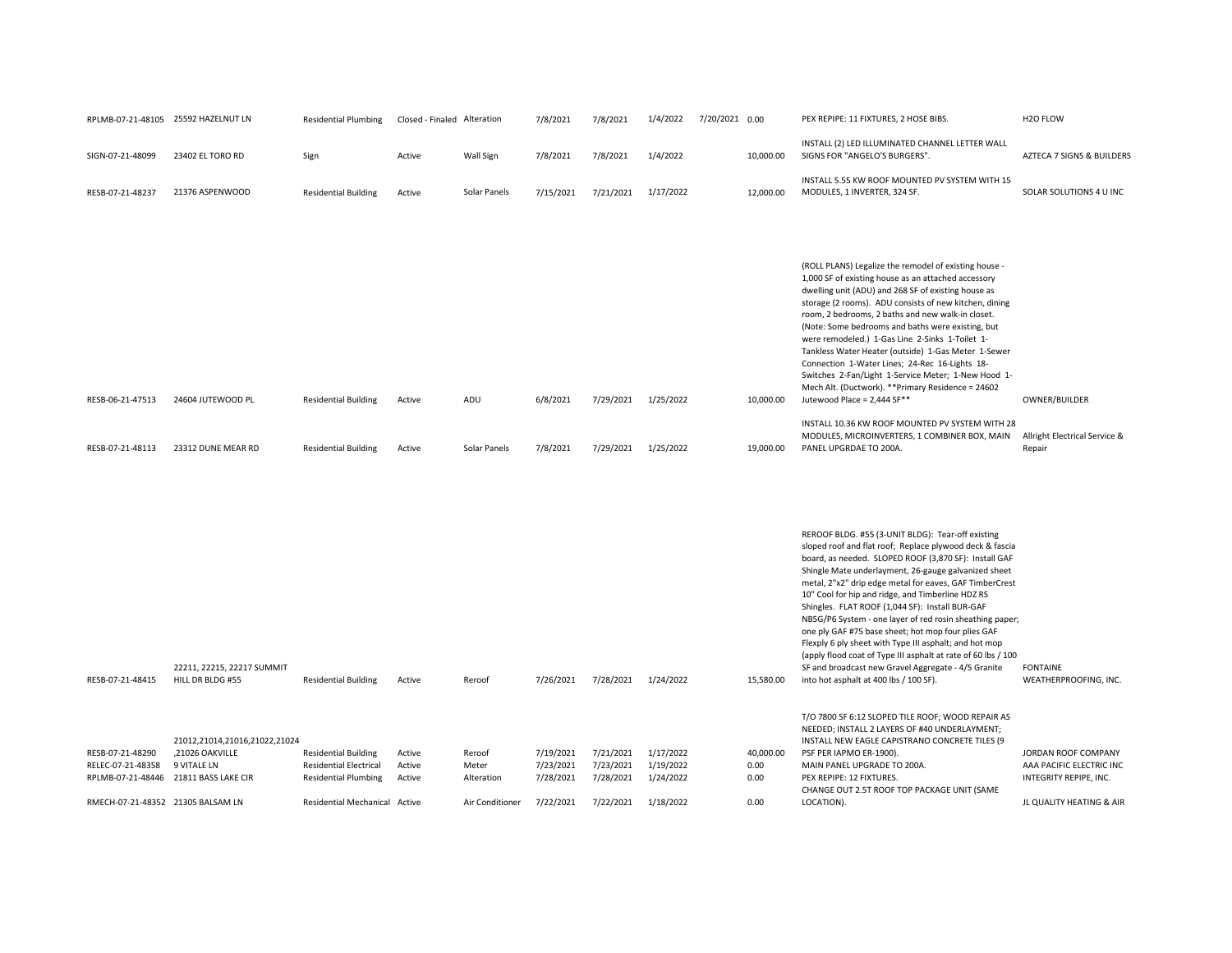|                                       |                                     |                                                             |                  |                               |                        |                        |                        |                    | TUB AND REPLACE WITH NEW SHOWER. INCLUDES NEW<br>TILE WALLS AND RELOCATE SHOWER HEAD TO OPPOSITE                                                                                      |                                                            |
|---------------------------------------|-------------------------------------|-------------------------------------------------------------|------------------|-------------------------------|------------------------|------------------------|------------------------|--------------------|---------------------------------------------------------------------------------------------------------------------------------------------------------------------------------------|------------------------------------------------------------|
| RESB-07-21-47990                      | 26184 HILLSFORD PL                  | <b>Residential Building</b>                                 | Active           | Remodel                       | 7/2/2021               | 7/2/2021               | 12/29/2021             | 13,000.00          | WALL; 1 TOILET; 1 SINK; 2 LIGHTS; 1 EXHAUST FAN.<br>INSTALLATION OF 4.375' L MAX 348" HIGH STORAGE                                                                                    | <b>OWNER-BUILDER</b><br><b>RAYMOND HANDLING</b>            |
| COMB-01-21-44739<br>RELEC-07-21-48301 | 20001 ELLIPSE<br>25401 CHEROKEE WAY | <b>Commercial Building</b><br><b>Residential Electrical</b> | Active<br>Active | <b>Storage Racks</b><br>Meter | 1/21/2021<br>7/20/2021 | 7/12/2021<br>7/20/2021 | 1/10/2022<br>1/17/2022 | 155,000,00<br>0.00 | <b>RACKS FOR "NIKE".</b><br>MAIN PANEL UPGRADE TO 200A.                                                                                                                               | SOLUTIONS<br>Unique Electric Services, Inc.                |
| RPLMB-07-21-48471 541 CATALONIA       |                                     | <b>Residential Plumbing</b>                                 | Active           | Gas                           | 7/29/2021              | 7/29/2021              | 1/25/2022              | 0.00               | 1-Gas Line for future, mobile fire pit in backyard.                                                                                                                                   | ECHO HOMES, INC.                                           |
| RMECH-07-21-48283                     | 22226 EUCALYPTUS LN                 | <b>Residential Mechanical</b>                               | Active           | Alteration                    | 7/19/2021              | 7/19/2021              | 1/17/2022              | 0.00               | C/O 3T AND 5T A/C UNITS IN SIDE YARD AND 80K BTU<br>FURNACE IN GARAGE AND 40K BTU FURNACE IN ATTIC.<br>(ALL SAME LOCATION, LIKE FOR LIKE); 2 COILS, 2<br>DISCONNECTS.                 | Saddleback Valley Air<br><b>Conditioning &amp; Heating</b> |
| RESB-07-21-48274                      | 73 BLAZEWOOD                        | <b>Residential Building</b>                                 | Active           | Remodel                       | 7/19/2021              | 7/19/2021              | 1/17/2022              | 0.00               | KITCHEN REMODEL: R/R KITCHEN SINK, DISHWASHER,<br>UNDER SINK WATER FILTRATION SYSTEM AND GARGAGE<br>DISPOSAL: INSTALL 2 NEW REC.                                                      | <b>RJM Construction Solutions Inc.</b>                     |
| RESB-05-21-47183                      | 21494 CAMINO PAPAL                  | <b>Residential Building</b>                                 | Active           | Solar Panels                  | 5/24/2021              | 7/6/2021               | 1/3/2022               | 7.920.00           | ADDITION TO AN EXISTING PV SYSTEM: INSTALL 2.60 KW<br>ROOF MOUNTED PV SYSTEM WITH 8 MODULES. 1<br>INVERTER. MAIN PANEL UPGRADE TO 225A. 145.5 SF<br>NEW ARRAY (545.5 SF TOTAL ARRAY). | <b>VIVINT SOLAR</b>                                        |
| RESB-07-21-48438                      | 24662 VIA DEL RIO                   | <b>Residential Building</b>                                 | Initiated        | Solar Panels                  | 7/27/2021              | 7/27/2021              | 7/27/2022              | 11,715.00          | INSTALL 5.325 KW ROOF MOUNTED PV SYSTEM WITH 15<br>MODULES, 1 INVERTER, 307 SF.                                                                                                       | <b>VIVINT SOLAR</b>                                        |

2ND FLOOR BATHROOM REMODEL: REMOVE EXISTING

|                  |                                                       |                             |        |        |           |           |           |           | REROOF BLDG. #67 (4-UNIT BLDG): Tear-off existing<br>sloped roof and flat roof; Replace plywood deck & fascia<br>board, as needed. SLOPED ROOF (2,370 SF): Install GAF<br>Shingle Mate underlayment, 26-gauge galvanized sheet<br>metal, 2"x2" drip edge metal for eaves, GAF TimberCrest |                                          |
|------------------|-------------------------------------------------------|-----------------------------|--------|--------|-----------|-----------|-----------|-----------|-------------------------------------------------------------------------------------------------------------------------------------------------------------------------------------------------------------------------------------------------------------------------------------------|------------------------------------------|
|                  |                                                       |                             |        |        |           |           |           |           | 10" Cool for hip and ridge, and Timberline HDZ RS<br>Shingles. FLAT ROOF (1,520 SF): Install BUR-GAF<br>NB5G/P6 System - one layer of red rosin sheathing paper;<br>one ply GAF #75 base sheet; hot mop four plies GAF<br>Flexply 6 ply sheet with Type III asphalt; and hot mop          |                                          |
| RESB-07-21-48424 | 26312, 26314, 26316, 26318<br>WEST GROVE CIR BLDG #67 | <b>Residential Building</b> | Active | Reroof | 7/27/2021 | 7/28/2021 | 1/24/2022 | 12,370.00 | (apply flood coat of Type III asphalt at rate of 60 lbs / 100<br>SF and broadcast new Gravel Aggregate - 4/5 Granite<br>into hot asphalt at 400 lbs / 100 SF).                                                                                                                            | <b>FONTAINE</b><br>WEATHERPROOFING. INC. |
| RESB-07-21-48475 | 24312 FORDVIEW ST                                     | <b>Residential Building</b> | Active | Reroof | 7/29/2021 | 7/29/2021 | 1/25/2022 | 13,000.00 | T/O 3103 SF EXISTING COMP SHINGLES ON 4:12 SLOPED<br>ROOF: WOOD REPAIR AS NEEDED; INSTALL 1 LAYER<br>SYNTHETIC UNDERLAYMENT: INSTALL NEW TRU<br>DEFINITION DURATION COMP SHINGLES.                                                                                                        | <b>Certified Roofing Specialists</b>     |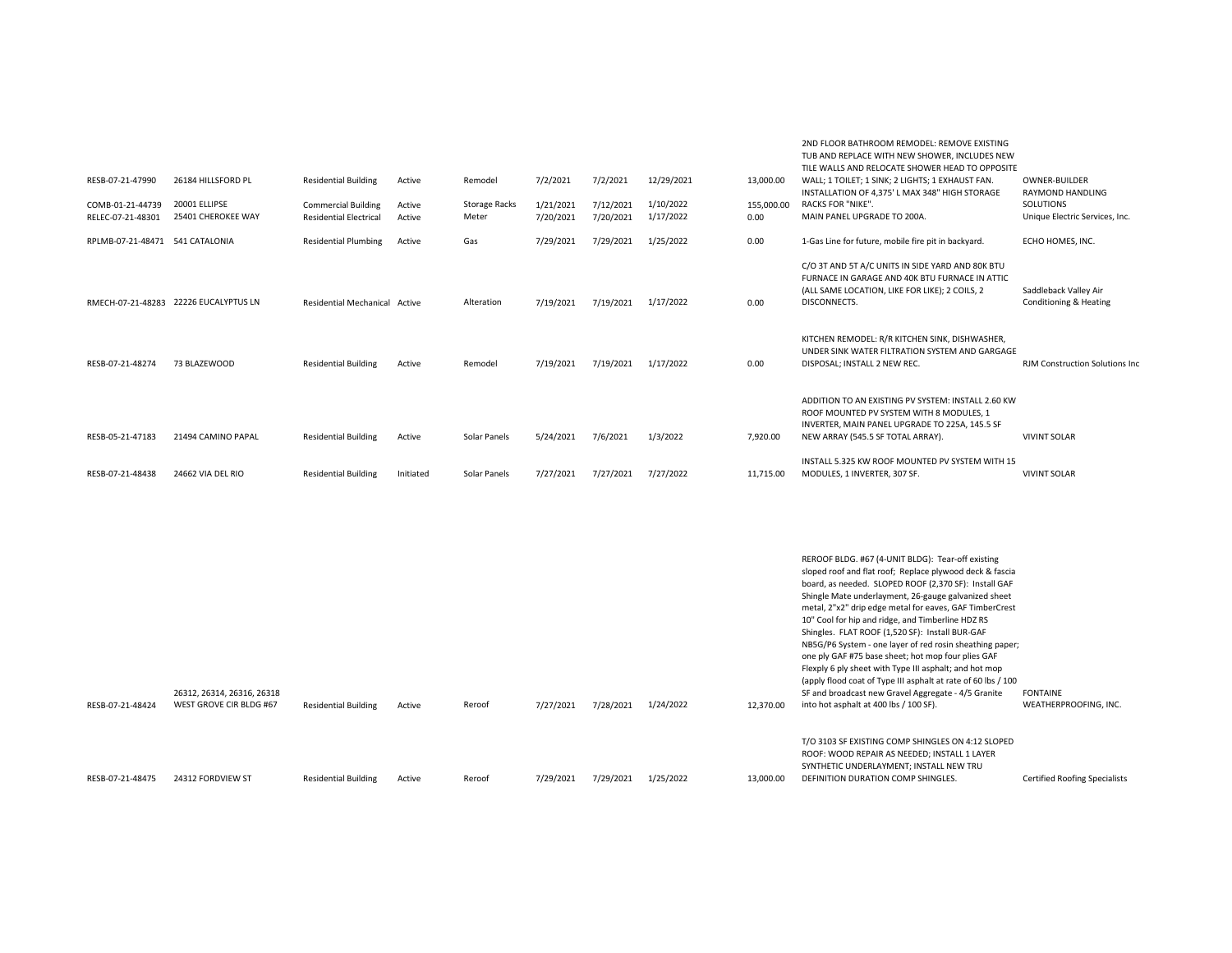|                                       |                                       |                                                            |                               |                            |                        |                       |                                |                   | MODULES, MICROINVERTERS, 1 LOAD CENTER, MAIN                                                                                                                                                                                                                                                                                                                                                                                                                                                         |                                                    |
|---------------------------------------|---------------------------------------|------------------------------------------------------------|-------------------------------|----------------------------|------------------------|-----------------------|--------------------------------|-------------------|------------------------------------------------------------------------------------------------------------------------------------------------------------------------------------------------------------------------------------------------------------------------------------------------------------------------------------------------------------------------------------------------------------------------------------------------------------------------------------------------------|----------------------------------------------------|
| RESB-06-21-47889                      | 22972 CAVANAUGH RD                    | <b>Residential Building</b>                                | Closed - Finaled Solar Panels |                            | 6/28/2021              | 7/1/2021              | 12/28/2021 7/14/2021 20,000.00 |                   | PANEL UPGRADE TO 200A, 223 SF.                                                                                                                                                                                                                                                                                                                                                                                                                                                                       | AG ELECTIC                                         |
| RELEC-07-21-47939                     | 24472 REDLEN ST                       | <b>Residential Electrical</b>                              | Closed - Finaled Alteration   |                            | 7/1/2021               | 7/1/2021              | 12/28/2021 7/23/2021 0.00      |                   | 200A MAIN SERVICE PANEL UPGRADE (SAME LOCATION). PBT Electric                                                                                                                                                                                                                                                                                                                                                                                                                                        |                                                    |
| RELEC-07-21-48322                     | 16 BLANCO                             | <b>Residential Electrical</b>                              | Active                        | Alteration                 | 7/21/2021              | 7/21/2021             | 1/17/2022                      | 0.00              | 200A MAIN SERVICE PANEL UPGRADE (NEW LOCATION). CCC CONSTRUCTION INC                                                                                                                                                                                                                                                                                                                                                                                                                                 |                                                    |
| SIGN-07-21-48041                      | 23700 EL TORO RD                      | Sign                                                       | Active                        | Channel Letter             | 7/6/2021               | 7/6/2021              | 1/3/2022                       | 2,000.00          | INSTALLATION OF (3) ILLUMINATED CHANNEL LETTERS<br>WALL SIGNS FOR "MATRESS FIRM" (127.79 SF TOTAL);<br>REPLACE 1 BLADE SIGN FACE.                                                                                                                                                                                                                                                                                                                                                                    | <b>BK SIGNS</b><br>PIPELINE RESTORATION            |
|                                       | RPLMB-07-21-48303 21502 VINTAGE WAY   | <b>Residential Plumbing</b>                                | Active                        | Alteration                 | 7/20/2021              | 7/20/2021             | 1/17/2022                      | 0.00              | PEX REPIPE: 13 FIXTURES.                                                                                                                                                                                                                                                                                                                                                                                                                                                                             | PLUMBING, INC.                                     |
| RESB-06-21-47365                      | 5607 HERITAGE OAK DRIVE               | <b>Residential Building</b>                                | Active                        | Solar Panels               | 6/2/2021               | 7/21/2021             | 1/17/2022                      | 9,240.00          | INSTALL 4.20 KW ROOF MOUNTED PV SYSTEM WITH 12<br>MODULES, 1 INVERTER, 215 SF.                                                                                                                                                                                                                                                                                                                                                                                                                       | <b>VIVINT SOLAR</b>                                |
| RESB-03-21-45980                      | 24503 BELGREEN PL                     | <b>Residential Building</b>                                | Active                        | ADU                        | 3/25/2021              | 7/15/2021             | 1/11/2022                      | 30,000.00         | (ROLL PLANS) CONSTRUCTION OF 720 SF SINGLE STORY<br>DETACHED ADU INCLUDING 2 BEDROOMS, KITCHEN,<br>LIVING ROOM, BATHROOM AND LAUNDRY; 1 TUB, 1<br>CLOTHES WASHER/DRYER, 2 SINKS, 1 TOILET, 1 TRAP<br>PRIMER, EXTENSION TO GAS LINE/SEWER LINE/WATER<br>LINE, 30 GAL WH IN EXT. CLOSET, <5T AC IN SIDE YARD,<br><100K BTU FAU IN EXT. CLOSET, 1 HOOD, DUCTWORK, 1<br>VENT. FAN, 1 HOOD, 24 REC, 7 LIGHTS, 7 SW, 1 DISPOSAL,<br>1 RANGE, 1 SUB PANEL. ** ORG HOUSE IS 1258 SF @<br>24501 BELGREEN PL** | OWNER/BUILDER                                      |
| RESB-07-21-48201                      | 1506 VIEJO RIDGE                      | <b>Residential Building</b>                                | Active                        | Solar Panels               | 7/14/2021              | 7/29/2021             | 1/25/2022                      | 15,000.00         | INSTALL 8.14 KW ROOF MOUNTED PV SYSTEM WITH 22<br>MODULES, MICROINVERTERS, 1 COMBINER BOX, 435 SF. GC Electric solar                                                                                                                                                                                                                                                                                                                                                                                 |                                                    |
| RESB-07-21-48320                      | 25711 NUGGET                          | <b>Residential Building</b>                                | Active                        | Reroof                     | 7/21/2021              | 7/21/2021             | 1/17/2022                      | 13,600.00         | T/O EXISTING 2600 SF COMP SHINGLES; WOOD REPAIR<br>AS NEEDED; INSTALL 1 LAYER #30 FELT; INSTALL NEW<br>COMP SHINGLES (>5:12 SLOPE).                                                                                                                                                                                                                                                                                                                                                                  | A-1 ALL AMERICAN ROOFING W<br>L A INC              |
| RESB-06-21-47686<br>RPLMB-07-21-48393 | 20 VICINO<br>26355 MOUNTAIN GROVE CIR | <b>Residential Building</b><br><b>Residential Plumbing</b> | Active<br>Active              | Solar Panels<br>Alteration | 6/17/2021<br>7/26/2021 | 7/6/2021<br>7/26/2021 | 1/3/2022<br>1/24/2022          | 12,000.00<br>0.00 | INSTALL 4.20 KW ROOF MOUNTED PV SYSTEM WITH 12<br>MODULES, MICROINVERTERS, 215 SF.<br>PEX REPIPE: 13 FIXTURES.                                                                                                                                                                                                                                                                                                                                                                                       | SUNPOWER CORPORATION<br><b>GREAT PARK PLUMBING</b> |
|                                       | RMECH-07-21-48272 21052 PROVIDENCE    | <b>Residential Mechanical Active</b>                       |                               | Air Conditioner            | 7/19/2021              | 7/19/2021             | 1/17/2022                      | 0.00              | C/O 3T A/C IN BACK YARD (SAME LOCATION); 1 COIL.                                                                                                                                                                                                                                                                                                                                                                                                                                                     | SERVICE CHAMPIONS, INC.                            |
| RELEC-07-21-48249                     | 27021 BRIGHTON LN                     | <b>Residential Electrical</b>                              | Closed - Finaled Alteration   |                            | 7/16/2021              | 7/16/2021             | 1/12/2022 7/23/2021 0.00       |                   | INSTALL NEMA 14-50 OUTLET INSIDE THE GARAGE FOR<br>AN EV.                                                                                                                                                                                                                                                                                                                                                                                                                                            | <b>OWNER-BUILDER</b>                               |
| RESB-06-21-47684                      | 3 SEDONA                              | <b>Residential Building</b>                                | Active                        | Solar Panels               | 6/17/2021              | 7/6/2021              | 1/3/2022                       | 27.000.00         | INSTALL 11.07 KW ROOF MOUNTED PV SYSTEM WITH 27<br>MODULES, MICROINVERTERS, 1 LOAD CENTER, 552 SF.                                                                                                                                                                                                                                                                                                                                                                                                   | SunPower                                           |

Residential Building Active Reroof 7/19/2021 7/21/2021 1/17/2022 40,000.00 PSF PER IAPMO ER-1900).

T/O 7800 SF 6:12 SLOPED TILE ROOF; WOOD REPAIR AS NEEDED; INSTALL 2 LAYERS OF #40 UNDERLAYMENT; INSTALL NEW EAGLE CAPISTRANO CONCRETE TILES (9

INSTALL 4.44 KW ROOF MOUNTED PV SYSTEM WITH 12

JORDAN ROOF COMPANY

RESB-07-21-48289

25462,25466,25472,25486,25482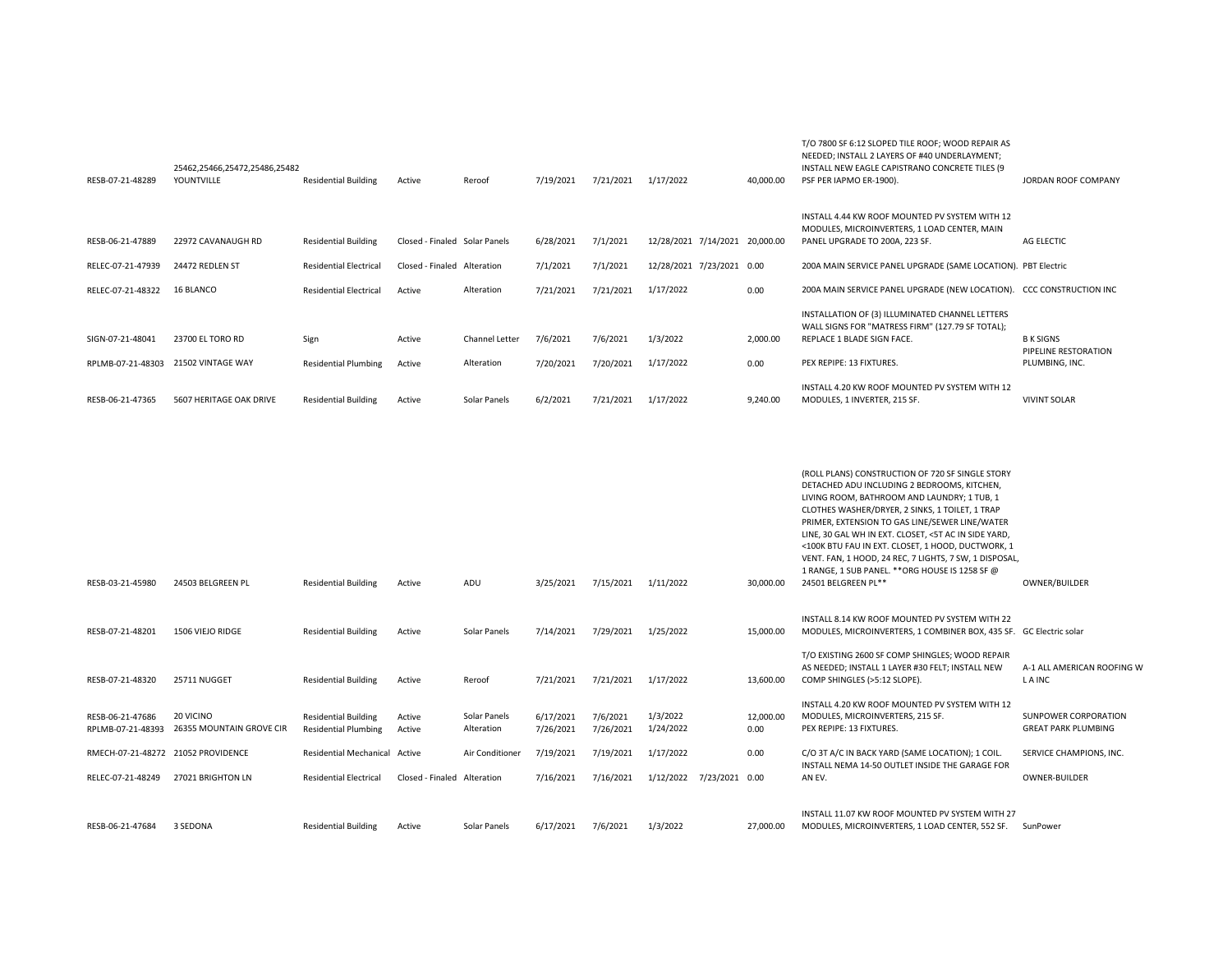| COMB-05-21-46802                     | 22762 ASPAN ST 208<br>RPLMB-07-21-48462 22251 NEWBRIDGE DR                     | <b>Commercial Building</b><br><b>Residential Plumbing</b> | Active<br>Active                     | Tenant<br>Improvement<br>Alteration | 5/4/2021<br>7/29/2021 | 7/6/2021<br>7/29/2021 | 1/3/2022<br>1/25/2022                     |                | 10,000.00<br>0.00 | (ROLL PLANS) 1000 SF INT. T/I FOR "GRAZE BOX" COLD<br>FOOD TO-GO RESTAURANT TO INCLUDE:<br>DEMO/CONSTRUCTION WALLS; ADA RESTROOM<br>IMPROVEMENT; 3 FL SINKS, 1 PREP. SINK, (1) 75 GAL WH<br>WITH EXTENSION TO GAS LINE, EXTENSION TO<br>WATER/SEWER LINES ** NO ELECTRICAL - MECHANICAL<br>INCLUDED**<br>PEX Repipe (13 fixtures)                                                           | SECREST CONSTRUCTION OF<br>CALIFORNIA<br><b>GREAT PARK PLUMBING</b> |
|--------------------------------------|--------------------------------------------------------------------------------|-----------------------------------------------------------|--------------------------------------|-------------------------------------|-----------------------|-----------------------|-------------------------------------------|----------------|-------------------|---------------------------------------------------------------------------------------------------------------------------------------------------------------------------------------------------------------------------------------------------------------------------------------------------------------------------------------------------------------------------------------------|---------------------------------------------------------------------|
| RESB-07-21-48027                     | 23305 DOWNLAND PL                                                              | <b>Residential Building</b>                               | Active                               | Solar Panels                        | 7/6/2021              | 7/12/2021             | 1/10/2022                                 |                | 37,875.96         | INSTALL 7.36 KW ROOF MOUNTED PV SYSTEM WITH 23<br>MODULES, 1 INVERTER, 417.23 SF.                                                                                                                                                                                                                                                                                                           | BETTER EARTH ELECTRIC, INC.                                         |
|                                      | RMECH-07-21-48182 21142 JASMINES WAY                                           | Residential Mechanical Active                             |                                      | Air Conditioner                     | 7/13/2021             | 7/13/2021             | 1/10/2022                                 |                | 0.00              | C/O 2.5T ROOFTOP PACKAGE UNIT (LIKE FOR LIKE).                                                                                                                                                                                                                                                                                                                                              | POLAR BEAR HEATING AND AIR                                          |
| RESB-07-21-48057<br>SIGN-07-21-47943 | 20702 EL TORO 101-104<br>20491 ALTON PKWY D                                    | <b>Residential Building</b><br>Sign                       | Active<br>Closed - Finaled Wall Sign | Reroof                              | 7/6/2021<br>7/1/2021  | 7/8/2021<br>7/2/2021  | 1/4/2022<br>12/29/2021 7/29/2021 3,000.00 |                | 17,200.00         | CARPORT FLAT RE-ROOF TO INCLUDE: T/O 1 LAYER OF<br>EXISTING ROOFING MATERIAL, WOOD REPAIR AS<br>NEEDED, INSTALL SOPREMA COLD PROCESS ROOFING<br>SYSTEM (GARAGE 11 CARPORTS #101-104; 1000 SF).<br>INSTALL 3 INTERNALLY ILLUMINIATED WALL SIGNS FOR<br>"EARTHBOWL SUPERFOODS".                                                                                                               | Hylkema Roofing Dba Superior<br>Roofing<br>SPEED QUALITY SIGNS      |
|                                      | COMB-03-21-45525 27102 TOWNE CENTRE DR                                         | <b>Commercial Building</b>                                | Active                               | Tenant<br>Improvement               | 3/2/2021              | 7/30/2021             | 1/26/2022                                 |                | 762,000.00        | (ROLL PLANS) 3402 SF INT. REMODEL AND EXT. FACADE<br>MODIFICATION AT "HAMPTON INN" HOTEL WITH 84<br>GUESTROOMS TO INCLUDE: MODIFICATION TO LOBBY,<br>FRONT DESK, SHOPS AREA AND EXISTING WOMEN<br>PUBLIC BATHROOM, EXPAND FITNESS ROOM,<br>CONVERTING 35 BATHTUBS TO SHOWERS, R/R 49<br>SHOWERHEADS IN EXTG TUBS WITH NEW<br>SURROUNDING WALLS, R/R 18 SINKS, 94 REC, 84 SW, 118<br>LIGHTS. | HOTEL REHABS                                                        |
| RESB-05-21-47191                     | 5447 HERITAGE OAK DR                                                           | <b>Residential Building</b>                               | Active                               | Solar Panels                        | 5/24/2021             | 7/21/2021             | 1/17/2022                                 |                | 9,240.00          | INSTALL 4.20 KW ROOF MOUNTED PV SYSTEM WITH 12<br>MODULES, 1 INVERTER, 215 SF.<br>C/O 5T A/C IN SIDE YARD AND 80K BTU FURNACE IN                                                                                                                                                                                                                                                            | <b>VIVINT SOLAR</b>                                                 |
| RMECH-07-21-48359 24122 KATHY AV     |                                                                                | Residential Mechanical Active                             |                                      | Air Conditioner                     | 7/23/2021             | 7/23/2021             | 1/19/2022                                 |                | 0.00              | INTERIOR CLOSET (SAME LOCATION, LIKE FOR LIKE); 1<br>COIL.                                                                                                                                                                                                                                                                                                                                  | DYNAMIC AIR SERVICES INC                                            |
|                                      | CPLMB-07-21-48110 25841 COMMERCENTRE DR                                        | <b>Commercial Plumbing</b>                                | Closed - Finaled Alteration          |                                     | 7/8/2021              | 7/8/2021              | 1/4/2022                                  | 7/13/2021 0.00 |                   | INSTALLATION OF A SEISMIC SHUTOFF GAS VALVE @<br>"THE YOUNG ENGINEERS".                                                                                                                                                                                                                                                                                                                     | SEISMIC SHUTOFF<br>CONSTRUCTION                                     |
|                                      | RMECH-07-21-48361 29031 CANYON RIDGE DR                                        | Residential Mechanical Active                             |                                      | Air Conditioner                     | 7/23/2021             | 7/23/2021             | 1/19/2022                                 |                | 0.00              | C/O 2T A/C IN BACKYARD (SAME LOCATION); 1 COIL.                                                                                                                                                                                                                                                                                                                                             | TRITON AIR INC                                                      |
| RESB-01-21-44624                     | 500,502,504,506,508 OWLS<br>CLOVER 411,413,415,417,419<br>COYOTE PASS BLDG #31 | <b>Residential Building</b>                               | Active                               | New                                 | 1/14/2021             | 7/15/2021             | 1/11/2022                                 |                |                   | New 10-Plex (Type 1) MFD Building "Silveroak" / 14,234<br>SF / Garage 4,700 SF / Deck 850 SF / Covered Entry 157<br>2,000,180.00 SF / P-E-M / BUILDING #31                                                                                                                                                                                                                                  | LANDSEA HOLDINGS<br>CORPORATION                                     |
| RESB-05-21-47265                     | 24552 VIA TONADA                                                               | <b>Residential Building</b>                               | Active                               | Solar Panels                        | 5/27/2021             | 7/6/2021              | 1/3/2022                                  |                | 7,920.00          | ADDITION TO EXISTING PV SYSTEM: INSTALL 2.6 KW<br>ROOF MOUNTED PV SYSTEM WITH 8 MODULES, 1<br>INVERTER, MAIN PANEL UPGRADE TO 125A, 145.5 SF<br>(TOTAL 527 SF ARRAY).                                                                                                                                                                                                                       | <b>VIVINT SOLAR</b>                                                 |

RPLMB-07-21-48223 26472 BELSHIRE WAY Residential Plumbing Closed - Finaled Alteration 7/15/2021 7/15/2021 1/11/2022 7/22/2021 0.00 PEX REPIPE: 11 FIXTURES, 3 HOSE BIBS. Repipe 1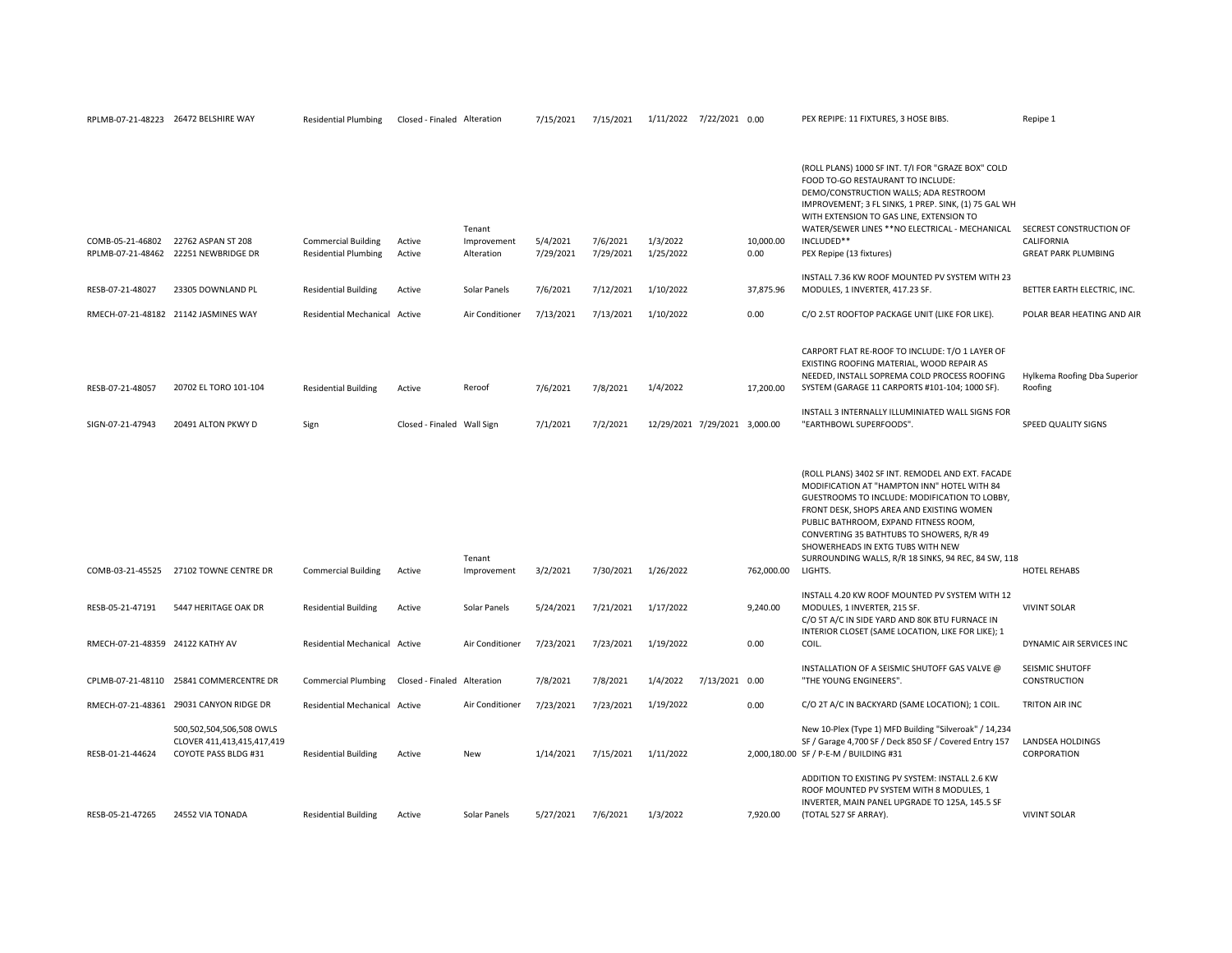| RESB-07-21-48170                      | 21321 VINTAGE WAY                        | <b>Residential Building</b>                               | Closed - Finaled Reroof    |                                     | 7/12/2021              | 7/12/2021             | 1/10/2022             | 7/23/2021 16,305.00 |           | T/O 1900 SF 4:12 SLEPPED ROOF; WOOD REPAIR AS<br>NEEDED; INSTALL 1 LAYER OF SYNTHETIC<br>UNDERLAYMENT; INSTALL NEW GAF SHINGLES.                             | Antis Roofing & Waterproofing,<br><b>LLC</b>           |
|---------------------------------------|------------------------------------------|-----------------------------------------------------------|----------------------------|-------------------------------------|------------------------|-----------------------|-----------------------|---------------------|-----------|--------------------------------------------------------------------------------------------------------------------------------------------------------------|--------------------------------------------------------|
| COMB-06-21-47897<br>RPLMB-07-21-48224 | 26000 TOWNE CENTRE DR 220<br>34 MALLORCA | <b>Commercial Building</b><br><b>Residential Plumbing</b> | Active<br>Closed - Finaled | Tenant<br>Improvement<br>Alteration | 6/29/2021<br>7/15/2021 | 7/6/2021<br>7/15/2021 | 1/3/2022<br>1/11/2022 | 7/27/2021 0.00      | 36,000.00 | 2137 SF INTERIOR OFFICE T/I FOR "LEVEILLE AND<br>ASSOCIATES"; 1 NEW SW. ** NO MECHANICAL-<br>PLUMBING IS INCLUDED**<br>PEX REPIPE: 11 FIXTURES, 2 HOSE BIBS. | G T I COMMERCIAL<br><b>CONTRACTORS INC</b><br>Repipe 1 |

| RESB-07-21-48348                   | 22192, 22196, 22202, 22206<br>SUMMIT HILL DR BLDG #57 | <b>Residential Building</b>   | Active                      | Reroof          | 7/22/2021 | 7/23/2021 | 1/19/2022 |                | 21,993.00 | REROOF BLDG. #57 (4-UNIT BLDG): Tear-off existing<br>sloped roof and flat roof; Replace plywood deck & fascia<br>board, as needed. SLOPED ROOF (4,830 SF): Install GAF<br>Shingle Mate underlayment, 26-gauge galvanized sheet<br>metal, 2"x2" drip edge metal for eaves, GAF TimberCrest<br>10" Cool for hip and ridge, and Timberline HDZ RS<br>Shingles. FLAT ROOF (1,853 SF): Install BUR-GAF<br>NB5G/P6 System - one layer of red rosin sheathing paper;<br>one ply GAF #75 base sheet; hot mop four plies GAF<br>Flexply 6 ply sheet with Type III asphalt; and hot mop<br>(apply flood coat of Type III asphalt at rate of 60 lbs / 100<br>SF and broadcast new Gravel Aggregate - 4/5 Granite<br>into hot asphalt at 400 lbs / 100 SF). | <b>FONTAINE</b><br>WEATHERPROOFING, INC. |
|------------------------------------|-------------------------------------------------------|-------------------------------|-----------------------------|-----------------|-----------|-----------|-----------|----------------|-----------|-------------------------------------------------------------------------------------------------------------------------------------------------------------------------------------------------------------------------------------------------------------------------------------------------------------------------------------------------------------------------------------------------------------------------------------------------------------------------------------------------------------------------------------------------------------------------------------------------------------------------------------------------------------------------------------------------------------------------------------------------|------------------------------------------|
| RMECH-07-21-48298                  | 18982 SINGINGWOOD CIR                                 | <b>Residential Mechanical</b> | Active                      | Air Conditioner | 7/20/2021 | 7/20/2021 | 1/17/2022 |                | 0.00      | C/O 3T A/C IN REAR (SAME LOCATION).                                                                                                                                                                                                                                                                                                                                                                                                                                                                                                                                                                                                                                                                                                             | AIRE SERV OF ORANGE COUNTY<br>/ CORONA   |
|                                    |                                                       |                               |                             |                 |           |           |           |                |           |                                                                                                                                                                                                                                                                                                                                                                                                                                                                                                                                                                                                                                                                                                                                                 |                                          |
| RPLMB-07-21-48252 20981 SKYLARK DR |                                                       | <b>Residential Plumbing</b>   | Active                      | Alteration      | 7/16/2021 | 7/16/2021 | 1/12/2022 |                | 0.00      | WHOLE HOUSE PEX REPIPE: 9 FIXTURES, 2 HOSE BIBS.<br>C/O 40 GAL WATER HEATER IN GARAGE (SAME                                                                                                                                                                                                                                                                                                                                                                                                                                                                                                                                                                                                                                                     | SEVERSON PLUMBING, INC.                  |
| RPLMB-07-21-48189                  | 19452 DORADO DR                                       | <b>Residential Plumbing</b>   | Closed - Finaled Alteration |                 | 7/13/2021 | 7/13/2021 | 1/10/2022 | 7/29/2021 0.00 |           | LOCATION).                                                                                                                                                                                                                                                                                                                                                                                                                                                                                                                                                                                                                                                                                                                                      | Payless Water Heaters                    |
| RMECH-07-21-48100 16 BLANCO        |                                                       | Residential Mechanical Active |                             | Air Conditioner | 7/8/2021  | 7/8/2021  | 1/4/2022  |                | 0.00      | CHANGE OUT 4T HEAT PUMP/AIR HANDLING UNIT IN<br>FRONT YARD (SAME LOCATION) WITH DUCTWORK.                                                                                                                                                                                                                                                                                                                                                                                                                                                                                                                                                                                                                                                       | WHITE MECHANICAL                         |
| RESB-07-21-48433                   | 22441 GOLDRUSH                                        | <b>Residential Building</b>   | Active                      | Remodel         | 7/27/2021 | 7/27/2021 | 1/24/2022 |                | 0.00      | MASTER BATHROOM REMODEL TO R/R SHOWER PAN<br>WITH NEW ACRYLIC WALLS.                                                                                                                                                                                                                                                                                                                                                                                                                                                                                                                                                                                                                                                                            | AMERICAN HOME<br>REMODELING, INC.        |
| RESB-07-21-48452                   | 25261 BAJA MAR                                        | <b>Residential Building</b>   | Active                      | Remodel         | 7/28/2021 | 7/28/2021 | 1/24/2022 |                | 15,000.00 | KITCHEN REMODEL TO INCLUDE: REMOVE NON LOAD-<br>BEARING WALL (PER APPLICANT) BETWEEN KITCHEN<br>AND DINING ROOM, RELOCATE 1 SINK, 1 FRIDGE, 1<br>DISHWASHER, 1 HOOD, 1 DISPOSAL, 1 RANGE; 6 REC, 10<br>LIGHTS, 5 SW ** PERMIT SUBJECT TO FIELD<br>INSPECTION**.                                                                                                                                                                                                                                                                                                                                                                                                                                                                                 | <b>TIGHT LINE TILE</b>                   |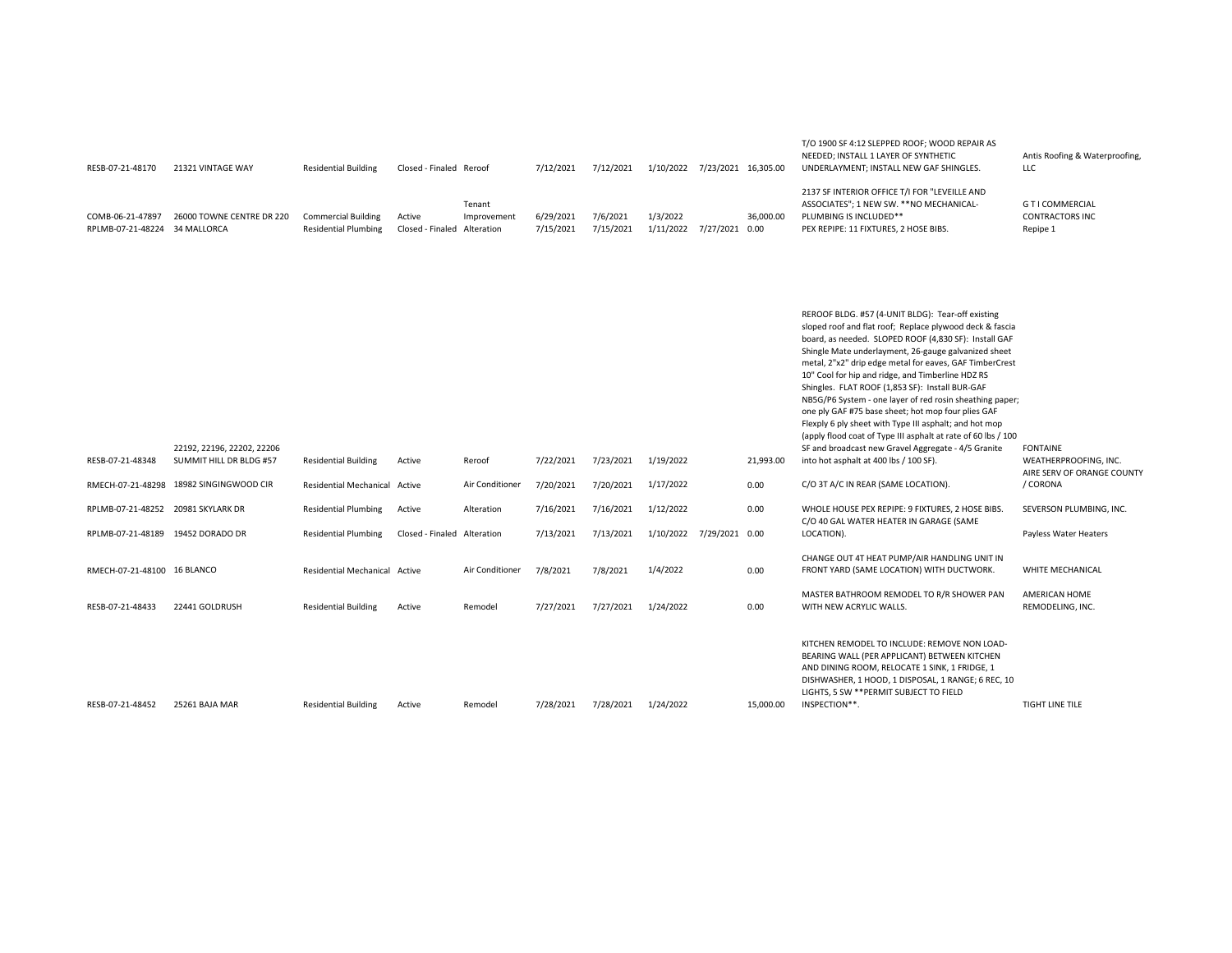| RESB-07-21-48349                      | 22172, 22176, 22182, 22186<br>SUMMIT HILL DR BLDG #56 | <b>Residential Building</b>                                | Active                     | Reroof                | 7/22/2021              | 7/23/2021              | 1/19/2022                                | 21,993.00 | Flexply 6 ply sheet with Type III asphalt; and hot mop<br>(apply flood coat of Type III asphalt at rate of 60 lbs / 100<br>SF and broadcast new Gravel Aggregate - 4/5 Granite<br>into hot asphalt at 400 lbs / 100 SF).                                                                                                                                                                                                                                                                                                                                                                        | <b>FONTAINE</b><br>WEATHERPROOFING, INC.                            |
|---------------------------------------|-------------------------------------------------------|------------------------------------------------------------|----------------------------|-----------------------|------------------------|------------------------|------------------------------------------|-----------|-------------------------------------------------------------------------------------------------------------------------------------------------------------------------------------------------------------------------------------------------------------------------------------------------------------------------------------------------------------------------------------------------------------------------------------------------------------------------------------------------------------------------------------------------------------------------------------------------|---------------------------------------------------------------------|
| RESB-05-21-46905<br>RPLMB-07-21-48340 | 24131 JERONIMO LN<br>21646 FERNLEAF DR                | <b>Residential Building</b><br><b>Residential Plumbing</b> | Active<br>Closed - Finaled | Remodel<br>Alteration | 5/11/2021<br>7/22/2021 | 7/27/2021<br>7/22/2021 | 1/24/2022<br>1/18/2022<br>7/28/2021 0.00 | 40,000.00 | FIRE DAMAGE REPAIR (approx. 1,518 SF): Replace fire-<br>damaged framing at roof; Replace all drywall &<br>insulation; Replace damaged windows & doors; Reroof<br>entire home (1,518 SF) - replace sheathing as needed,<br>install one layer of 30# felt (slope = 5:12), install new<br>concrete roof tiles (Boral Saxony 600 Slate, 5.9 lbs/sf,<br>IAPMO ER #412); Replace all electrical wiring; 1-AC<br>Changeout (4 tons, in same front yard location) and 1-<br>FAU Changeout (80,000 BTU, in same interior closet<br>location) with New Ductwork.<br>PEX REPIPE: 11 FIXTURES, 2 HOSE BIBS. | <b>Advanced Construction &amp;</b><br>Restoration, Inc.<br>Repipe 1 |
| RESB-07-21-48287                      | 25452,25456,25466,25476,25472<br>SONOMA               | <b>Residential Building</b>                                | Active                     | Reroof                | 7/19/2021              | 7/21/2021              | 1/17/2022                                | 40,000.00 | T/O 7800 SF 6:12 SLOPED TILE ROOF; WOOD REPAIR AS<br>NEEDED; INSTALL 2 LAYERS OF #40 UNDERLAYMENT;<br>INSTALL NEW EAGLE CAPISTRANO CONCRETE TILES (9<br>PSF PER IAPMO ER-1900).                                                                                                                                                                                                                                                                                                                                                                                                                 | JORDAN ROOF COMPANY                                                 |
| SIGN-05-21-46944                      | 26731 PORTOLA PKWY                                    | Sign                                                       | Active                     | Wall Sign             | 5/13/2021              | 7/23/2021              | 1/19/2022                                | 20,000.00 | Signs to re-brand existing ARCO fuel station & mini-mart<br>to "7-ELEVEN": Three (3) Illuminated Wall Signs on<br>building exterior; One (1) Illuminated Canopy Sign; Two<br>(2) Non-Illuminated Car Wash Signs (entrance / exit panel<br>signs); and fuel dispenser graphics. Includes electrical for<br>signs.                                                                                                                                                                                                                                                                                | PBA Construction, Inc.                                              |
| RESB-07-21-48235                      | 36 BLANCO                                             | <b>Residential Building</b>                                | Active                     | Solar Panels          | 7/15/2021              | 7/29/2021              | 1/25/2022                                | 34,000.00 | INSTALL 10.80 KW ROOF MOUNTED PV SYSTEM WITH 30<br>MODULES, MICRO INVERTERS, 1 LOAD CENTER, MAIN<br>PANEL UPGRADE TO 200A, 570 SF.                                                                                                                                                                                                                                                                                                                                                                                                                                                              | <b>SEMPER SOLARIS</b>                                               |

|                         |                            |                             |           |               |           |           |           |                  | Shingle Mate underlayment, 26-gauge galvanized sheet                       |                             |
|-------------------------|----------------------------|-----------------------------|-----------|---------------|-----------|-----------|-----------|------------------|----------------------------------------------------------------------------|-----------------------------|
|                         |                            |                             |           |               |           |           |           |                  | metal, 2"x2" drip edge metal for eaves, GAF TimberCrest                    |                             |
|                         |                            |                             |           |               |           |           |           |                  | 10" Cool for hip and ridge, and Timberline HDZ RS                          |                             |
|                         |                            |                             |           |               |           |           |           |                  | Shingles. FLAT ROOF (1,853 SF): Install BUR-GAF                            |                             |
|                         |                            |                             |           |               |           |           |           |                  | NB5G/P6 System - one layer of red rosin sheathing paper;                   |                             |
|                         |                            |                             |           |               |           |           |           |                  | one ply GAF #75 base sheet; hot mop four plies GAF                         |                             |
|                         |                            |                             |           |               |           |           |           |                  | Flexply 6 ply sheet with Type III asphalt; and hot mop                     |                             |
|                         |                            |                             |           |               |           |           |           |                  | (apply flood coat of Type III asphalt at rate of 60 lbs / 100              |                             |
|                         | 22172, 22176, 22182, 22186 |                             |           |               |           |           |           |                  | SF and broadcast new Gravel Aggregate - 4/5 Granite                        | <b>FONTAINE</b>             |
| <b>DECD 07 71 49240</b> | CUMMIT UILL DR RIDG HEC    | <b>Docidontial Duilding</b> | $A$ ctivo | <b>Dornof</b> | 7/22/2021 | 7/22/2021 | 1/10/2022 | <b>21.002.00</b> | $int \cdot \text{right}$ archalt at $400 \text{ lb} \cdot 1100 \text{ CL}$ | <b>WEATHERRROOFING INC.</b> |

REROOF BLDG. #56 (4-UNIT BLDG): Tear-off existing sloped roof and flat roof; Replace plywood deck & fascia board, as needed. SLOPED ROOF (4,830 SF): Install GAF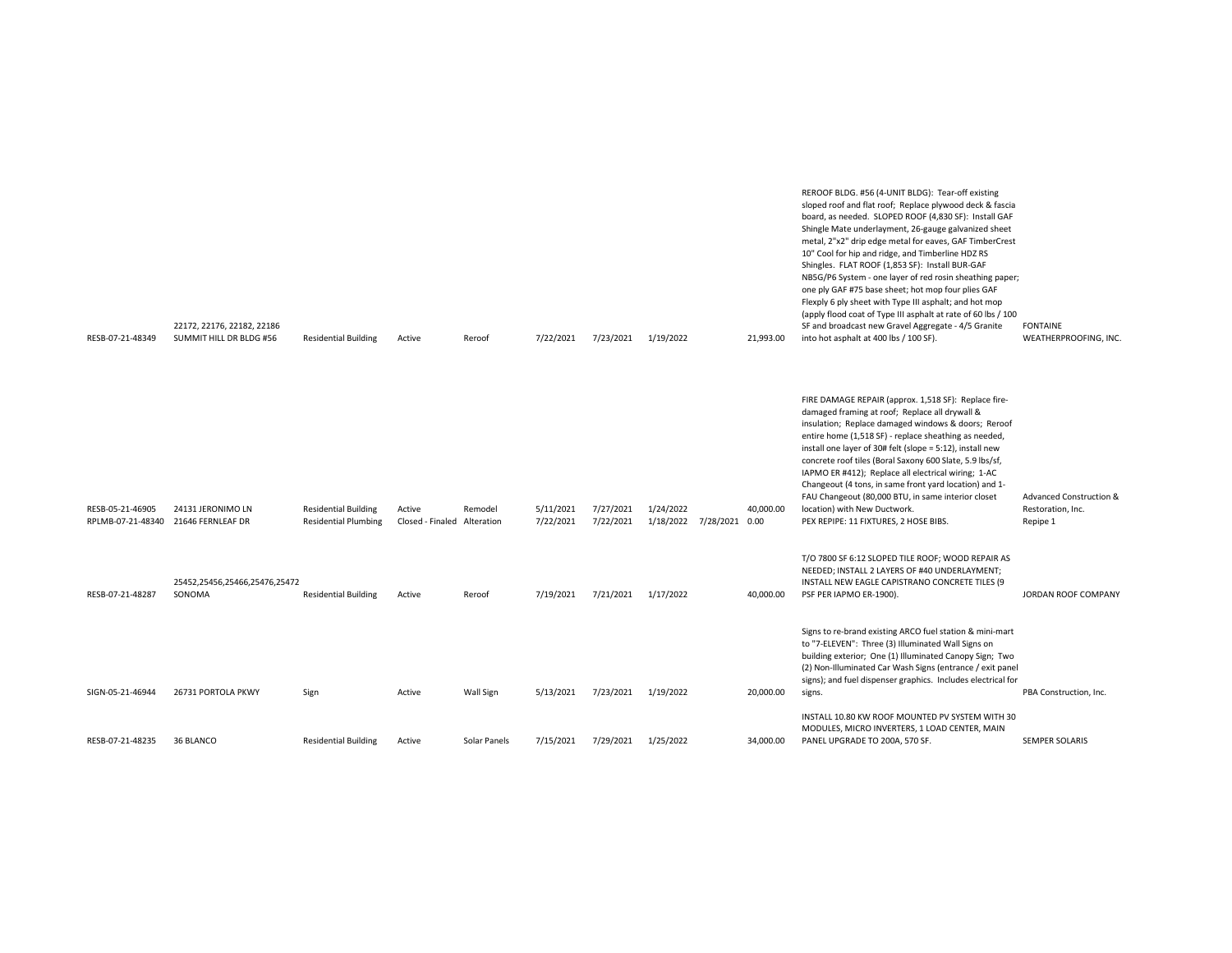| RESB-05-21-47182                                       | 22766 ISLAMARE LN                          | <b>Residential Building</b>                               | Active           | Remodel              | 5/24/2021             | 7/26/2021             | 1/24/2022             | 250,000.00        | garage to new laundry area on 2nd floor. New guardrails<br>for stairs. Replace two single garage doors with one new<br>2-car garage door (requiring new beam in garage). New<br>stucco (skim coat) and trim paint. 1-Gas Line 1-<br>Dishwasher 1-Clotheswasher 6-Sinks 2-Tubs 2-Showers 4-<br>Toilets 1-Sewer Connection; 12-Rec 57-Lights 11-<br>Switches 7 Fixed Appl. (DW, CW, Disposal, Oven, Hood,<br>Dryer, CM-SD); 1-Appl. Vent 1-Hood 1-Mech. Alt.<br>(Ductwork) 5-Vent Fans. | OWNER/BUILDER                                        |
|--------------------------------------------------------|--------------------------------------------|-----------------------------------------------------------|------------------|----------------------|-----------------------|-----------------------|-----------------------|-------------------|---------------------------------------------------------------------------------------------------------------------------------------------------------------------------------------------------------------------------------------------------------------------------------------------------------------------------------------------------------------------------------------------------------------------------------------------------------------------------------------|------------------------------------------------------|
| RESB-07-21-48429                                       | 25042 PINE FLAT CIR                        | <b>Residential Building</b>                               | Active           | Remodel              | 7/27/2021             | 7/27/2021             | 1/24/2022             | 0.00              | 3 BATHROOMS REMODEL TO INCLUDE: CONVERT BATH<br>TUB TO WALK IN SHOWER WITH NEW TILE WALLS. R/R 5<br>SINKS, 3 TOILETS, 1 SHOWER WITH TILE WALLS, 3 REC, 3<br>LIGHTS, 3 SW, 3 FANS.                                                                                                                                                                                                                                                                                                     | <b>IRAJ PARSA</b>                                    |
| RMECH-07-21-48137 28411 KLONDIKE DR                    |                                            | Residential Mechanical Active                             |                  | Air Conditioner      | 7/9/2021              | 7/9/2021              | 1/5/2022              | 0.00              | C/O 3T A/C IN BACKYARD AND 40K BTU FURNACE IN<br>ATTIC (LIKE FOR LIKE, SAME LOCATION), 1 COIL.                                                                                                                                                                                                                                                                                                                                                                                        | K KALKA HEATING PLUMBING &<br>AIR INC                |
| RESB-07-21-48291                                       | 21001,21005,21009,21007<br><b>OAKVILLE</b> | <b>Residential Building</b>                               | Active           | Reroof               | 7/19/2021             | 7/21/2021             | 1/17/2022             | 30,000.00         | T/O 5800 SF 6:12 SLOPED TILE ROOF; WOOD REPAIR AS<br>NEEDED; INSTALL 2 LAYERS OF #40 UNDERLAYMENT;<br>INSTALL NEW EAGLE CAPISTRANO CONCRETE TILES (9<br>PSF PER IAPMO ER-1900).                                                                                                                                                                                                                                                                                                       | JORDAN ROOF COMPANY                                  |
| RESB-07-21-48435                                       | 21921 RIMHURST DR A                        | <b>Residential Building</b>                               | Active           | Remodel              | 7/27/2021             | 7/27/2021             | 1/24/2022             | 0.00              | MASTER BATHROOM REMODEL TO R/R SHOWER PAN<br>WITH NEW ACRYLIC WALLS.                                                                                                                                                                                                                                                                                                                                                                                                                  | AMERICAN HOME<br>REMODELING, INC.                    |
| COMB-07-21-48236<br>RPLMB-07-21-47976 22265 LANTERN LN | 23321 EL TORO RD                           | <b>Commercial Building</b><br><b>Residential Plumbing</b> | Active<br>Active | Reroof<br>Alteration | 7/15/2021<br>7/2/2021 | 7/15/2021<br>7/8/2021 | 1/11/2022<br>1/4/2022 | 35,000.00<br>0.00 | T/O EXISTING FLAT BUILT UP ROOF FOR "EL TORO<br>PROFESSIONALS". INSTALL NEW BUILT UP ROOF SYSTEM<br>(11,000 SF).<br>Epoxy Lining (19 fixtures - potable hot & cold pressurized<br>water pipes).                                                                                                                                                                                                                                                                                       | <b>JB NEW CONSTRUCTION</b><br>Pipe Restoration, Inc. |
|                                                        |                                            |                                                           |                  |                      |                       |                       |                       |                   |                                                                                                                                                                                                                                                                                                                                                                                                                                                                                       |                                                      |

(ROLL PLANS) Interior Remodel (1,860 SF): 1st Floor - Remove wall between great room & kitchen and replace with new beam; Replace sliders with french doors & new windows in great room; Remodel kitchen including new french doors, add island; Remodel exist. powder room. 2nd Floor - Add walls to create new WIC in master bedroom & new master bathroom; Add new bathroom; Remodel exist. bathroom; Relocate washer & dryer from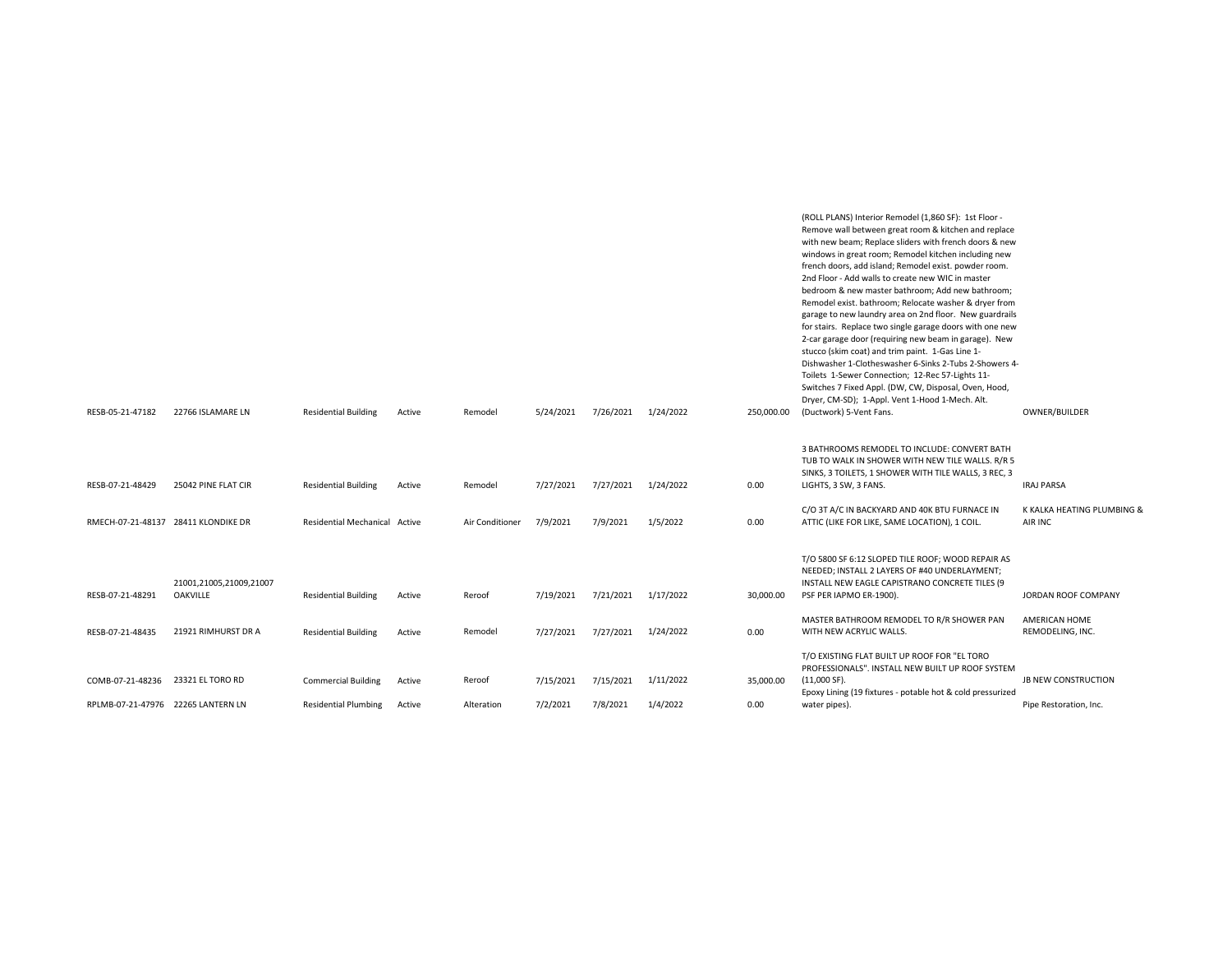| <b>66 PARRELL AV</b><br>Loft<br>RESB-07-21-48266<br><b>Residential Building</b><br>Active                                                                                                                              | 7/19/2021             | 7/26/2021             | 1/24/2022             |                | 50,000.00         | (1'SF FL AND 2'D FL) AT KITCHEN, LIVING R, 2'D FL BED.R<br>AND LAUNDRY R.; 2 NEW WINDOWS, DUCTWORK, 1<br>VENT. FAN, 12 REC, 17 LIGHTS, 10 SW, 1 DISH.W, 1<br>CLOTHES.W, 1 DRYER, 1 DISPOSAL, EXTENSION TO<br>GAS/WATER/SEWER LINES, 1 SINK.                                                             | OWNER-BUILDER                                                        |
|------------------------------------------------------------------------------------------------------------------------------------------------------------------------------------------------------------------------|-----------------------|-----------------------|-----------------------|----------------|-------------------|---------------------------------------------------------------------------------------------------------------------------------------------------------------------------------------------------------------------------------------------------------------------------------------------------------|----------------------------------------------------------------------|
| RMECH-07-21-48353 24256 VERDE ST<br>Residential Mechanical Active<br>Air Conditioner                                                                                                                                   | 7/22/2021             | 7/22/2021             | 1/18/2022             |                | 0.00              | C/O 3T A/C IN SIDE YARD AND 60K BTU FURNACE IN<br>GARAGE (BOTH SAME LOCATION); 1 COIL.                                                                                                                                                                                                                  | SADDLEBACK PLUMBING INC                                              |
| RESB-07-21-48104<br>21351 FALKIRK LN<br><b>Residential Building</b><br>Active<br>Solar Panels                                                                                                                          | 7/8/2021              | 7/15/2021             | 1/11/2022             |                | 25,000.00         | INSTALL 7.77 KW ROOF MOUNTED PV SYSTEM WITH 21<br>MODULES, 1 INVERTER, 1 SUB-PANEL, 414.45 SF.                                                                                                                                                                                                          | TITAN SOLAR POWER CA, INC.                                           |
| RESB-06-21-47845<br>27 HERON<br><b>Residential Building</b><br>Active<br>Solar Panels                                                                                                                                  | 6/25/2021             | 7/23/2021             | 1/19/2022             |                | 20,000.00         | INSTALL 6.0 KW ROOF MOUNTED PV SYSTEM WITH 20<br>MODULES, 1 INVERTER, 352.2 SF.                                                                                                                                                                                                                         | <b>FREEVOLT USA</b>                                                  |
| Retaining Wall 3<br>FCWL-06-21-47920<br>24862 AVENIDA LIBRE<br>Fence/Wall<br>Active<br>to 6 ft                                                                                                                         | 6/30/2021             | 7/20/2021             | 1/17/2022             |                | 15,000.00         | DEMO. EXISTING RETAINING WALLS; CONSTRUCTION OF<br>46'L MAX 6'H (10'H ON SIDE WALK) CMU RETAINING<br>WALL.                                                                                                                                                                                              | AJM CONSTRUCTION SERVICES                                            |
| 20981,20985,20991,20995<br>RESB-07-21-48070<br><b>MARIN</b><br><b>Residential Building</b><br>Active<br>Reroof<br>24795 ROCHELLE LN<br>Closed - Finaled Alteration<br>RPLMB-07-21-48085<br><b>Residential Plumbing</b> | 7/6/2021<br>7/7/2021  | 7/12/2021<br>7/7/2021 | 1/10/2022<br>1/3/2022 | 7/15/2021 0.00 | 30,000.00         | T/O 5800 SF 6:12 SLOPED TILE ROOF; WOOD REPAIR AS<br>NEEDED; INSTALL 2 LAYERS OF #40 UNDERLAYMENT;<br>INSTALL NEW EAGLE CAPISTRANO CONCRETE TILES (9<br>PSF PER IAPMO ER-1900).<br>PEX REPIPE: 15 FIXTURES.<br>2ND FLOOR BATHROOM REMODEL: R/R 2 SINKS, 1<br>SHOWER INCLUDING TILE WALLS; 1 TOILET; NEW | JORDAN ROOF COMPANY<br>Pipe It Right Plumbing, Inc.<br>AMERICAN HOME |
| RESB-07-21-48082<br>25902 TIPPERARY LN<br><b>Residential Building</b><br>Active<br>Remodel                                                                                                                             | 7/7/2021              | 7/7/2021              | 1/3/2022              |                | 0.00              | EXHAUST FAN.                                                                                                                                                                                                                                                                                            | REMODELING, INC.                                                     |
| RESB-07-21-48181<br>23732 CAVANAUGH RD<br><b>Residential Building</b><br>Active<br>Reroof                                                                                                                              | 7/13/2021             | 7/14/2021             | 1/10/2022             |                | 25,000.00         | PARTIAL REROOF FOR FUTURE SOLAR: T/O EXISTING<br>1400 SF ASPHALT ROOF; WOOD REPAIR AS NEEDED (OSB<br>RADIANT); INSTALL 2 LAYERS #30 UNDERLAYMENT;<br>INSTALL NEW ASPHALT SHINGLES. (1400 SF, >5:12 SLOPE) PBC DEVELOPMENT INC                                                                           |                                                                      |
| RESB-07-21-48461<br>24812 BENT TREE LN<br><b>Residential Building</b><br>Active<br>Reroof<br>RPLMB-07-21-48032 21185 JASMINES WAY<br><b>Residential Plumbing</b><br>Closed - Finaled Alteration                        | 7/29/2021<br>7/6/2021 | 7/29/2021<br>7/6/2021 | 1/25/2022<br>1/3/2022 | 7/9/2021       | 7,200.00<br>0.00  | ON 1000 SF FLAT ROOF ONLY: TEAR OF EXISTING BUILT<br>UP CAPSHEET ROOF; NAIL 1 LAYER VAILABLE BASE SHEET;<br>1 LAYER OF SELF ADHERING PLYSHEET, INSTALL TOP<br>LAYER OF SELF ADHERING CAPSHEET.<br>PEX REPIPE: 14 FIXTURES.                                                                              | JAY'S ROOFING<br>AMERI-CAL REPIPE                                    |
| RMECH-07-21-47953 24642 VIA RAZA<br>Residential Mechanical Active<br>Air Conditioner                                                                                                                                   | 7/1/2021              | 7/1/2021              | 12/28/2021            |                | 0.00              | C/O 5T A/C IN SIDE YARD (SAME LOCATION), 1 COIL.                                                                                                                                                                                                                                                        | SADDLEBACK PLUMBING INC                                              |
| RESB-07-21-48060<br>20702 EL TORO 120,122,124,128 Residential Building<br>Active<br>Reroof<br>RPLMB-07-21-48052 26184 HILLSFORD PL<br>Alteration<br><b>Residential Plumbing</b><br>Active                              | 7/6/2021<br>7/6/2021  | 7/8/2021<br>7/6/2021  | 1/4/2022<br>1/3/2022  |                | 17,200.00<br>0.00 | CARPORT FLAT RE-ROOF TO INCLUDE: T/O 1 LAYER OF<br>EXISTING ROOFING MATERIAL, WOOD REPAIR AS<br>NEEDED, INSTALL SOPREMA COLD PROCESS ROOFING<br>SYSTEM (GARAGE 14, CARPORTS #120, 122, 124, 128;<br>1000 SF).<br>PEX REPIPE: 9 FIXTURES, 2 HOSE BIBS.                                                   | Hylkema Roofing Dba Superior<br>Roofing<br>SEVERSON PLUMBING, INC.   |

215 SF LOFT ADDITION BY CONSTRUCTION OF A NEW FLOOR TO BE USED AS NEW BEDROOM; 300 SF REMODEL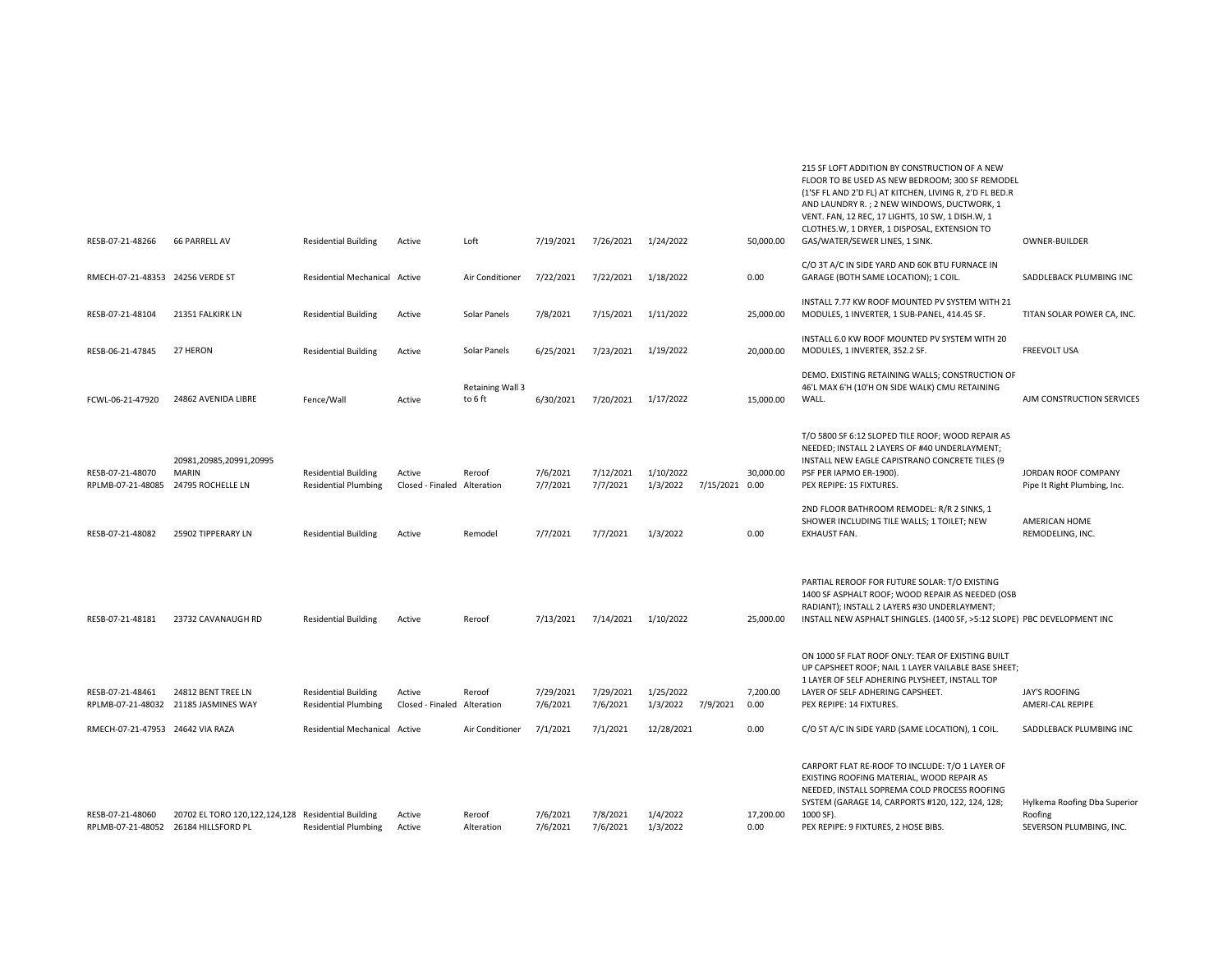| RESB-07-21-47947                      | 26151 CONNEMARA CT                                                     | <b>Residential Building</b>                                | Active                                | Solar Panels                   | 7/1/2021               | 7/6/2021               | 1/3/2022                              | 12,000.00         | INSTALL 3.24 KW ROOF MOUNTED PV SYSTEM WITH 9<br>MODULES, 1 INVERTER, 176.5 SF.                                                                                                                                                                                                                                          | SUNRUN                                                         |
|---------------------------------------|------------------------------------------------------------------------|------------------------------------------------------------|---------------------------------------|--------------------------------|------------------------|------------------------|---------------------------------------|-------------------|--------------------------------------------------------------------------------------------------------------------------------------------------------------------------------------------------------------------------------------------------------------------------------------------------------------------------|----------------------------------------------------------------|
|                                       | RMECH-07-21-48357 21291 CALLE BALSA                                    | Residential Mechanical Active                              |                                       | Air Conditioner                | 7/23/2021              | 7/23/2021              | 1/19/2022                             | 0.00              | C/O 5T A/C IN BACKYARD AND 80K BTU FURNACE IN<br>INTERIOR CLOSET (BOTH SAME LOCATION); 1 COIL.                                                                                                                                                                                                                           | DYNAMIC AIR SERVICES INC                                       |
| RESB-07-21-48058                      | 20702 EL TORO 99-100, 105-106 Residential Building                     |                                                            | Active                                | Reroof                         | 7/6/2021               | 7/8/2021               | 1/4/2022                              | 17,200.00         | CARPORT FLAT RE-ROOF TO INCLUDE: T/O 1 LAYER OF<br>EXISTING ROOFING MATERIAL, WOOD REPAIR AS<br>NEEDED, INSTALL SOPREMA COLD PROCESS ROOFING<br>SYSTEM (GARAGE 12, CARPORTS #99, 100, 105, 106; 1000 Hylkema Roofing Dba Superior<br>SF).                                                                                | Roofing                                                        |
| RESB-07-21-47945                      | 18 VERNA                                                               | <b>Residential Building</b>                                | Active                                | Solar Panels                   | 7/1/2021               | 7/2/2021               | 12/29/2021                            | 24,050.00         | INSTALL 9.25 KW ROOF MOUNTED PV SYSTEM WITH 25<br>MODULES, MICROINVERTER, 1 COMBINER BOX, 487.50<br>SF.                                                                                                                                                                                                                  | ALTAIR SOLAR INC                                               |
| RESB-07-21-48286<br>RPLMB-07-21-48163 | 20961,20965,20971,20975,20985<br>,20981 OAKVILLE<br>22009 NEWBRIDGE DR | <b>Residential Building</b><br><b>Residential Plumbing</b> | Active<br>Closed - Finaled Alteration | Reroof                         | 7/19/2021<br>7/12/2021 | 7/21/2021<br>7/12/2021 | 1/17/2022<br>1/10/2022 7/28/2021 0.00 | 40,000.00         | T/O 7800 SF 6:12 SLOPED TILE ROOF; WOOD REPAIR AS<br>NEEDED; INSTALL 2 LAYERS OF #40 UNDERLAYMENT;<br>INSTALL NEW EAGLE CAPISTRANO CONCRETE TILES (9<br>PSF PER IAPMO ER-1900).<br>PEX Repipe (13 fixtures)                                                                                                              | JORDAN ROOF COMPANY<br><b>GREAT PARK PLUMBING</b>              |
| RESB-07-21-48030                      | 19431 RUE DE VALORE 40 C/D<br>RPLMB-07-21-48347 19055 WOODLAND WAY     | <b>Residential Building</b><br><b>Residential Plumbing</b> | Active<br>Active                      | Remodel<br><b>Water Heater</b> | 7/6/2021<br>7/22/2021  | 7/12/2021<br>7/22/2021 | 1/10/2022<br>1/18/2022                | 31,500.00<br>0.00 | Exterior 2nd floor entry deck waterproofing and related<br>rehabilitation of damaged deck and stairs exclusively<br>serving two (2) dwelling units at "Tuscany at Foothill<br>Ranch".<br>CHANGE OUT 50 GAL WATER HEATER IN GARAGE (LIKE<br>FOR LIKE)                                                                     | IDEATE DESIGN-BUILD, INC.<br>Fix It All Plumbing Services, LLC |
| RESB-07-21-48466                      | 21769 TAHOE LN                                                         | <b>Residential Building</b>                                | Active                                | Remodel                        | 7/29/2021              | 7/29/2021              | 1/25/2022                             | 15,000.00         | CONVERT 2ND FLOOR WALK IN CLOSET TO A BATHROOM<br>AND RELOCATE THE DOOR; WITH 1 SINK, 1 TOILET, 1<br>SHOWER, EXTENSION TO WATER AND SEWER LINES, 1<br>VENTILATING FAN, 1 REC, 2 LIGHTS, 3 SW.<br>ADDITION TO AN EXISTING PV SYSTEM: INSTALL 9.1 KW<br>ROOF MOUNTED PV SYSTEM WITH 28 MODULES, 1                          | Robert Magnano Inc                                             |
| RESB-07-21-48218                      | 23231 DUNE MEAR RD                                                     | <b>Residential Building</b>                                | Active                                | Solar Panels                   | 7/14/2021              | 7/26/2021              | 1/24/2022                             | 7,150.00          | INVERTER, 509 SF NEW ARRAY (910 SF TOTAL ARRAY).                                                                                                                                                                                                                                                                         | <b>VIVINT SOLAR</b>                                            |
| RESB-07-21-48098                      | <b>26352 IVES WAY</b>                                                  | <b>Residential Building</b>                                | Active                                | Remodel                        | 7/8/2021               | 7/8/2021               | 1/4/2022                              | 0.00              | KITCHEN/MASTER BATHROOM REMODEL TO INCLUDE:<br>R/R 1 BATHTUB AND 1 SHOWER WITH NEW TILE WALLS,<br>3 SINKS, 1 TOILET, 1 DISHWASHER, 1 FAN, 18 REC, 9<br>LIGHTS, 5 SW, NEW WIRING AS NEEDED, REPLACE 2<br>WINDOWS (SAME SIZE AND LOCATION) IN<br>KITCHEN.**7/30/21 PERMIT REVISED TO INCLUDE 200A<br>MAIN PANEL UPGRADE**. | AMS BUILDERS INC                                               |
| RESB-07-21-48284                      | 20972,20979,20976,20952,20986<br>,20984 OAKVILLE                       | <b>Residential Building</b>                                | Active                                | Reroof                         | 7/19/2021              | 7/21/2021 1/17/2022    |                                       | 40.000.00         | T/O 7800 SF 6:12 SLOPED TILE ROOF; WOOD REPAIR AS<br>NEEDED; INSTALL 2 LAYERS OF #40 UNDERLAYMENT;<br>INSTALL NEW EAGLE CAPISTRANO CONCRETE TILES (9<br>PSF PER IAPMO ER-1900).                                                                                                                                          | JORDAN ROOF COMPANY                                            |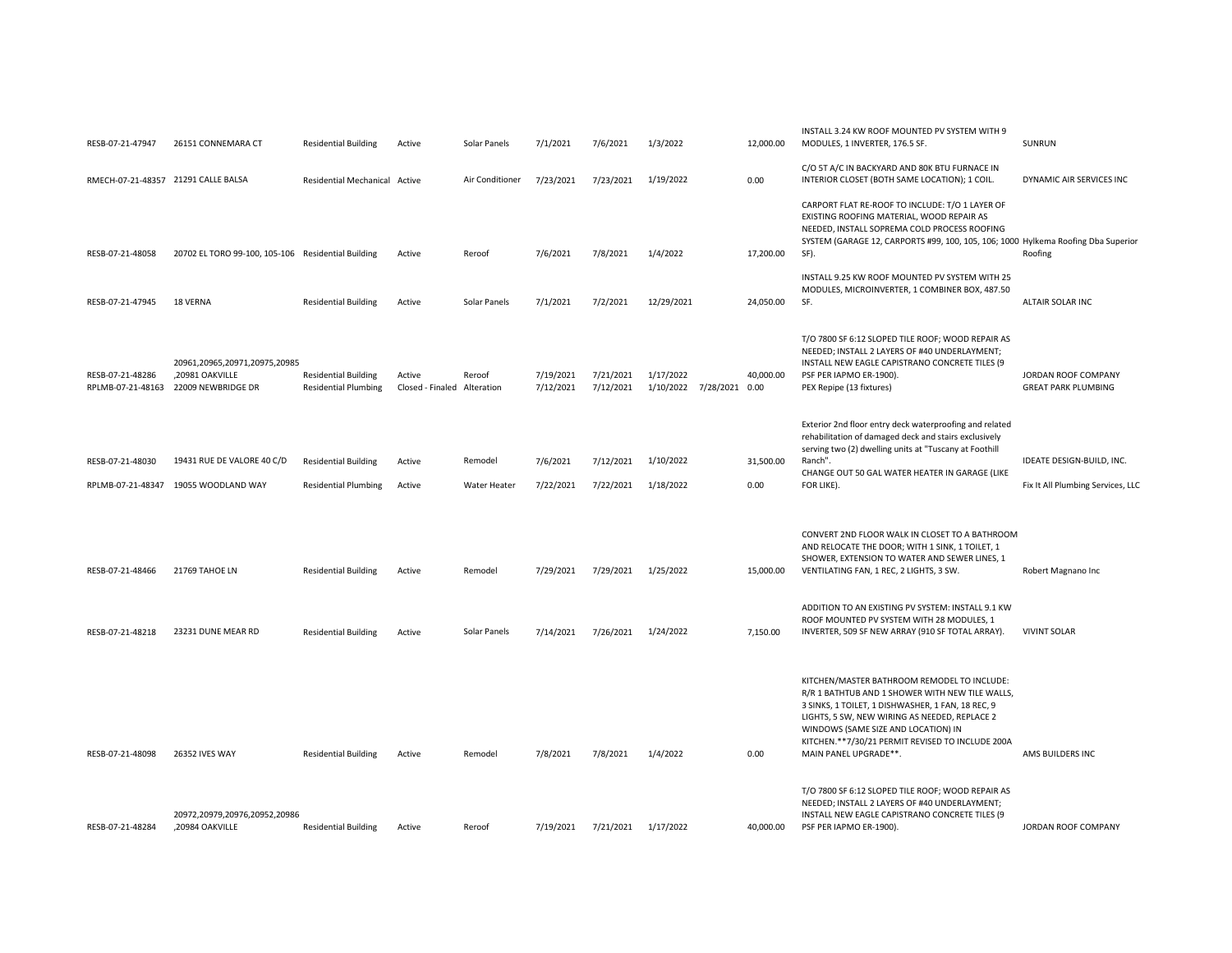| RPLMB-07-21-48473 539 CATALONIA<br>RPLMB-07-21-48341 86 CARRIAGE DR |                                                                                                  | <b>Residential Plumbing</b><br><b>Residential Plumbing</b>                         | Active<br>Active                                                     | Gas<br>Alteration          | 7/29/2021<br>7/22/2021           | 7/29/2021<br>7/22/2021           | 1/25/2022<br>1/18/2022                                              | 0.00<br>0.00      | 1-Gas Line for mobile fire pit and future mobile BBQ in<br>backyard.<br>PEX REPIPE: 10 FIXTURES, 3 HOSE BIBS.                                                                                                                                                                 | ECHO HOMES, INC.<br>Repipe 1                                                             |
|---------------------------------------------------------------------|--------------------------------------------------------------------------------------------------|------------------------------------------------------------------------------------|----------------------------------------------------------------------|----------------------------|----------------------------------|----------------------------------|---------------------------------------------------------------------|-------------------|-------------------------------------------------------------------------------------------------------------------------------------------------------------------------------------------------------------------------------------------------------------------------------|------------------------------------------------------------------------------------------|
| POOL-07-21-48077                                                    | 21382 MIDCREST DR                                                                                | Combination Pool/Spa Active                                                        |                                                                      | Residential                | 7/7/2021                         | 7/7/2021                         | 1/3/2022                                                            | 38,000.00         | CONSTRUCTION OF 547 SQ STANDARD POOL AND 50 SF<br>SPA WITH RELATED EQUIPMENT (597 TTL SF).                                                                                                                                                                                    | Swan Pools                                                                               |
| RESB-06-21-47844<br>RPLMB-07-21-48304 25438 CLAVELES CT             | 2057 ALISO CANYON DR                                                                             | <b>Residential Building</b><br><b>Residential Plumbing</b>                         | Closed - Finaled Solar Panels<br>Active                              | Alteration                 | 6/25/2021<br>7/20/2021           | 7/13/2021<br>7/20/2021           | 1/10/2022 7/23/2021 45,000.00<br>1/17/2022                          | 0.00              | INSTALL 12.24 KW ROOF MOUNTED PV SYSTEM WITH 36<br>MODULES, 2 INVERTERS, 40.5 KWH ENERGY STORAGE<br>SYSTEM WITH 3 POWERWALLS, 1 DISTRBUTION PANEL, 1<br>BACKUP GATEWAY, 708 SF.<br>PEX REPIPE: 7 FIXTURES.                                                                    | <b>TESLA</b><br>AMERI-CAL REPIPE AND<br>PLUMBING, INC.                                   |
| RESB-06-21-47624                                                    | 24181 ANKERTON DR                                                                                | <b>Residential Building</b>                                                        | Active                                                               | Solar Panels               | 6/15/2021                        | 7/6/2021                         | 1/3/2022                                                            | 8,580.00          | ADDITION TO AN EXISTING SOLAR SYSTEM: INSTALL 3.9<br>KW ROOF MOUNTED PV SYSTEM WITH 12 MODULES, 1<br>INVERTER, 218.2 SF (TOTAL 455 SF ARRAY).                                                                                                                                 | <b>VIVINT SOLAR</b>                                                                      |
| RMECH-07-21-48195 21031 SKYLARK DR                                  |                                                                                                  | Residential Mechanical Active                                                      |                                                                      | Air Conditioner            | 7/13/2021                        | 7/13/2021                        | 1/10/2022                                                           | 0.00              | CHANGE OUT 3T AC IN SIDE YARD AND 60K BTU<br>FURNACE IN ATTIC (BOTH IN SAME LOCATION) WITH<br>COIL AND DISCONNECT.                                                                                                                                                            | White Mechanical, Inc.                                                                   |
| POOL-07-21-48193                                                    | 1434 VIEJO RIDGE DR                                                                              | Combination Pool/Spa Active                                                        |                                                                      | Residential                | 7/13/2021                        | 7/13/2021                        | 1/10/2022                                                           | 30,000.00         | CONSTRUCTION OF 264 SF STANDARD POOL AND 51 SF<br>SPA WITH RELATED EQUIPMENT (315 TTL SF).                                                                                                                                                                                    | POOL ICONS INC                                                                           |
| RESB-06-21-47748                                                    | 25971 DUNDEE DR                                                                                  | <b>Residential Building</b>                                                        | Active                                                               | Solar Panels               | 6/21/2021                        | 7/6/2021                         | 1/3/2022                                                            | 20,153.00         | ADDITION TO EXISTIN SOLAR SYSTEM: INSTALL 4.615 KW<br>ROOF MOUNTED PV SYSTEM WITH 13 MODULES, 1<br>INVERTER, 9.8 KWH ENERGY STORAGE SYSTEM WITH 1<br>POWERWALL, 255 SF (TOTAL 521 SF ARRAY) ** THIS<br>PERMIT INCLUDES A STRUCTURAL UPGRADE TO<br>ACCOMMODATE SOLAR PANELS.** | <b>VIVINT SOLAR</b>                                                                      |
| RESB-07-21-48321<br>RPLMB-07-21-48051 26123 HILLSFORD PL            | 22621 LAKESIDE LN                                                                                | <b>Residential Building</b><br><b>Residential Plumbing</b>                         | Active<br>Active                                                     | Reroof<br>Alteration       | 7/21/2021<br>7/6/2021            | 7/21/2021<br>7/6/2021            | 1/17/2022<br>1/3/2022                                               | 8,700.00<br>0.00  | 1400 SF TILE RELAY ROOF; LIFT EXISTING TILES AND<br>STACK THEM; WOOD REPAIR AS NEEDED; INSTALL 1<br>LAYER #30 FELT; RE-INSTALL 1400 SF TILES AROUND NEW A-1 ALL AMERICAN ROOFING W<br>SOLAR PANELS. (5:12 SLOPE).<br>PEX REPIPE: 9 FIXTURES, 2 HOSE BIBS.                     | L A INC<br>SEVERSON PLUMBING, INC.                                                       |
| POOL-07-21-48080                                                    | 21902 UTE WAY<br>RPLMB-07-21-47972 22191 SUMMIT HILL DR<br>RPLMB-07-21-48136 22615 MARYLHURST CT | Combination Pool/Spa<br><b>Residential Plumbing</b><br><b>Residential Plumbing</b> | Active<br>Closed - Finaled Alteration<br>Closed - Finaled Alteration | Residential                | 7/7/2021<br>7/2/2021<br>7/9/2021 | 7/7/2021<br>7/2/2021<br>7/9/2021 | 1/3/2022<br>12/29/2021 7/30/2021 0.00<br>1/5/2022<br>7/15/2021 0.00 | 55,000.00         | CONSTRUCTION OF 354 SF STANDARD POOL AND 42 SF<br>SPA WITH RELATED EQUIPMENT (396 SF TTL).<br>PEX REPIPE: 13 FIXTURES.<br>PEX REPIPE: 11 FIXTURES, 2 HOSE BIBS.                                                                                                               | MR CARLOS POOLS AND<br>CONSTRUCTION, INC.<br><b>GREAT PARK PLUMBING</b><br>OWNER/BUILDER |
| RESB-04-21-46731                                                    | 23012 DUNE MEAR RD                                                                               | <b>Residential Building</b>                                                        | Active                                                               | Addition                   | 4/29/2021                        | 7/16/2021                        | 1/12/2022                                                           | 25,000.00         | 742 SF 1'ST FL ADDITION TO INCLUDE NEW BEDROOM,<br>FAMILY ROOM, BATHROOM, WIC; 1 BATH TUB, 1 TOILET,<br>1 SINK, EXTENSION TO SEWER/WATER LINES, 1 VENT.<br>FAN, DUCTWORK, 10 REC, 14 LIGHTS, 4 SW.                                                                            | Viridi Construction, Inc.                                                                |
| RESB-07-21-48255<br>RELEC-07-21-48428                               | 28555 MALABAR RD<br>19275 TERRACE VIEW CIR                                                       | <b>Residential Building</b><br><b>Residential Electrical</b>                       | Active<br>Active                                                     | Solar Panels<br>Alteration | 7/16/2021<br>7/27/2021           | 7/26/2021<br>7/27/2021           | 1/24/2022<br>1/24/2022                                              | 25,000.00<br>0.00 | INSTALL 7.92 KW ROOF MOUNTED PV SYSTEM WITH 22<br>MODULES, MICROINVERTERS, 1 COMBINER BOX, 418 SF. Solar 360 Building Services, Inc.<br>1-Panel Upgrade to 200 amps                                                                                                           | Unique Electric Services, Inc.                                                           |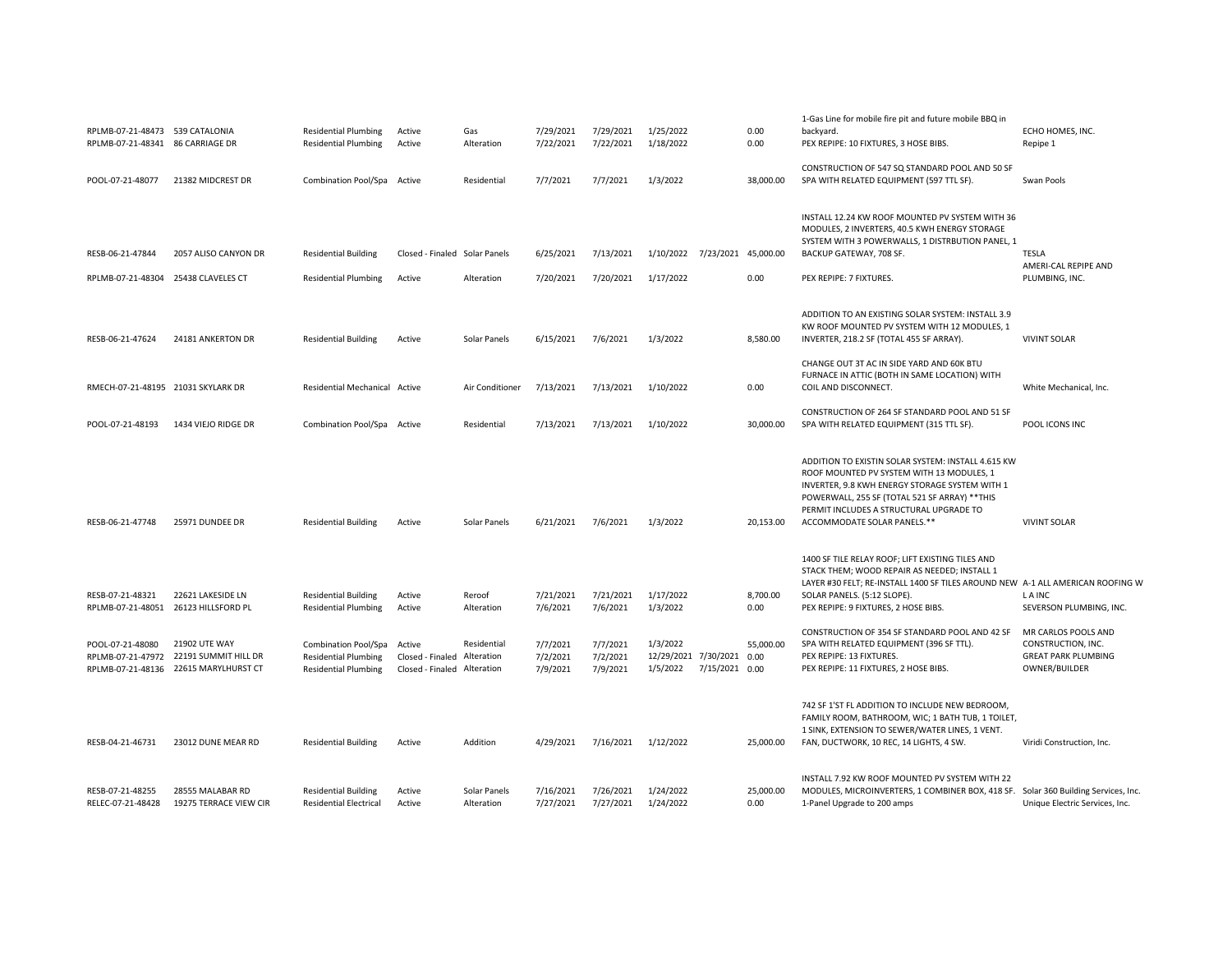| RESB-07-21-48061                      | 20702 EL TORO 163,165,167,168 Residential Building                                          |                                                                                           | Active                                          | Reroof                | 7/6/2021                          | 7/8/2021                           | 1/4/2022                               |                     | 17,200.00         | CARPORT FLAT RE-ROOF TO INCLUDE: T/O 1 LAYER OF<br>EXISTING ROOFING MATERIAL, WOOD REPAIR AS<br>NEEDED, INSTALL SOPREMA COLD PROCESS ROOFING<br>SYSTEM (GARAGE 15 CARPORTS #163, 165, 167, 168;<br>1000 SF).                                                               | Hylkema Roofing Dba Superior<br>Roofing                             |
|---------------------------------------|---------------------------------------------------------------------------------------------|-------------------------------------------------------------------------------------------|-------------------------------------------------|-----------------------|-----------------------------------|------------------------------------|----------------------------------------|---------------------|-------------------|----------------------------------------------------------------------------------------------------------------------------------------------------------------------------------------------------------------------------------------------------------------------------|---------------------------------------------------------------------|
| RMECH-07-21-48346 24951 RIVENDELL DR  |                                                                                             | Residential Mechanical Active                                                             |                                                 | Air Conditioner       | 7/22/2021                         | 7/22/2021                          | 1/18/2022                              |                     | 0.00              | INSTALL NEW 4T A/C UNIT ON SIDE YARD AND NEW 80K<br>BTU FURNACE IN GARAGE WITH REQUIRED ELECTRICAL; 1st Choice Heating & Air<br>1 COIL, DISCONNECT, DUCTWORK.                                                                                                              | Conditioning, Inc.                                                  |
| RESB-07-21-47958                      | 23272 BUCKLAND LN                                                                           | <b>Residential Building</b>                                                               | Closed - Finaled Solar Panels                   |                       | 7/1/2021                          | 7/20/2021                          | 1/17/2022                              | 7/21/2021 33,142.00 |                   | INSTALL 9.6 KW ROOF MOUNTED PV SYSTEM WITH 24<br>MODULES, 1 INVERTER, 511 SF.                                                                                                                                                                                              | <b>GKRW LLC</b>                                                     |
| RESB-07-21-48028<br>RPLMB-07-21-48207 | 19431 RUE DE VALORE 28 G/H<br>25494 MORNINGSTAR RD<br>RPLMB-07-21-48076 22245 EUCALYPTUS LN | <b>Residential Building</b><br><b>Residential Plumbing</b><br><b>Residential Plumbing</b> | Active<br>Active<br>Closed - Finaled Alteration | Remodel<br>Alteration | 7/6/2021<br>7/14/2021<br>7/7/2021 | 7/12/2021<br>7/14/2021<br>7/7/2021 | 1/10/2022<br>1/10/2022<br>1/3/2022     | 7/28/2021 0.00      | 31,500.00<br>0.00 | Exterior 2nd floor entry deck waterproofing and related<br>rehabilitation of damaged deck and stairs exclusively<br>serving two (2) dwelling units at "Tuscany at Foothill<br>Ranch".<br>PEX Repipe (9 fixtures and 3 hose bibbs)<br>PEX REPIPE: 10 FIXTURES, 3 HOSE BIBS. | IDEATE DESIGN-BUILD, INC.<br>Repipe 1<br>REPIPE 1                   |
| SIGN-07-21-48245                      | 23731 EL TORO RD C                                                                          | Sign                                                                                      | Active                                          | <b>Wall Sign</b>      | 7/16/2021                         | 7/16/2021                          | 1/12/2022                              |                     | 3,600.00          | INSTALL (2) ILLUMINATED WALL SIGNS FOR "KOWALIK<br>CHIROPRACTIC" (SIGN A - 25.5', SIGN B - 21', 46.5' TTL SF) SCSAG, INC                                                                                                                                                   |                                                                     |
| RESB-06-21-47823                      | 24532 VIA TONADA                                                                            | <b>Residential Building</b>                                                               | Active                                          | Solar Panels          | 6/24/2021                         | 7/13/2021                          | 1/10/2022                              |                     | 13,490.00         | INSTALL 6.745 KW ROOF MOUNTED PV SYSTEM WITH 19<br>MODULES, 1 INVERTER, 344.64 SF.                                                                                                                                                                                         | <b>BRIGHT PLANET SOLAR</b>                                          |
| RESB-06-21-47685                      | <b>18 VICINO</b>                                                                            | <b>Residential Building</b>                                                               | Active                                          | Solar Panels          | 6/17/2021                         | 7/6/2021                           | 1/3/2022                               |                     | 12,000.00         | INSTALL 4.20 KW ROOF MOUNTED PV SYSTEM WITH 12<br>MODULES, MICROINVERTERS, 215 SF.                                                                                                                                                                                         | SUNPOWER CORPORATION                                                |
| COMB-05-21-47138                      | 25432 TRABUCO RD 103<br>RPLMB-07-21-48164 22254 SUMMIT HILL DR                              | <b>Commercial Building</b><br><b>Residential Plumbing</b>                                 | Active<br>Closed - Finaled Alteration           | Tenant<br>Improvement | 5/20/2021<br>7/12/2021            | 7/1/2021<br>7/12/2021              | 12/28/2021<br>1/10/2022 7/19/2021 0.00 |                     | 15,000.00         | (ROLL PLANS) 380 SF INT. T/I FOR "KRAK BOBA TEA" TO<br>MODIFY THE COUNTER AREA; R/R 2 REC, 1 SW. ** NO<br>PLUMBING/MECHANICAL IS INCLUDED**<br>PEX Repipe (13 fixtures)<br>INSTALL CHARGEPOINT EV CHARGER IN GARAGE (FOR                                                   | Far East Innovation &<br>Construction<br><b>GREAT PARK PLUMBING</b> |
| RELEC-07-21-47985                     | 25526 POLARIS                                                                               | <b>Residential Electrical</b>                                                             | Active                                          | Alteration            | 7/2/2021                          | 7/2/2021                           | 12/29/2021                             |                     | 0.00              | ELEC. VEHICLE).                                                                                                                                                                                                                                                            | <b>Trout Electric</b>                                               |
|                                       | RPLMB-07-21-47987 21321 CALLE SENDERO                                                       | <b>Residential Plumbing</b>                                                               | Closed - Finaled Alteration                     |                       | 7/2/2021                          | 7/2/2021                           | 12/29/2021 7/12/2021 0.00              |                     |                   | PEX REPIPE: 13 FIXTURES; INSTALL WHOLE HOUSE<br>WATER FILTRATION SYSTEM IN GARAGE.                                                                                                                                                                                         | SIMPEX REPIPE INC                                                   |
| SIGN-07-21-48183                      | 20492 CRESCENT BAY DR                                                                       | Sign                                                                                      | Active                                          | <b>Wall Sign</b>      | 7/13/2021                         | 7/13/2021                          | 1/10/2022                              |                     | 800.00            | 1-Non-Illuminated Channel Wall Sign (logo); 2-Non-<br>Illuminated Channel Walls Signs (address numbers); 1-<br>Non-Illuminated logo plaque on both sides of existing<br>monument sign for "LINK".                                                                          | <b>TDI Signs</b>                                                    |
| RESB-06-21-47697                      | 24892 CANYON RIM PL                                                                         | <b>Residential Building</b>                                                               | Active                                          | Deck                  | 6/17/2021                         | 7/14/2021                          | 1/10/2022                              |                     | 10,000.00         | CONSTRUCTION OF 407 SF MAX 5' HIGH DECK.                                                                                                                                                                                                                                   | <b>CREATIVE ATMOSPHERES INC</b>                                     |
|                                       | RMECH-07-21-48253 21502 COUNTRYSIDE DR                                                      | Residential Mechanical Active                                                             |                                                 | Air Conditioner       | 7/16/2021                         | 7/16/2021                          | 1/12/2022                              |                     | 0.00              | C/O 4T AC/ IN SIDE YARD AND 80K BTU FURNACE IN<br>ATTIC (BOTH SAME LOCATION); 1 COIL, DISCONNECT<br>AND DUCT WORK.                                                                                                                                                         | COMFORT KING HEATING AND<br>AIR CONDITIONING                        |
| COMB-06-21-47922 22706 ASPAN ST       |                                                                                             | <b>Commercial Building</b>                                                                | Active                                          | Solar Panels          | 6/30/2021                         | 7/28/2021                          | 1/24/2022                              |                     | 35,300.00         | Installation of Roof-Mounted Solar Photovoltaic System<br>on a commercial building: 12.96 kW; 32 solar modules<br>plus one inverter; 693 SF.                                                                                                                               | Barnes Solar, Inc.                                                  |
| RMECH-07-21-48470 19692 DORADO DR     |                                                                                             | Residential Mechanical Active                                                             |                                                 | Air Conditioner       | 7/29/2021                         | 7/29/2021                          | 1/25/2022                              |                     | 0.00              | C/O 4T A/C IN SIDE YARD (SAME LOCATION); 1 COIL.                                                                                                                                                                                                                           | SADDLEBACK PLUMBING INC                                             |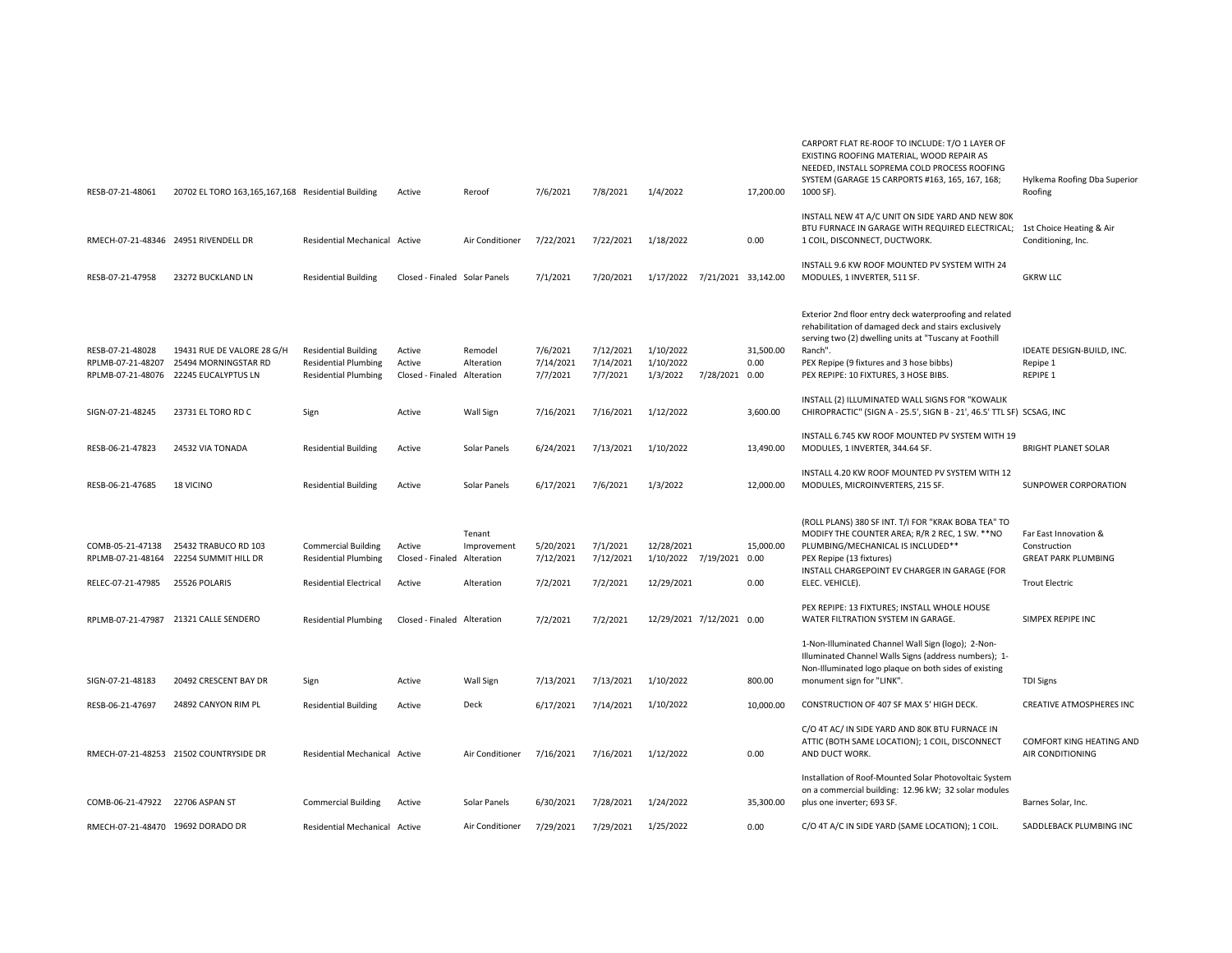| RMECH-07-21-48037 8 CELONOVA PL     |                                                                                       | Residential Mechanical Closed - Finaled Air Conditioner |        |                 | 7/6/2021  | 7/6/2021            | 1/3/2022   | 7/20/2021 0.00 |           | C/O 5T HEAT PUMP IN SIDE YARD AND 60K BTU AIR<br>HANDLER IN ATTIC (BOTH SAME LOCATION).                                                                                                                                                                                                                                                                                                                                                                                                                                                                                                                                                                                                                                                         | <b>BAKER ELECTRIC HOME ENERGY</b>        |
|-------------------------------------|---------------------------------------------------------------------------------------|---------------------------------------------------------|--------|-----------------|-----------|---------------------|------------|----------------|-----------|-------------------------------------------------------------------------------------------------------------------------------------------------------------------------------------------------------------------------------------------------------------------------------------------------------------------------------------------------------------------------------------------------------------------------------------------------------------------------------------------------------------------------------------------------------------------------------------------------------------------------------------------------------------------------------------------------------------------------------------------------|------------------------------------------|
| RMECH-07-21-48034 22736 ISLAMARE LN |                                                                                       | Residential Mechanical Active                           |        | Air Conditioner | 7/6/2021  | 7/6/2021            | 1/3/2022   |                | 0.00      | C/O 5T A/C IN SID YARD (SAME LOCATION), 1 COIL.                                                                                                                                                                                                                                                                                                                                                                                                                                                                                                                                                                                                                                                                                                 | <b>SERVICE CHAMPIONS</b>                 |
| RMECH-07-21-47952 25311 DAYTON DR   |                                                                                       | Residential Mechanical Active                           |        | Air Conditioner | 7/1/2021  | 7/1/2021            | 12/28/2021 |                | 0.00      | C/O 5T HEAT PUMP ON SIDE YARD AND 40K AIR<br>HANDLER IN INTERIOR CLOSET (BOTH SAME LOCATION),<br>DUCTWORK (7).                                                                                                                                                                                                                                                                                                                                                                                                                                                                                                                                                                                                                                  | <b>JUST RIGHT SERVICES</b>               |
| RESB-07-21-48049                    | 21611 VIA LOBO                                                                        | <b>Residential Building</b>                             | Active | Solar Panels    | 7/6/2021  | 7/6/2021            | 1/3/2022   |                | 10,934.00 | ADDITION TO EXISTING PV SYSTEM: INSTALL 4.97 KW<br>ROOF MOUNTED PV SYSTEM WITH 14 MODULES, 1<br>INVERTER, 274 SF (TOTAL 662 SF ARRAY).                                                                                                                                                                                                                                                                                                                                                                                                                                                                                                                                                                                                          | <b>VIVINT SOLAR</b>                      |
| RESB-07-21-48226                    | 21097 JENNER                                                                          | <b>Residential Building</b>                             | Active | Remodel         | 7/15/2021 | 7/15/2021 1/11/2022 |            |                | 15,000.00 | Interior Remodel to include Kitchen Remodel - Remove<br>and replace existing cabinets in same locations, 1-Sink, 15-<br>Lights; Replace existing sliding door between living room<br>and backyard (same size & location with breaks in<br>surrounding stucco); Relocate existing AC unit (2 tons) to<br>new location in backyard (condo patio area); Add new<br>tankless water heater to new garage location, including<br>gas line for water heater.                                                                                                                                                                                                                                                                                           | LA Tour Builders, Inc.                   |
| RESB-07-21-48418                    | 26331,26333,26335,26337,26341<br>,26343,26345,26347 WEST<br><b>GROVE CIR BLDG #65</b> | <b>Residential Building</b>                             | Active | Reroof          | 7/26/2021 | 7/28/2021           | 1/24/2022  |                | 22,101.00 | REROOF BLDG. #65 (8-UNIT BLDG): Tear-off existing<br>sloped roof and flat roof; Replace plywood deck & fascia<br>board, as needed. SLOPED ROOF (3,780 SF): Install GAF<br>Shingle Mate underlayment, 26-gauge galvanized sheet<br>metal, 2"x2" drip edge metal for eaves, GAF TimberCrest<br>10" Cool for hip and ridge, and Timberline HDZ RS<br>Shingles. FLAT ROOF (3,170 SF): Install BUR-GAF<br>NB5G/P6 System - one layer of red rosin sheathing paper;<br>one ply GAF #75 base sheet; hot mop four plies GAF<br>Flexply 6 ply sheet with Type III asphalt; and hot mop<br>(apply flood coat of Type III asphalt at rate of 60 lbs / 100<br>SF and broadcast new Gravel Aggregate - 4/5 Granite<br>into hot asphalt at 400 lbs / 100 SF). | <b>FONTAINE</b><br>WEATHERPROOFING, INC. |
| RESB-07-21-48333                    | 25 DOGWOOD                                                                            | <b>Residential Building</b>                             | Active | Solar Panels    | 7/21/2021 | 7/29/2021           | 1/25/2022  |                | 24,000.00 | INSTALL 7.56 KW ROOF MOUNTED PV SYSTEM WITH 21<br>MODULES, 1 INVERTER, 388.08 SF.                                                                                                                                                                                                                                                                                                                                                                                                                                                                                                                                                                                                                                                               | <b>SEMPER SOLARIS</b>                    |
| RPLMB-07-21-48172 26352 IVES WAY    |                                                                                       | <b>Residential Plumbing</b>                             | Active | Alteration      | 7/12/2021 | 7/12/2021           | 1/10/2022  |                | 0.00      | PEX REPIPE: 10 FIXTURES AND 3 HOSE BIBS.                                                                                                                                                                                                                                                                                                                                                                                                                                                                                                                                                                                                                                                                                                        | Repipe 1                                 |
| RESB-06-21-47751                    | 63 PERA                                                                               | <b>Residential Building</b>                             | Active | Solar Panels    | 6/21/2021 | 7/13/2021           | 1/10/2022  |                | 17,500.00 | INSTALL 5.78 KW ROOF MOUNTED PV SYSTEM WITH 1<br>INVERTER, 1 LOAD CENTER, 1 BACKUP GATEWAY, 27<br>KWH ENERGY STORAGE SYSTEM WITH 2 POWERWALLS,<br>334 SF.                                                                                                                                                                                                                                                                                                                                                                                                                                                                                                                                                                                       | <b>TESLA</b>                             |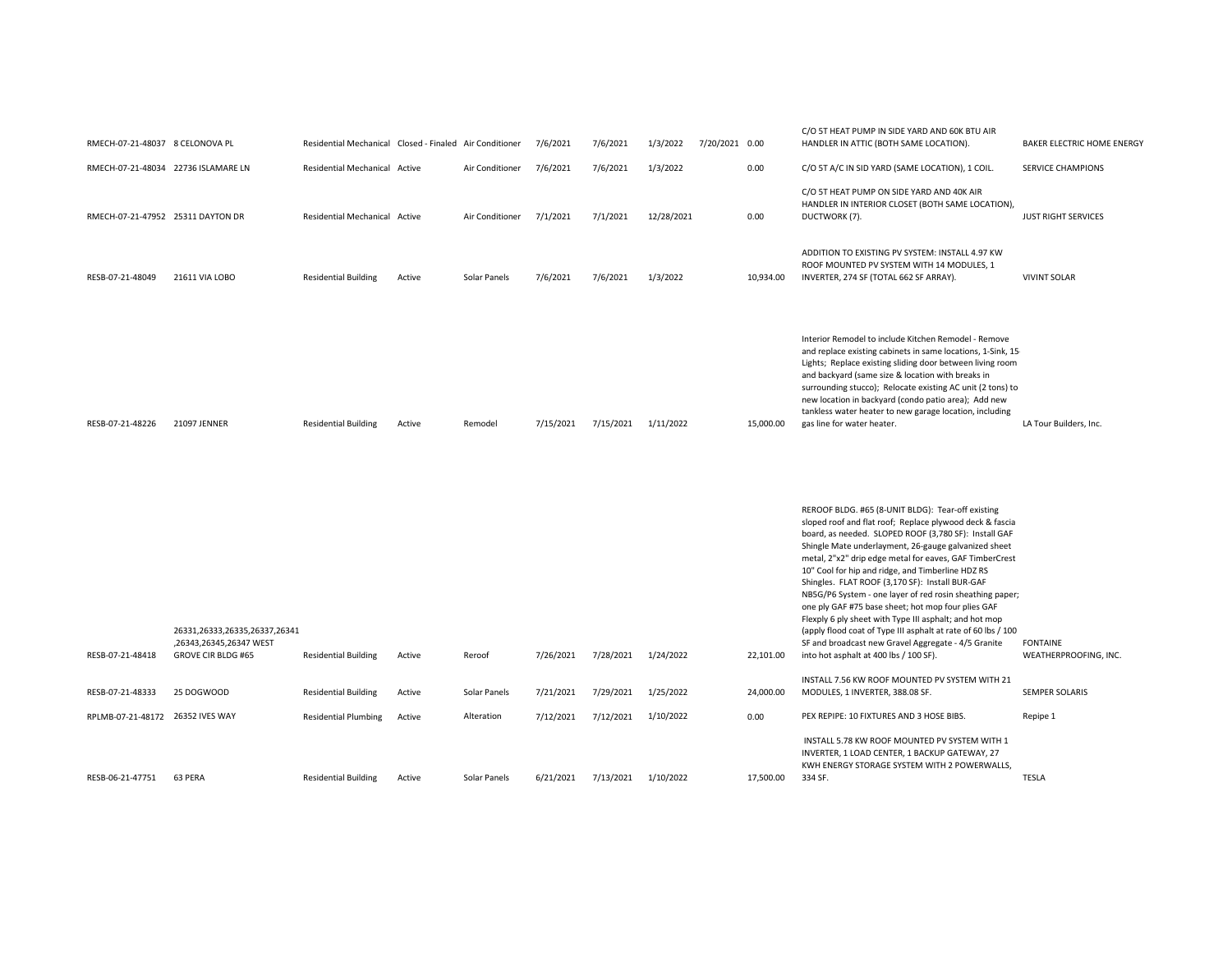| RESB-07-21-48416<br>RPLMB-07-21-48394 | 26311,26313,26315,26317,26319<br>,26321,26323,26325 WEST<br><b>GROVE CIR BLDG #64</b><br>22186 SUMMIT HILL DR | <b>Residential Building</b><br><b>Residential Plumbing</b> | Active<br>Active | Reroof<br>Alteration | 7/26/2021<br>7/26/2021 | 7/28/2021<br>7/26/2021 | 1/24/2022<br>1/24/2022 | 22,101.00<br>0.00 | metal, 2"x2" drip edge metal for eaves, GAF TimberCrest<br>10" Cool for hip and ridge, and Timberline HDZ RS<br>Shingles. FLAT ROOF (3,170 SF): Install BUR-GAF<br>NB5G/P6 System - one layer of red rosin sheathing paper;<br>one ply GAF #75 base sheet; hot mop four plies GAF<br>Flexply 6 ply sheet with Type III asphalt; and hot mop<br>(apply flood coat of Type III asphalt at rate of 60 lbs / 100<br>SF and broadcast new Gravel Aggregate - 4/5 Granite<br>into hot asphalt at 400 lbs / 100 SF).<br>PEX REPIPE: 13 FIXTURES. | <b>FONTAINE</b><br>WEATHERPROOFING, INC.<br><b>GREAT PARK PLUMBING</b> |
|---------------------------------------|---------------------------------------------------------------------------------------------------------------|------------------------------------------------------------|------------------|----------------------|------------------------|------------------------|------------------------|-------------------|-------------------------------------------------------------------------------------------------------------------------------------------------------------------------------------------------------------------------------------------------------------------------------------------------------------------------------------------------------------------------------------------------------------------------------------------------------------------------------------------------------------------------------------------|------------------------------------------------------------------------|
| RESB-07-21-48064                      | 20702 EL TORO 184,191-192,194-<br>196                                                                         | <b>Residential Building</b>                                | Active           | Reroof               | 7/6/2021               | 7/8/2021               | 1/4/2022               | 24,200.00         | CARPORT FLAT RE-ROOF TO INCLUDE: T/O 1 LAYER OF<br>EXISTING ROOFING MATERIAL, WOOD REPAIR AS<br>NEEDED, INSTALL SOPREMA COLD PROCESS ROOFING<br>SYSTEM (GARAGE 18, CARPORTS<br>#184,191,192,194,195,196; 1600 SF).                                                                                                                                                                                                                                                                                                                        | Hylkema Roofing Dba Superior<br>Roofing                                |
| RESB-07-21-48292                      | 20992,20994,21002,21004,21006<br><b>OAKVILLE</b>                                                              | <b>Residential Building</b>                                | Active           | Reroof               | 7/19/2021              | 7/21/2021              | 1/17/2022              | 40.000.00         | T/O 7800 SF 6:12 SLOPED TILE ROOF; WOOD REPAIR AS<br>NEEDED; INSTALL 2 LAYERS OF #40 UNDERLAYMENT;<br>INSTALL NEW EAGLE CAPISTRANO CONCRETE TILES (9<br>PSF PER IAPMO ER-1900).                                                                                                                                                                                                                                                                                                                                                           | JORDAN ROOF COMPANY                                                    |
| RESB-07-21-48059                      | 20702 EL TORO 79-80,97-<br>98,110,112                                                                         | <b>Residential Building</b>                                | Active           | Reroof               | 7/6/2021               | 7/8/2021               | 1/4/2022               | 24,200.00         | CARPORT FLAT RE-ROOF TO INCLUDE: T/O 1 LAYER OF<br>EXISTING ROOFING MATERIAL, WOOD REPAIR AS<br>NEEDED, INSTALL SOPREMA COLD PROCESS ROOFING<br>SYSTEM (GARAGE 13, CARPORTS #79, 80, 97, 98, 110,<br>112; 1600 SF).                                                                                                                                                                                                                                                                                                                       | Hylkema Roofing Dba Superior<br>Roofing                                |
| RESB-06-21-47752                      | 23596 DURYEA                                                                                                  | <b>Residential Building</b>                                | Active           | Solar Panels         | 6/21/2021              | 7/13/2021              | 1/10/2022              | 31.000.00         | INSTALL 8.16 KW ROOF MOUNTED PV SYSTEM WITH 24<br>MODULES, 27 KWH ESS TO INCLUDE 1 INVERTER +<br>POWERWALL AND 1 BATTERY, 1 LOAD CENTER, 1<br>BACKUP GATEWAY, 1 DISTRIBUTION PANEL, 472 SF.                                                                                                                                                                                                                                                                                                                                               | TESLA                                                                  |
| RESB-07-21-48107                      | 25401 CHEROKEE WAY                                                                                            | <b>Residential Building</b>                                | Active           | Solar Panels         | 7/8/2021               | 7/14/2021              | 1/10/2022              | 11,000.00         | INSTALL 3.96 KW ROOF MOUNTED PV SYSTEM WITH 11<br>MODULES, 1 INVERTER, 215.70 SF.                                                                                                                                                                                                                                                                                                                                                                                                                                                         | SUNRUN                                                                 |
| RESB-06-21-47851                      | 21031 AVENIDA ALBERCON                                                                                        | <b>Residential Building</b>                                | Active           | Solar Panels         | 6/25/2021              | 7/20/2021              | 1/17/2022              | 16,000.00         | INSTALL 8.16 KW ROOF MOUNTED PV SYSTEM WITH 24<br>MODULES, 1 INVERTER, 1 LOAD CENTER, 472 SF.                                                                                                                                                                                                                                                                                                                                                                                                                                             | <b>TESLA</b>                                                           |
| RMECH-07-21-48486 25121 CINERIA WAY   |                                                                                                               | Residential Mechanical Active                              |                  | Air Conditioner      | 7/30/2021              | 7/30/2021              | 1/26/2022              | 0.00              | C/O 5T A/C IN SIDE YARD AND 80K BTU FURNACE IN<br>GARAGE (SAME LOCATION, LIKE FOR LIKE); 1 COIL,<br>DISCOONECT.                                                                                                                                                                                                                                                                                                                                                                                                                           | Alicia Air Heating & Air (OLD)                                         |
| RMECH-07-21-48231 23956 QUAIL WAY     |                                                                                                               | Residential Mechanical Active                              |                  | Air Conditioner      | 7/15/2021              | 7/15/2021              | 1/11/2022              | 0.00              | C/O 3T A/C IN BACK YARD (SAME LOCATION), 1 COIL.                                                                                                                                                                                                                                                                                                                                                                                                                                                                                          | DYNAMIC AIR SERVICES, INC.                                             |

REROOF BLDG. #64 (8-UNIT BLDG): Tear-off existing sloped roof and flat roof; Replace plywood deck & fascia board, as needed. SLOPED ROOF (3,780 SF): Install GAF Shingle Mate underlayment, 26-gauge galvanized sheet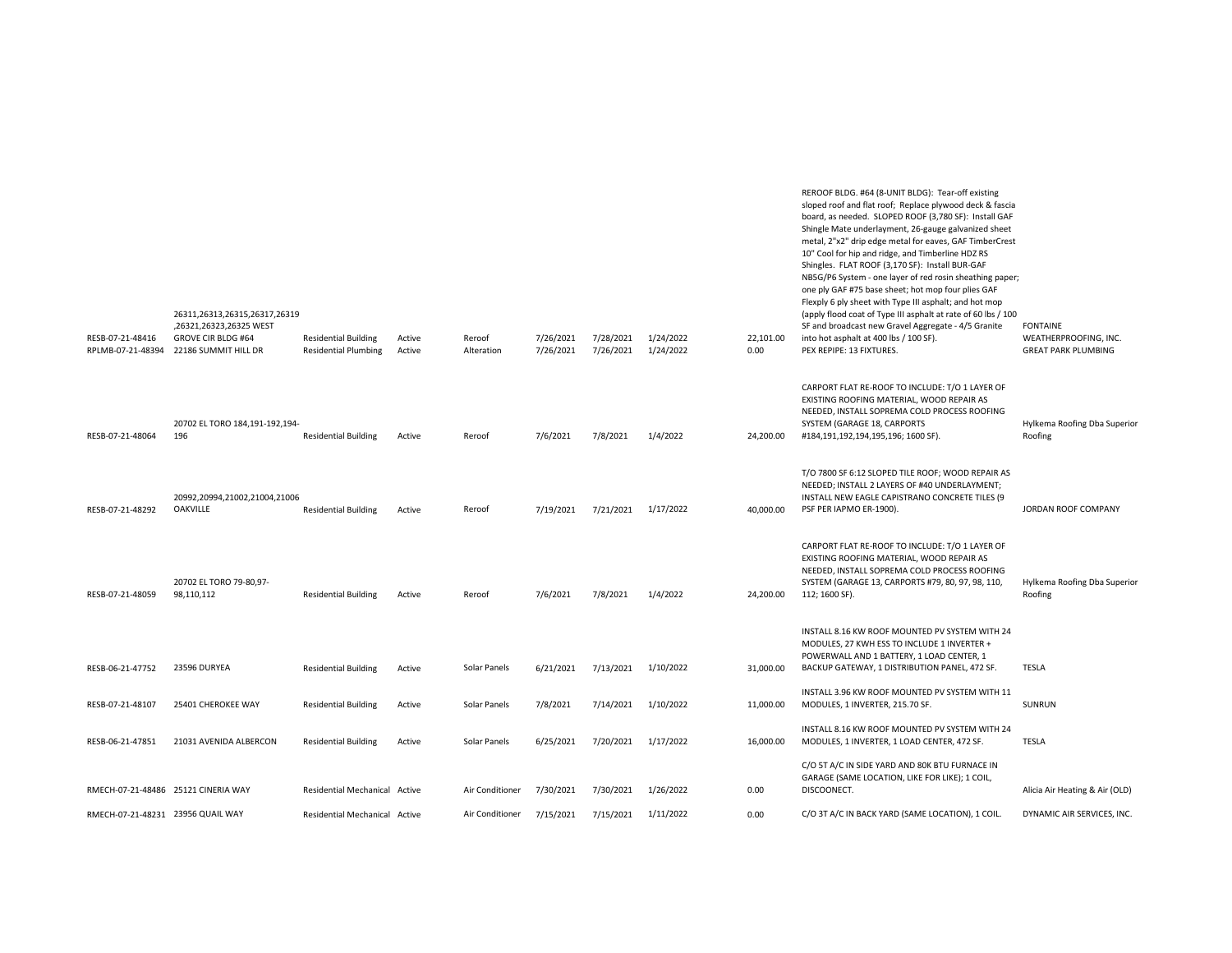| RESB-07-21-48405                      | 599 CATALONIA                         | <b>Residential Building</b>                                | Ready to Issue New                    |              | 6/27/2021             | 7/26/2021             | 1/24/2022                              | 312,458.00 | A New 3-Story SFD, / Plan 1A(R) -"Soria" 2,308 SF/ Garage<br>462 SF / Covered Patio 75 SF/2nd. Fl Covered Deck 160<br>SF / 3rd. Fl Covered Deck 160 SF / (8) Solar Panels<br>2.72/2.56 Kw / Lot 54.                                                                                                                                                                                                                                                                                | LENNAR HOMES OF<br>CALIFORNIA, INC.               |
|---------------------------------------|---------------------------------------|------------------------------------------------------------|---------------------------------------|--------------|-----------------------|-----------------------|----------------------------------------|------------|------------------------------------------------------------------------------------------------------------------------------------------------------------------------------------------------------------------------------------------------------------------------------------------------------------------------------------------------------------------------------------------------------------------------------------------------------------------------------------|---------------------------------------------------|
| RESB-07-21-48205<br>RPLMB-07-21-47974 | 21386 ASPENWOOD<br>22171 NEWBRIDGE DR | <b>Residential Building</b><br><b>Residential Plumbing</b> | Active<br>Closed - Finaled Alteration | Reroof       | 7/14/2021<br>7/2/2021 | 7/14/2021<br>7/2/2021 | 1/10/2022<br>12/29/2021 7/27/2021 0.00 | 7,600.00   | 1600 SF PARTIAL RE-ROOF TO ACCOMMODATE WITH<br>SOLAR INSTALLATION: T/O EXISTING ROOFING<br>MATERIAL, INSTAL 1 LAYER OF #30 FELT; INSTALL NEW<br>SHINGLES ON ARRAY AREA (1600 SF - 7:12 SLOPPED<br>ROOF).<br>PEX REPIPE: 13 FIXTURES.                                                                                                                                                                                                                                               | <b>VIVINT SOLAR</b><br><b>GREAT PARK PLUMBING</b> |
| RESB-07-21-48066                      | 20702 EL TORO G #20                   | <b>Residential Building</b>                                | Active                                | Reroof       | 7/6/2021              | 7/8/2021              | 1/4/2022                               | 27,500.00  | CARPORT FLAT RE-ROOF TO INCLUDE: T/O 1 LAYER OF<br>EXISTING ROOFING MATERIAL, WOOD REPAIR AS<br>NEEDED, INSTALL SOPREMA COLD PROCESS ROOFING<br>SYSTEM (GARAGE 20, CARPORTS #209, 212, 214, 215,<br>216, 217, 223, 224; 1800 SF).                                                                                                                                                                                                                                                  | Hylkema Roofing Dba Superior<br>Roofing           |
|                                       |                                       |                                                            |                                       | Tenant       |                       |                       |                                        |            | (ROLL PLANS) T.I. (20,000 SF) to "Ralphs" Grocery Store:<br>New sales floor / prep area decor, display cases & new<br>refrigerated cases; New deli service cases & new fryers;<br>New bakery service cases; New online holding fixtures;<br>New restroom fixtures & finishes; Remodel soffits. Also<br>includes exterior work - Painting exterior building and red<br>curbs. 2-Floor Sinks 1-Gas Line (4 outlets) 5-Sinks 2-<br>Toilets 1-Urinal; 30-Rec 42-Lights 10-Switches 12- |                                                   |
| COMB-09-20-42325                      | 26751 PORTOLA PKWY                    | <b>Commercial Building</b>                                 | Active                                | Improvement  | 9/25/2020             | 7/20/2021             | 1/17/2022                              | 300,000.00 | Power Apps (2-up to 1 hp & 10-2 to 10 hp).                                                                                                                                                                                                                                                                                                                                                                                                                                         | F P CONTRACTING                                   |
| RESB-07-21-48129                      | 24101 CINDY LN                        | <b>Residential Building</b>                                | Active                                | Solar Panels | 7/9/2021              | 7/19/2021             | 1/17/2022                              | 10,500.00  | INSTALL 6.93 KW ROOF MOUNTED PV SYSTEM WITH 21<br>MODULES, 1 INVERTER, 382 SF.                                                                                                                                                                                                                                                                                                                                                                                                     | <b>GUYOU CONSTRUCTION</b>                         |
| RESB-07-21-48480                      | 21111 LARCHMONT DR                    | <b>Residential Building</b>                                | Active                                | Reroof       | 7/30/2021             | 7/30/2021             | 1/26/2022                              | 13,000.00  | Tear-off one layer of asphalt shingles; Replace sheathing,<br>where necessary; Install one layer of GAF Tiger Paw<br>underlayment (slope = 5:12); Install Malarky Vista<br>asphalt shingles in Weathered Wood (ICC ESR #3150).                                                                                                                                                                                                                                                     | Western Roofing Systems                           |
| RESB-07-21-48050                      | 22865 RUMBLE DR                       | <b>Residential Building</b>                                | Active                                | Solar Panels | 7/6/2021              | 7/14/2021             | 1/10/2022                              | 7.150.00   | ADDITION TO AN EXISTING PV SYSTEM: INSTALL 3.25 KW<br>ROOF MOUNTED PV SYSTEM WITH 10 MODULES, 1<br>INVERTER, 376 SF TOTAL ARRAY. ** THIS PERMIT<br>INCLUDES A STRUCTURAL UPGRADE TO ROOF TO<br>ACCOMMODATE SOLAR PANELS.**                                                                                                                                                                                                                                                         | <b>VIVINT SOLAR</b>                               |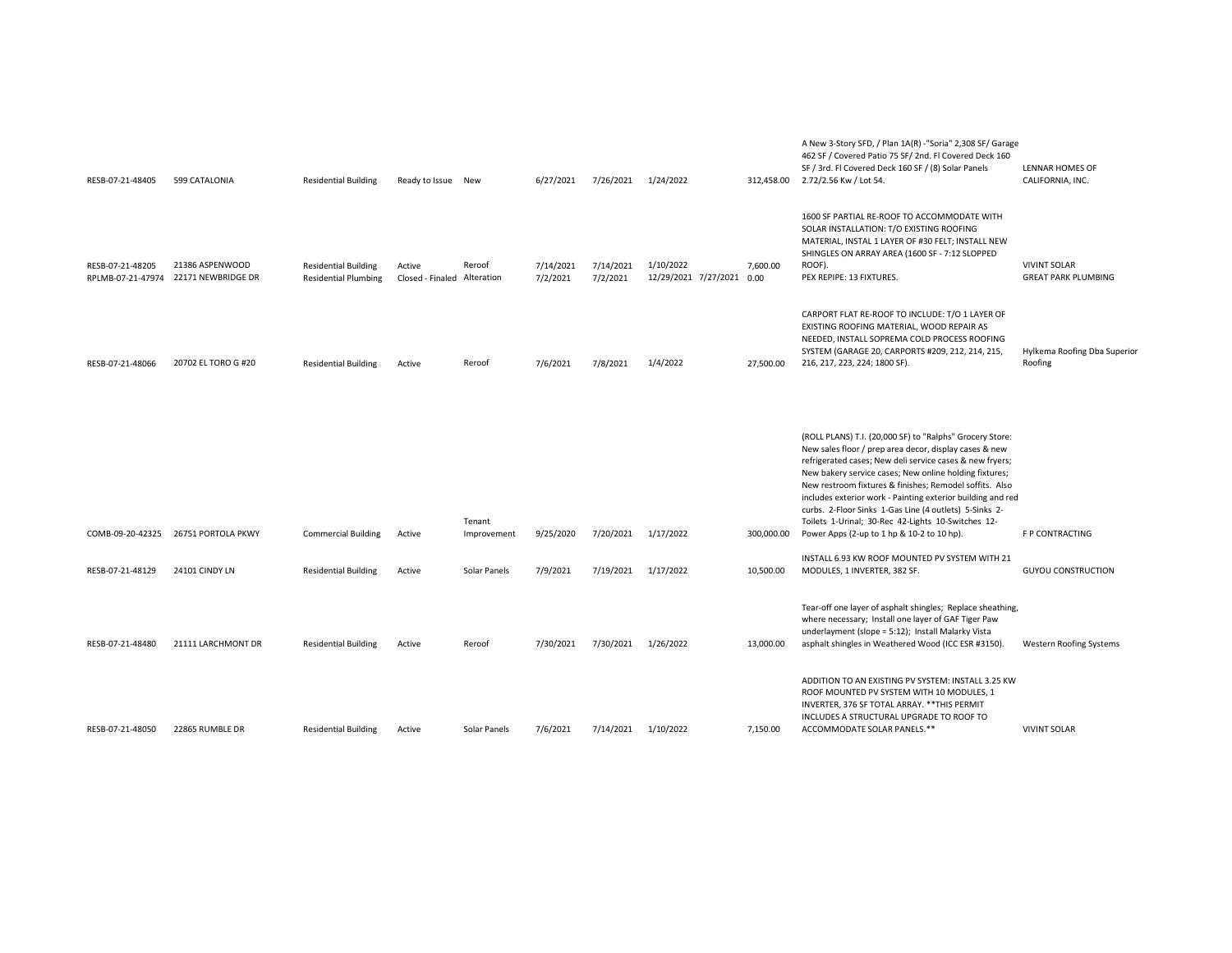| RESB-03-21-45934                                           | 23764 CAVANAUGH RD                                  | <b>Residential Building</b>                                                               | Active                        | ADU                                     | 3/24/2021                           | 7/15/2021                           | 1/11/2022                           |                     | 25,000.00                 | (ROLL PLANS) New 568 SF Accessory Dwelling Unit (ADU)<br>attached to existing single family home to consist of 2<br>bedrooms, kitchen and bathroom; Includes new lattice<br>patio cover (approx. 86 SF). 1-Tub 1-ClothesWasher 1-<br>Dishwasher 1-Gas Line 2-Sinks 1-Toilet 1-Sewer 1-<br>Tankless Water Heater; 20-Rec 15-Lights 9-Switches 7-<br>Fixed Appl. (1-Washer, 1-Dryer, 1-Stove, 1-Carbon<br>Monoxide, 3-Smoke Detectors); 1-Split Unit HVAC to be<br>located in attic 1-Mech. Alt. (Ductwork) 1-Vent Fan.<br>(NOTE: Existing Residence is 23762 Cavanaugh = 1,672)<br>SF) | Dream to Reality Remodeling,<br>Inc.                                                                         |
|------------------------------------------------------------|-----------------------------------------------------|-------------------------------------------------------------------------------------------|-------------------------------|-----------------------------------------|-------------------------------------|-------------------------------------|-------------------------------------|---------------------|---------------------------|---------------------------------------------------------------------------------------------------------------------------------------------------------------------------------------------------------------------------------------------------------------------------------------------------------------------------------------------------------------------------------------------------------------------------------------------------------------------------------------------------------------------------------------------------------------------------------------|--------------------------------------------------------------------------------------------------------------|
| RESB-07-21-48187                                           | 24961 OWENS LAKE CIR                                | <b>Residential Building</b>                                                               | Closed - Finaled Solar Panels |                                         | 7/13/2021                           | 7/14/2021                           | 1/10/2022                           | 7/27/2021 26,977.44 |                           | INSTALL 5.18 KW ROOF MOUNTED PV SYSTEM WITH 14<br>MODULES, 1 INVERTER, 272.30 SF.                                                                                                                                                                                                                                                                                                                                                                                                                                                                                                     | BETTER EARTH ELECTRIC, INC.                                                                                  |
| POOL-07-21-48250<br>RPLMB-07-21-48445<br>RPLMB-07-21-48460 | 20 ALESSIO<br>26271 LYRIC WAY<br>22201 NEWBRIDGE DR | <b>Combination Pool/Spa</b><br><b>Residential Plumbing</b><br><b>Residential Plumbing</b> | Active<br>Active<br>Active    | Residential<br>Alteration<br>Alteration | 7/16/2021<br>7/28/2021<br>7/29/2021 | 7/19/2021<br>7/28/2021<br>7/29/2021 | 1/17/2022<br>1/24/2022<br>1/25/2022 |                     | 55,000.00<br>0.00<br>0.00 | CONSTRUCTION OF 126 SF POOL (NO SPA) WITH<br>RELATED EQUIPMENT; EXTEND GAS AND ELECTRIC LINE<br>TO BBQ.<br>PEX REPIPE: 12 FIXTURES.<br>PEX Repipe (13 fixtures)                                                                                                                                                                                                                                                                                                                                                                                                                       | <b>CALIFORNIA HOME</b><br>IMPROVEMENT & DESIGN, INC.<br>INTEGRITY REPIPE, INC.<br><b>GREAT PARK PLUMBING</b> |
| RELEC-07-21-48134                                          | 23821 LANDISVIEW AV                                 | <b>Residential Electrical</b>                                                             | Active                        | Alteration                              | 7/9/2021                            | 7/13/2021                           | 1/10/2022                           |                     | 0.00                      | 200A ELECTRIC MAIN SERVICE PANEL UPGRADE.                                                                                                                                                                                                                                                                                                                                                                                                                                                                                                                                             | ION ELECTRIC, INC.                                                                                           |

| RESB-07-21-48425                 | 26362, 26364, 26366, 26368<br>WEST GROVE CIR BLDG #68 | <b>Residential Building</b>   | Active                  | Reroof          | 7/27/2021 | 7/28/2021 | 1/24/2022 |                     | 12,370.00 | REROOF BLDG. #68 (4-UNIT BLDG): Tear-off existing<br>sloped roof and flat roof; Replace plywood deck & fascia<br>board, as needed. SLOPED ROOF (2,370 SF): Install GAF<br>Shingle Mate underlayment, 26-gauge galvanized sheet<br>metal, 2"x2" drip edge metal for eaves, GAF TimberCrest<br>10" Cool for hip and ridge, and Timberline HDZ RS<br>Shingles. FLAT ROOF (1,520 SF): Install BUR-GAF<br>NB5G/P6 System - one layer of red rosin sheathing paper;<br>one ply GAF #75 base sheet; hot mop four plies GAF<br>Flexply 6 ply sheet with Type III asphalt; and hot mop<br>(apply flood coat of Type III asphalt at rate of 60 lbs / 100<br>SF and broadcast new Gravel Aggregate - 4/5 Granite<br>into hot asphalt at 400 lbs / 100 SF). | <b>FONTAINE</b><br>WEATHERPROOFING, INC. |
|----------------------------------|-------------------------------------------------------|-------------------------------|-------------------------|-----------------|-----------|-----------|-----------|---------------------|-----------|-------------------------------------------------------------------------------------------------------------------------------------------------------------------------------------------------------------------------------------------------------------------------------------------------------------------------------------------------------------------------------------------------------------------------------------------------------------------------------------------------------------------------------------------------------------------------------------------------------------------------------------------------------------------------------------------------------------------------------------------------|------------------------------------------|
|                                  |                                                       |                               |                         |                 |           |           |           |                     |           |                                                                                                                                                                                                                                                                                                                                                                                                                                                                                                                                                                                                                                                                                                                                                 |                                          |
|                                  |                                                       |                               |                         |                 |           |           |           |                     |           | 1-New AC Unit (3 tons, to be located in front yard) with                                                                                                                                                                                                                                                                                                                                                                                                                                                                                                                                                                                                                                                                                        |                                          |
|                                  | RMECH-07-21-48469 27071 SPRINGWOOD CIR                | Residential Mechanical Active |                         | Alteration      | 7/29/2021 | 7/29/2021 | 1/25/2022 |                     | 0.00      | New Electrical; 1-Coil; 1-FAU Changeout (60,000 BTU, in<br>same garage location).                                                                                                                                                                                                                                                                                                                                                                                                                                                                                                                                                                                                                                                               | OWNER/BUILDER                            |
|                                  |                                                       |                               |                         |                 |           |           |           |                     |           |                                                                                                                                                                                                                                                                                                                                                                                                                                                                                                                                                                                                                                                                                                                                                 |                                          |
| RMECH-07-21-48454 52 FAIRFIELD   |                                                       | Residential Mechanical Active |                         | Air Conditioner | 7/28/2021 | 7/28/2021 | 1/24/2022 |                     | 0.00      | C/O 3.5T A/C IN SIDE YARD; 1 COIL AND DISCONNECT                                                                                                                                                                                                                                                                                                                                                                                                                                                                                                                                                                                                                                                                                                | White Mechanical, Inc.                   |
| RMECH-07-21-48036 5 PUERTO NUEVO |                                                       | Residential Mechanical Active |                         | Air Conditioner | 7/6/2021  | 7/6/2021  | 1/3/2022  |                     | 0.00      | C/O 4T A/C IN SIDE YARD AND 80K BTU FURNANCE IN<br>GARAGE (BOTH SAME LOCATION), 1 COIL.                                                                                                                                                                                                                                                                                                                                                                                                                                                                                                                                                                                                                                                         | DYNAMIC AIR SERVICES INC                 |
| RESB-07-21-48039                 | 24711 BELGREEN PL                                     | <b>Residential Building</b>   | Closed - Finaled Reroof |                 | 7/6/2021  | 7/6/2021  | 1/3/2022  | 7/13/2021 14,000.00 |           | T/O 2800 SF 5:12 SLOPPED ROOF; WOOD REPAIR AS<br>NEEDED. INSTALL 1 LAYER OF #30 UNDERLAYMENT:<br><b>INSTALL NEW SHINGLES.</b>                                                                                                                                                                                                                                                                                                                                                                                                                                                                                                                                                                                                                   | <b>MENA ROOFING</b>                      |
|                                  |                                                       |                               |                         |                 |           |           |           |                     |           |                                                                                                                                                                                                                                                                                                                                                                                                                                                                                                                                                                                                                                                                                                                                                 |                                          |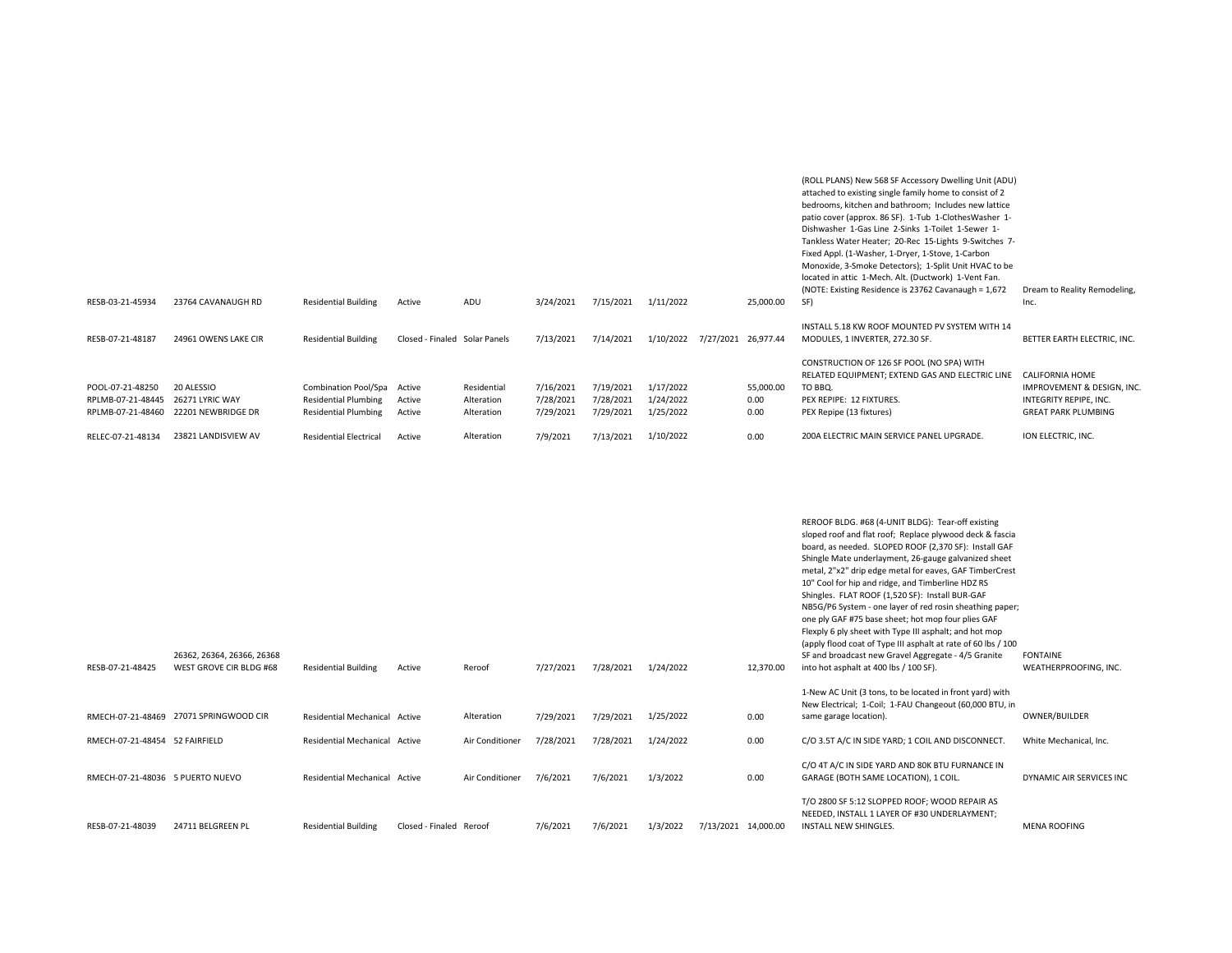| SIGN-07-21-48130                       | 27042 TOWNE CENTRE DR                      | Sign                                                  | Active                        | Wall Sign                     | 7/9/2021              | 7/9/2021              | 1/5/2022                               | 2,000.00            | 1 NON-ILLUMINIATED WALL SIGN FOR "BIOLASE" (10.23<br>SF)                                                                                                                                     | PVL SIGNS & GRAPHICS INC                                                       |
|----------------------------------------|--------------------------------------------|-------------------------------------------------------|-------------------------------|-------------------------------|-----------------------|-----------------------|----------------------------------------|---------------------|----------------------------------------------------------------------------------------------------------------------------------------------------------------------------------------------|--------------------------------------------------------------------------------|
| RESB-07-21-48232                       | 28562 BIG SPRINGS RD                       | <b>Residential Building</b>                           | Active                        | Solar Panels                  | 7/15/2021             | 7/15/2021             | 7/15/2022                              | 14,000.00           | INSTALL 4.44 KW ROOF MOUNTED PV SYSTEM WITH 12<br>MODULES, 1 INVERTER, 236.76 SF.                                                                                                            | Titan Solar Power CA                                                           |
| RESB-06-21-47541                       | 608 CARDONA                                | <b>Residential Building</b>                           | Active                        | Patio Cover                   | 6/10/2021             | 7/6/2021              | 1/3/2022                               | 15,000.00           | CONSTRUCTION OF 117 SF OPEN LAATICE FREE<br>STANDING STEEL PATIO COVER; GAS LINE TO BBQ AND<br>FIRE PIT; ELECT. LINE WITH 2 OUTLETS.                                                         | ABODE LANDSCAPING                                                              |
| RMECH-07-21-48273<br>RPLMB-07-21-47971 | 25501 WILLOW WOOD ST<br>22182 NEWBRIDGE DR | Residential Mechanical<br><b>Residential Plumbing</b> | Active<br>Closed - Finaled    | Air Conditioner<br>Alteration | 7/19/2021<br>7/2/2021 | 7/19/2021<br>7/2/2021 | 1/17/2022<br>12/29/2021 7/26/2021 0.00 | 0.00                | C/O 5T A/C IN SIDE YARD (SAME LOCATION); 1 COIL.<br>PEX REPIPE: 13 FIXTURES.<br>REPLACE (E) TUB WITH A NEW WALK-IN TUB WITH                                                                  | SADDLEBACK PLUMBING INC<br><b>GREAT PARK PLUMBING</b><br>SAFE STEP WALK-IN TUB |
| RESB-07-21-48114                       | 21836 MICHIGAN LN                          | <b>Residential Building</b>                           | Active                        | Remodel                       | 7/8/2021              | 7/8/2021              | 1/4/2022                               | 0.00                | REQUIRED ELECTRICAL.                                                                                                                                                                         | <b>COMPANY INC</b>                                                             |
| COMB-05-21-47280                       | 21991 EL TORO RD                           | <b>Commercial Building</b>                            | Active                        | Cell Site                     | 5/27/2021             | 7/2/2021              | 12/29/2021                             | 30,000.00           | (ROLL PLANS) CELLSITE MODIFICATION INSIDE A CLOCK<br>TOWER FOR "AT & T" TO INCLUDE: R/R (6) ANTENNAS,<br>R/R (6) RRUs, REMOVE (6) TMAs, ADD (3) RRUs.                                        | STC Netcom, Inc.                                                               |
| RESB-05-21-47131                       | 22791 COSTA BELLA DR                       | <b>Residential Building</b>                           | Active                        | Solar Panels                  | 5/20/2021             | 7/8/2021              | 1/4/2022                               | 10,000.00           | ADDITION TO AN EXISTING PV SYSTEM: INSTALL 2.88 KW<br>ROOF MOUNTED PV SYSTEM WITH 8 MODULES, 1<br>INVERTER, 1 LOAD CENTER, 480 SF TOTAL ARRAY.<br>REPLACEMENT OF 65K BTU ROOF TOP CONDENSING | Sunrun Installation Services,<br>Inc.                                          |
| COMB-07-21-48468                       | 26762 PORTOLA PKWY                         | <b>Commercial Building</b>                            | Active                        | Tenant<br>Improvement         | 7/29/2021             | 7/29/2021             | 1/25/2022                              | 0.00                | UNIT (LIKE FOR LIKE) USING EXISTING CURBS FOR<br>"TARGET".                                                                                                                                   | RESSAC                                                                         |
|                                        |                                            |                                                       |                               |                               |                       |                       |                                        |                     | INSTALL 8.16 KW ROOF MOUNTED PV STSYEM WITH 24<br>MODULES, (1) 13.5 KW POWERPOLE + INVERTER, 1                                                                                               |                                                                                |
| RESB-06-21-47665                       | 70 LILAC                                   | <b>Residential Building</b>                           | Closed - Finaled Solar Panels |                               | 6/16/2021             | 7/6/2021              | 1/3/2022                               | 7/21/2021 22,500.00 | BACKUP GATEWAY, 1 DISTRIBUTION PANEL, 472 SF.<br>C/O 40 GAL WATER HEATER IN INTERIOR CLOSET (SAME Payless Water Heaters &                                                                    | <b>TESLA</b>                                                                   |
|                                        | RPLMB-07-21-48296 19431 RUE DE VALORE 46A  | <b>Residential Plumbing</b>                           | Active                        | Water Heater                  | 7/20/2021             | 7/22/2021             | 1/18/2022                              | 0.00                | LOCATION).                                                                                                                                                                                   | Plumbing, Inc.<br>AMERI-CAL REPIPE AND                                         |
|                                        | RPLMB-07-21-47986 21142 SUNNY RIDGE        | <b>Residential Plumbing</b>                           | Closed - Finaled Alteration   |                               | 7/2/2021              | 7/2/2021              | 12/29/2021 7/8/2021                    | 0.00                | PEX REPIPE: 12 FIXTURES.                                                                                                                                                                     | PLUMBING, INC.                                                                 |
| RESB-06-21-47807                       | <b>12 VICINO</b>                           | <b>Residential Building</b>                           | Active                        | Solar Panels                  | 6/24/2021             | 7/6/2021              | 1/3/2022                               | 15,000.00           | INSTALL 5.25 KW ROOF MOUNTED PV SYSTEM WITH 15<br>MODULES, MICROINVERTERS, 1 LOAD CENTER, 268 SF.                                                                                            | SUNPOWER CORPORATION                                                           |
|                                        | RMECH-07-21-48271 21875 WINNEBAGO LN       | Residential Mechanical Active                         |                               | Air Conditioner               | 7/19/2021             | 7/19/2021             | 1/17/2022                              | 0.00                | C/O 4T A/C ROOF TOP UNIT (LIKE FOR LIKE) AND 60K<br>BTU FURNANCE IN INTERIOR CLOSET (BOTH SAME<br>LOCATION); 1 COIL; DISCONNECT.<br>8 FIXTURES; IN KITCHEN AREA: 2 SWITCHES AND 2            | ALPS AIR CONDITIONING                                                          |
|                                        | RELEC-07-21-48092 21971 TRAILWAY LN        | <b>Residential Electrical</b>                         | Active                        | Alteration                    | 7/8/2021              | 7/8/2021              | 1/4/2022                               | 0.00                | RECEPTICALS.                                                                                                                                                                                 | OWNER/BUILDER                                                                  |
| RESB-06-21-47398                       | 22666 SHADY GROVE CIR                      | <b>Residential Building</b>                           | Active                        | Deck                          | 6/3/2021              | 7/26/2021             | 1/24/2022                              | 10,000.00           | CONSTRUCTION OF 7'6" HIGH 170 SF DECK WITH<br>EXTERIOR STAIRS AND NEW SLIDER DOOR; GAS LINE TO<br>FUTURE FIRE PIT.<br>INSTALL NEMA 14-50 OUTLET INSIDE THE GARAGE FOR                        | RALPH CENTOLELLA<br>LANDSCAPING                                                |
| RELEC-07-21-48196                      | 10 MONSERRAT PL                            | <b>Residential Electrical</b>                         | Closed - Finaled Alteration   |                               | 7/13/2021             | 7/13/2021             | 1/10/2022 7/19/2021 0.00               |                     | AN EV.                                                                                                                                                                                       | EV Pros, Inc.                                                                  |
| RPLMB-07-21-48269 21911 CHASTER RD     |                                            | <b>Residential Plumbing</b>                           | Active                        | Alteration                    | 7/19/2021             | 7/19/2021             | 1/17/2022                              | 0.00                | REPLACE MAIN WATER LINE FROM METER TO HOUSE.                                                                                                                                                 | OWNER-BUILDER                                                                  |
| RESB-07-21-48103                       | 25901 CORBY DR                             | <b>Residential Building</b>                           | Active                        | Solar Panels                  | 7/8/2021              | 7/14/2021             | 1/10/2022                              | 15,000.00           | INSTALL 5.40 KW ROOF MOUNTED PV SYSTEM WITH 15<br>MODULES, 1 INVERTER, 9.8 KWH ENERGY STORAGE<br>SYSTEM WITH 1 BATTERY, 1 SUB-PANEL, 294.10 SF.                                              | SUNRUN                                                                         |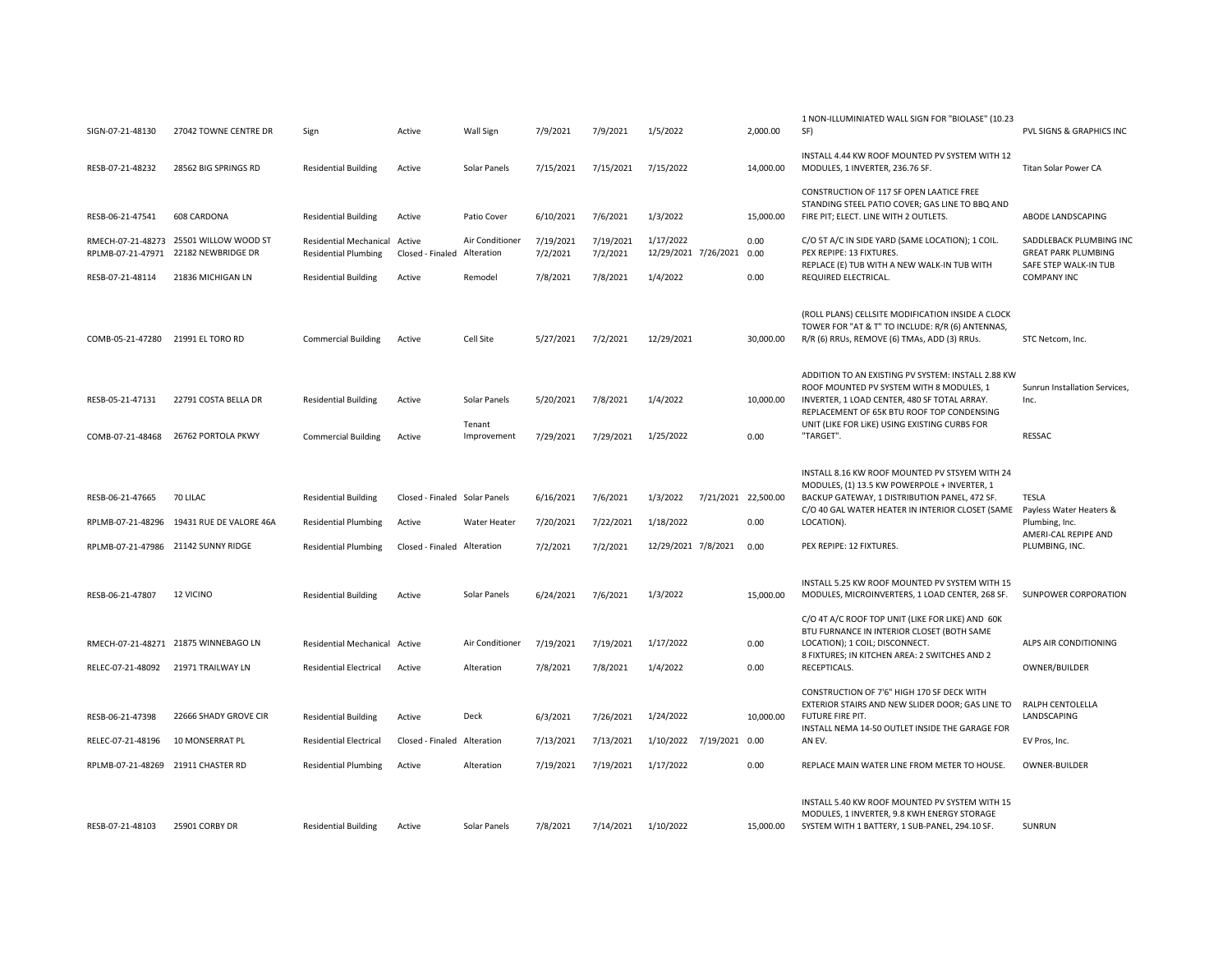| RMECH-07-21-48369 22511 ELOISE DR                   |                                          | Residential Mechanical Active                              |                                       | Air Conditioner       | 7/23/2021             | 7/23/2021             | 1/19/2022                            |                | 0.00      | C/O 5T A/C IN SIDE YARD (SAME LOCATION); 1 COIL,<br>DISCONNECT.                                                                                                                                                               | ALICIA AIR CONDITIONING &<br>HEATING, INC. |
|-----------------------------------------------------|------------------------------------------|------------------------------------------------------------|---------------------------------------|-----------------------|-----------------------|-----------------------|--------------------------------------|----------------|-----------|-------------------------------------------------------------------------------------------------------------------------------------------------------------------------------------------------------------------------------|--------------------------------------------|
|                                                     | RMECH-07-21-48227 24771 GREENTREE LN     | <b>Residential Mechanical Active</b>                       |                                       | Air Conditioner       | 7/15/2021             | 7/15/2021             | 1/11/2022                            |                | 0.00      | C/O EXISTING 3T ROOF TOP A/C (LIKE FOR LIKE) AND 80K<br>BTU FURNACE IN INTERIOR CLOSET (BOTH SAME<br>LOCATION); 1 COIL; DISCONNECT, DUCTWORK (8).<br>Epoxy Lining (21 fixtures - potable hot & cold pressurized               | ALPS AIR CONDITIONING                      |
| RPLMB-07-21-47975 23871 CANDOR                      |                                          | <b>Residential Plumbing</b>                                | Closed - Finaled Alteration           |                       | 7/2/2021              | 7/8/2021              | 1/4/2022                             | 7/15/2021 0.00 |           | water pipes).                                                                                                                                                                                                                 | Pipe Restoration, Inc.                     |
|                                                     | RPLMB-07-21-48366 21032 AVENIDA ALBERCON | <b>Residential Plumbing</b>                                | Active                                | Alteration            | 7/23/2021             | 7/23/2021             | 1/19/2022                            |                | 0.00      | PEX REPIPE: 15 FIXTURES; C/O 50 GAL WATER HEATER IN PACIFIC COAST COPPER REPIPE,<br>GARAGE (SAME LOCATION).                                                                                                                   | INC.                                       |
| RESB-07-21-48063                                    | 20702 EL TORO 177-178,185,188-<br>190    | <b>Residential Building</b>                                | Active                                | Reroof                | 7/6/2021              | 7/8/2021              | 1/4/2022                             |                | 24,200.00 | CARPORT FLAT RE-ROOF TO INCLUDE: T/O 1 LAYER OF<br>EXISTING ROOFING MATERIAL, WOOD REPAIR AS<br>NEEDED, INSTALL SOPREMA COLD PROCESS ROOFING<br>SYSTEM (GARAGE 17, CARPORTS<br>#177,178,185,188,189,190; 1600 SF).            | Hylkema Roofing Dba Superior<br>Roofing    |
| RESB-07-21-48081<br>RPLMB-07-21-48339 6 RUE DU PARC | 19471 MISTY RIDGE LN                     | <b>Residential Building</b><br><b>Residential Plumbing</b> | Active<br>Closed - Finaled Alteration | Reroof                | 7/7/2021<br>7/22/2021 | 7/7/2021<br>7/22/2021 | 1/3/2022<br>1/18/2022 7/29/2021 0.00 |                | 10,000.00 | 2200 SF TILE RELAY: REMOVE EXISTING TILES AND STACK<br>THEM: REPAIR WOOD AS NEEDED, INSTALL 2 LAYERS #30<br>UNDERLAYMENT; RE-INSTALL EXISTING TILES (4:12<br>SLOPE, 2200 SF).<br>PEX REPIPE: 9 FIXTURES, 3 HOSE BIBS.         | Luis Mendoza Roofing, Inc.<br>Repipe 1     |
| RMECH-07-21-48167 7 ENCINAL                         |                                          | Residential Mechanical Active                              |                                       | Alteration            | 7/12/2021             | 7/12/2021             | 1/10/2022                            |                | 0.00      | 1-Heat Pump Changeout (3.5 tons, 16 SEER, in same left<br>side yard location); 1-Coil; 1-Air Handler Changeout<br>(40,000 BTU, in same garage location).                                                                      | SoCal AirFlow Pros                         |
| RELEC-07-21-48423                                   | 21732 NORTHWOOD LN                       | <b>Residential Electrical</b>                              | Active                                | Alteration            | 7/27/2021             | 7/29/2021             | 1/25/2022                            |                | 0.00      | 200A MAIN SERVICE PANEL UPGRADE (SAME LOCATION). ION ELECTRIC, INC.                                                                                                                                                           |                                            |
| RESB-07-21-48031                                    | 19431 RUE DE VALORE 59 H/M               | <b>Residential Building</b>                                | Active                                | Remodel               | 7/6/2021              | 7/12/2021             | 1/10/2022                            |                | 47,250.00 | Exterior 2nd floor entry deck waterproofing and related<br>rehabilitation of damaged deck and stairs exclusively<br>serving two (2) dwelling units at "Tuscany at Foothill<br>Ranch".                                         | IDEATE DESIGN-BUILD, INC.                  |
| RESB-07-21-47946                                    | 25711 NUGGET                             | <b>Residential Building</b>                                | Active                                | Solar Panels          | 7/1/2021              | 7/6/2021              | 1/3/2022                             |                | 12,000.00 | INSTALL 4.32 KW ROOF MOUNTED PV SYSTEM WITH 12<br>MODULES, 1 INVERTER, 13.5 KWH ENERGY STORAGE<br>SYSTEM WITH 1 POWERWALL, 1 LOAD CENTER, 235.50<br>SF.                                                                       | SUNRUN<br><b>ENVIRONMENTAL ASSESSMENT</b>  |
| RMECH-07-21-48299 2 CASA VERDE                      |                                          | Residential Mechanical Active                              |                                       | Furnace Change<br>Out | 7/20/2021             | 7/20/2021             | 1/17/2022                            |                | 0.00      | C/O 80K BTU FURNACE IN GARAGE (SAME LOCATION).                                                                                                                                                                                | SERVICES & EDUCATION OF<br>CALIFORNIA      |
| RESB-07-21-48324                                    | 23596 DURYEA DR                          | <b>Residential Building</b>                                | Active                                | Reroof                | 7/21/2021             | 7/21/2021             | 1/17/2022                            |                | 14,400.00 | T/O (E) ROOF; 2100 SF RE-ROOF ON 4:12 SLOPED<br>HOUSE/ROOF: WOOD REPAIR AS NEEDED, INSTALL 1<br>LAYER UNDERLAYMENT, INSTALL NEW OWENS CORNING<br>SHINGLES; 200 SF FLAT RE-ROOF: INSTALL 1 PLY TORCH<br>DOWN. (TOTAL 2300 SF). | SUDDUTH CONSTRUCTION INC                   |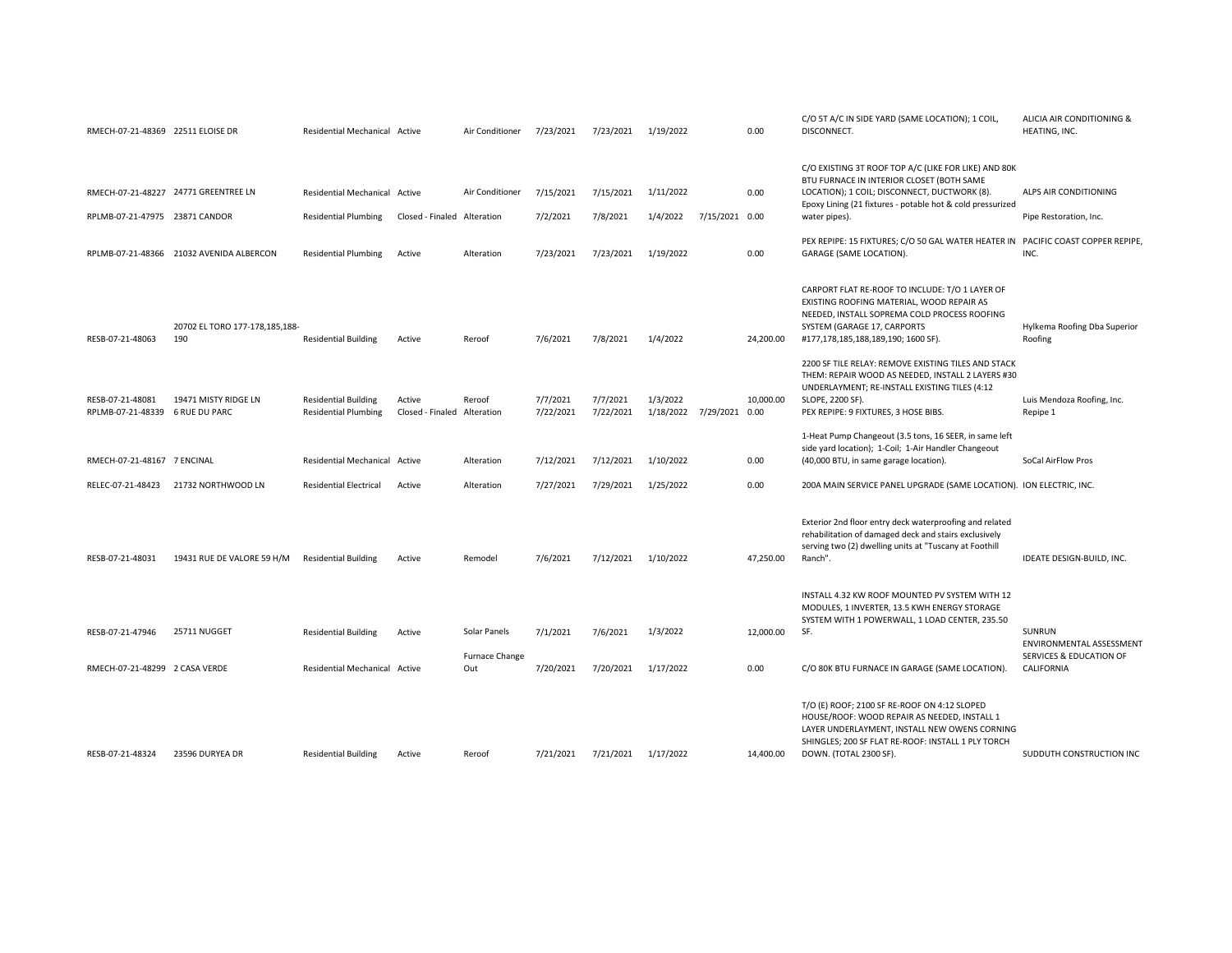| RESB-07-21-48417                | 26351,26353,26355,26357,26361<br>,26363,26365,26367 WEST<br>GROVE CIR BLDG #66 | <b>Residential Building</b>         | Active                                | Reroof           | 7/26/2021              | 7/28/2021              | 1/24/2022                             | 22,101.00 | sloped roof and flat roof; Replace plywood deck & fascia<br>board, as needed. SLOPED ROOF (3,780 SF): Install GAF<br>Shingle Mate underlayment, 26-gauge galvanized sheet<br>metal, 2"x2" drip edge metal for eaves, GAF TimberCrest<br>10" Cool for hip and ridge, and Timberline HDZ RS<br>Shingles. FLAT ROOF (3,170 SF): Install BUR-GAF<br>NB5G/P6 System - one layer of red rosin sheathing paper;<br>one ply GAF #75 base sheet; hot mop four plies GAF<br>Flexply 6 ply sheet with Type III asphalt; and hot mop<br>(apply flood coat of Type III asphalt at rate of 60 lbs / 100<br>SF and broadcast new Gravel Aggregate - 4/5 Granite<br>into hot asphalt at 400 lbs / 100 SF). | <b>FONTAINE</b><br>WEATHERPROOFING, INC.<br>PACIFIC COAST COPPER REPIPE, |
|---------------------------------|--------------------------------------------------------------------------------|-------------------------------------|---------------------------------------|------------------|------------------------|------------------------|---------------------------------------|-----------|--------------------------------------------------------------------------------------------------------------------------------------------------------------------------------------------------------------------------------------------------------------------------------------------------------------------------------------------------------------------------------------------------------------------------------------------------------------------------------------------------------------------------------------------------------------------------------------------------------------------------------------------------------------------------------------------|--------------------------------------------------------------------------|
| RPLMB-07-21-47988               | 25205 GROVEWOOD                                                                | <b>Residential Plumbing</b>         | Closed - Finaled Alteration           |                  | 7/2/2021               | 7/2/2021               | 12/29/2021 7/16/2021 0.00             |           | PEX REPIPE: 12 FIXTURES.                                                                                                                                                                                                                                                                                                                                                                                                                                                                                                                                                                                                                                                                   | INC.                                                                     |
| RESB-06-21-47688                | 10 VICINO                                                                      | <b>Residential Building</b>         | Active                                | Solar Panels     | 6/17/2021              | 7/6/2021               | 1/3/2022                              | 12,000.00 | INSTALL 4.20 KW ROOF MOUNTED PV SYSTEM WITH 12<br>MODULES, MICROINVERTERS, 215 SF.                                                                                                                                                                                                                                                                                                                                                                                                                                                                                                                                                                                                         | SUNPOWER CORPORATION                                                     |
| RESB-06-21-47629                | 229 SIENA                                                                      | <b>Residential Building</b>         | Active                                | Solar Panels     | 6/15/2021              | 7/8/2021               | 1/4/2022                              | 10,000.00 | INSTALL 4.42 KW ROOF MOUNTED PV SYSTEM WITH 13<br>MODULES, 1 INVERTER/POWERWALL+ (13.5 KWH ESS), 1<br>BACKUP GATEWAY, 256 SF.                                                                                                                                                                                                                                                                                                                                                                                                                                                                                                                                                              | <b>TESLA</b>                                                             |
| RMECH-07-21-48300 53 TESSERA AV |                                                                                | Residential Mechanical Active       |                                       | Air Conditioner  | 7/20/2021              | 7/20/2021              | 1/17/2022                             | 0.00      | 1-AC Changeout (5 ton, 16 SEER, in same location in front<br>of left side yard) with Disconnect; 1-Coil; Ductwork<br>(replace 6 registers ductwork with R-8 ducting).                                                                                                                                                                                                                                                                                                                                                                                                                                                                                                                      | White Mechanical, Inc.                                                   |
| RESB-07-21-48225                | 25601 DARTMOUTH CIR                                                            | <b>Residential Building</b>         | Active                                | Remodel          | 7/15/2021              | 7/15/2021              | 1/11/2022                             | 28,000.00 | 405 SF MASTER BED/BATH REMODEL TO INCLUDE:<br>CONVERT (E) BED R. TO WALK IN CLOSET, CONVERT (E)<br>CLOSET TO SHOWER, DEMO NON LOAD-BEARING WALLS,<br>FRAME UP 1 (E) WINDOW AND ADD 1 NEW 40" X 16"<br>WINDOW; R/R 1 SINK, 1 TOILET, 1 FAN, EXTENSION TO<br>WATER/SEWER LINES, 1 SW, 1 REC, 1 LIGHT.                                                                                                                                                                                                                                                                                                                                                                                        | Kuhlman Custom Construction                                              |
| RESB-06-21-47364                | 5627 HERITAGE OAK DRIVE                                                        | <b>Residential Building</b>         | Active                                | Solar Panels     | 6/2/2021               | 7/21/2021              | 1/17/2022                             | 9,240.00  | INSTALL 4.20 KW ROOF MOUNTED PV SYSTEM WITH 12<br>MODULES, 1 INVERTER, 215 SF.                                                                                                                                                                                                                                                                                                                                                                                                                                                                                                                                                                                                             | <b>VIVINT SOLAR</b>                                                      |
| RESB-06-21-47846                | 40 AVIGNON AVE                                                                 | <b>Residential Building</b>         | Active                                | Solar Panels     | 6/25/2021              | 7/8/2021               | 1/4/2022                              | 22,000.00 | INSTALL 8.03 KW ROOF MOUNTED PV SYSTEM WITH 22<br>MODULES, MICROINVERTERS, 1 COMBINER BOX, MAIN<br>PANEL UPGARDE TO 200A, EV CHARGER IN GARAGE, 418<br>SF.                                                                                                                                                                                                                                                                                                                                                                                                                                                                                                                                 | AIKYUM SOLAR                                                             |
| RESB-06-21-47852                | 26672 WARWICK CT                                                               | <b>Residential Building</b>         | Active                                | Solar Panels     | 6/25/2021              | 7/20/2021              | 1/17/2022                             | 32,000.00 | INSTALL 16.32 KW ROOF MOUNTED PV SYSTEM WITH 2<br>INVERTERS, 1 LOAD CENTER, 944 SF.                                                                                                                                                                                                                                                                                                                                                                                                                                                                                                                                                                                                        | <b>TESLA</b>                                                             |
| SIGN-07-21-48336                | 26592 TOWNE CENTRE DR<br>RPLMB-07-21-48162 26393 MOUNTAIN GROVE CIR            | Sign<br><b>Residential Plumbing</b> | Active<br>Closed - Finaled Alteration | <b>Wall Sign</b> | 7/22/2021<br>7/12/2021 | 7/22/2021<br>7/12/2021 | 1/18/2022<br>1/10/2022 7/23/2021 0.00 | 6,000.00  | INSTALL (2) ILLUMINATED CHANNEL LETTER WALL SIGNS<br>FOR "GUIDEPOST MONTESSORI" (SIGN A - 46.4 SF/ SIGN Signtech Electrical Advertising,<br>$B - 64 SF = 110 SF$ ).<br>PEX Repipe (13 fixtures)                                                                                                                                                                                                                                                                                                                                                                                                                                                                                            | Inc.<br><b>GREAT PARK PLUMBING</b>                                       |

REROOF BLDG. #66 (8-UNIT BLDG): Tear-off existing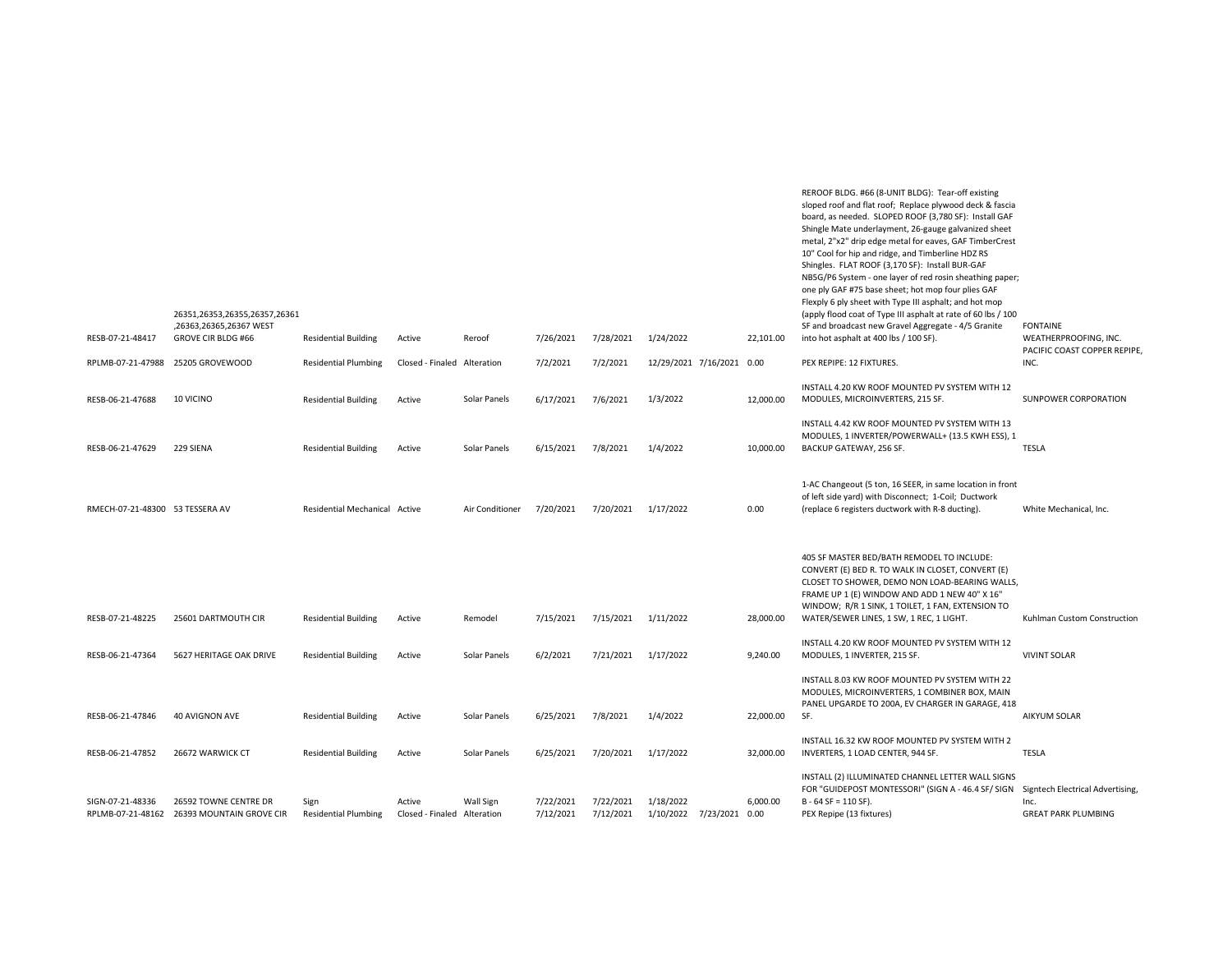| RESB-07-21-48029                       | 19431 RUE DE VALORE 34 G/H              | <b>Residential Building</b>                                    | Active                        | Remodel                              | 7/6/2021               | 7/12/2021              | 1/10/2022                             | 31,500.00    | Exterior 2nd floor entry deck waterproofing and related<br>rehabilitation of damaged deck and stairs exclusively<br>serving two (2) dwelling units at "Tuscany at Foothill<br>Ranch".                                     | IDEATE DESIGN-BUILD, INC.              |
|----------------------------------------|-----------------------------------------|----------------------------------------------------------------|-------------------------------|--------------------------------------|------------------------|------------------------|---------------------------------------|--------------|---------------------------------------------------------------------------------------------------------------------------------------------------------------------------------------------------------------------------|----------------------------------------|
| RMECH-07-21-48308 21001 OAKVILLE       |                                         | Residential Mechanical Active                                  |                               | Air Conditioner                      | 7/20/2021              | 7/20/2021              | 1/17/2022                             | 0.00         | C/0 2.5T CONDENSER IN SIDE YARD AND 40K BTU<br>FURNACE IN ATTIC (BOTH SAME LOCATION, LIKE FOR<br>LIKE); 1 COIL, DISCONNECT, DUCTWORK (6).                                                                                 | WHITE MECHANICAL INC                   |
| COMB-06-21-47914 20 ICON               |                                         | <b>Commercial Building</b>                                     | Active                        | Tenant<br>Improvement                | 6/29/2021              | 7/29/2021              | 1/25/2022                             | 65,000.00    | 2,188 SF INT. T/I FOR "COX COMMUNICATIONS" TO<br>INCLUDE: INFILL (E) INT. DOORS, NEW PARTITIONS, 15<br>REC. ** NO MECHANICAL - NO PLUMBING**                                                                              | TETRAD CONTRACTING GROUP,<br>INC.      |
| RMECH-07-21-48229 23901 BARTON ST      |                                         | Residential Mechanical Active                                  |                               | Air Conditioner                      | 7/15/2021              | 7/15/2021              | 1/11/2022                             | 0.00         | C/O 3.5T A/C IN BACK YARD AND 80K BTU FURNACE IN<br>INTERIOR CLOSET (BOTH SAME LOCATION); 1 COIL.                                                                                                                         | <b>GREENSTAR HOME SERVICES</b>         |
| SIGN-07-21-48204                       | 23702 EL TORO BLVD S6-D                 | Sign                                                           | Active                        | Wall Sign                            | 7/14/2021              | 7/14/2021              | 1/10/2022                             | 6,000.00     | INSTALL (2) ILLUMINATED CHANNEL LETTER WALL SIGNS GERARD SIGNS & GRAPHICS<br>FOR "CRUMBL COOKIES" (22.58 SF)                                                                                                              | <b>INC</b>                             |
| RPLMB-07-21-48166 26322 LOCH GLEN      |                                         | <b>Residential Plumbing</b>                                    | Closed - Finaled Alteration   |                                      | 7/12/2021              | 7/12/2021              | 1/10/2022 7/27/2021 0.00              |              | PEX REPIPE: 12 FIXTURES.                                                                                                                                                                                                  | AMERI-CAL REPIPE AND<br>PLUMBING, INC. |
| RESB-07-21-48313                       | 24721 CALLE EL TORO GRANDE              | <b>Residential Building</b>                                    | Active                        | Solar Panels                         | 7/20/2021              | 7/27/2021              | 1/24/2022                             | 17,963.00    | INSTALL 8.165 KW ROOF MOUNTED PV SYSTEMW ITH 23<br>MODULES, 1 INVERTER, 464 SF.                                                                                                                                           | <b>VIVINT SOLAR</b>                    |
| RESB-07-21-47940                       | 25261 OAK CANYON LN                     | <b>Residential Building</b>                                    | Active                        | Remodel                              | 7/1/2021               | 7/1/2021               | 12/28/2021                            | 21,000.00    | MASTER AND GUEST BATHROOMS REMODEL: R/R 1<br>BATHTUB WITH NEW TILE WALLS; REPLACE 1 TUB WITH<br>NEW SHOWER AND NEW TILE WALLS; R/R 3 SINKS, 2<br>TOILETS, 1 EXHAUST FAN; INSTALL 1 NEW VENTILATING<br>FAN, 7 LIGHTS.      | LOYNES CONSTRUCTION INC                |
| POOL-07-21-48302                       | 1644 SONORA CREEK LN                    | Combination Pool/Spa Active                                    |                               | Residential                          | 7/20/2021              | 7/20/2021              | 1/17/2022                             | 30,000.00    | CONSTRUCTION OF 210 SF STANDARD POOL AND 49 SC<br>SPA WITH RELATED EQUIPMENT (259 SF TOTAL).                                                                                                                              | POOL ICONS INC                         |
| FCWL-05-21-47127<br>RELEC-07-21-48230  | 26592 TOWNE CENTRE DR<br>23102 TULIP ST | Fence/Wall<br><b>Residential Electrical</b>                    | Active<br>Closed - Finaled    | Retaining Wall 3<br>to 6 ft<br>Meter | 5/20/2021<br>7/15/2021 | 7/23/2021<br>7/15/2021 | 1/19/2022<br>1/11/2022 7/28/2021 0.00 | 25,000.00    | CONSTRUCTION OF 122 ' LINEAR MAX 5'5" HIGH<br>CONCRETE RETAINING WALL WITH STUCCO (INCLUDING<br>1'2" H FOOTING) WITH 6' HIGH FENCE ON TOP @<br>PLAYGROUND AREA FOR "GUIDEPOST MONTESSORI".<br>MAIN PANEL UPGRADE TO 200A. | ADORN CONSTRUCTION<br>L G ELECTRIC     |
| RELEC-07-21-48203<br>RELEC-07-21-48079 | 22451 GOLDRUSH<br>22326 BLUEBERRY LN    | <b>Residential Electrical</b><br><b>Residential Electrical</b> | Active<br>Active              | Alteration<br>Meter                  | 7/14/2021<br>7/7/2021  | 7/14/2021<br>7/7/2021  | 1/10/2022<br>1/3/2022                 | 0.00<br>0.00 | 200A MAIN SERVICE PANEL UPGRADE (SAME LOCATION). ION ELECTRIC, INC.<br>MAIN PANEL UPGRADE TO 200A.<br>CHANGE OUT 4T AC IN SIDE YARD AND 60K BTU                                                                           | ANCHOR ELECTRIC                        |
|                                        | RMECH-07-21-48410 26915 WINDEMERE CIR   | Residential Mechanical Active                                  |                               | Air Conditioner                      | 7/26/2021              | 7/26/2021              | 1/24/2022                             | 0.00         | FURNACE IN GARAGE (BOTH IN SAME LOCATION) WITH<br>COIL.                                                                                                                                                                   | K KALKA HEATING PLUMBING &<br>AIR      |
| RELEC-07-21-48351                      | 15 SWIFT                                | <b>Residential Electrical</b>                                  | Active                        | Alteration                           | 7/22/2021              | 7/22/2021              | 1/18/2022                             | 0.00         | INSTALL (1) EV WALL CHARGER OUTLET IN THE GARAGE. Trout Electric                                                                                                                                                          |                                        |
|                                        | RPLMB-07-21-48403 26187 HILLSFORD PL    | <b>Residential Plumbing</b>                                    | Active                        | Alteration                           | 7/26/2021              | 7/26/2021              | 1/24/2022                             | 0.00         | PEX REPIPE: 9 FIXTURES AND 2 HOSE BIBS.                                                                                                                                                                                   | SEVERSON PLUMBING, INC.                |
| RESB-06-21-47847                       | 25572 LOGANBERRY LN                     | <b>Residential Building</b>                                    | Closed - Finaled Solar Panels |                                      | 6/25/2021              | 7/13/2021              | 1/10/2022 7/28/2021 5,000.00          |              | INSTALL 4.07 KW ROOF MOUNTED PV SYSTEM WITH 11<br>MODULES, MICROINVERTERS, 1 COMBINER BOX, 207 SF. DEVELOPMENT                                                                                                            | <b>CALIFORNIA STATE</b>                |